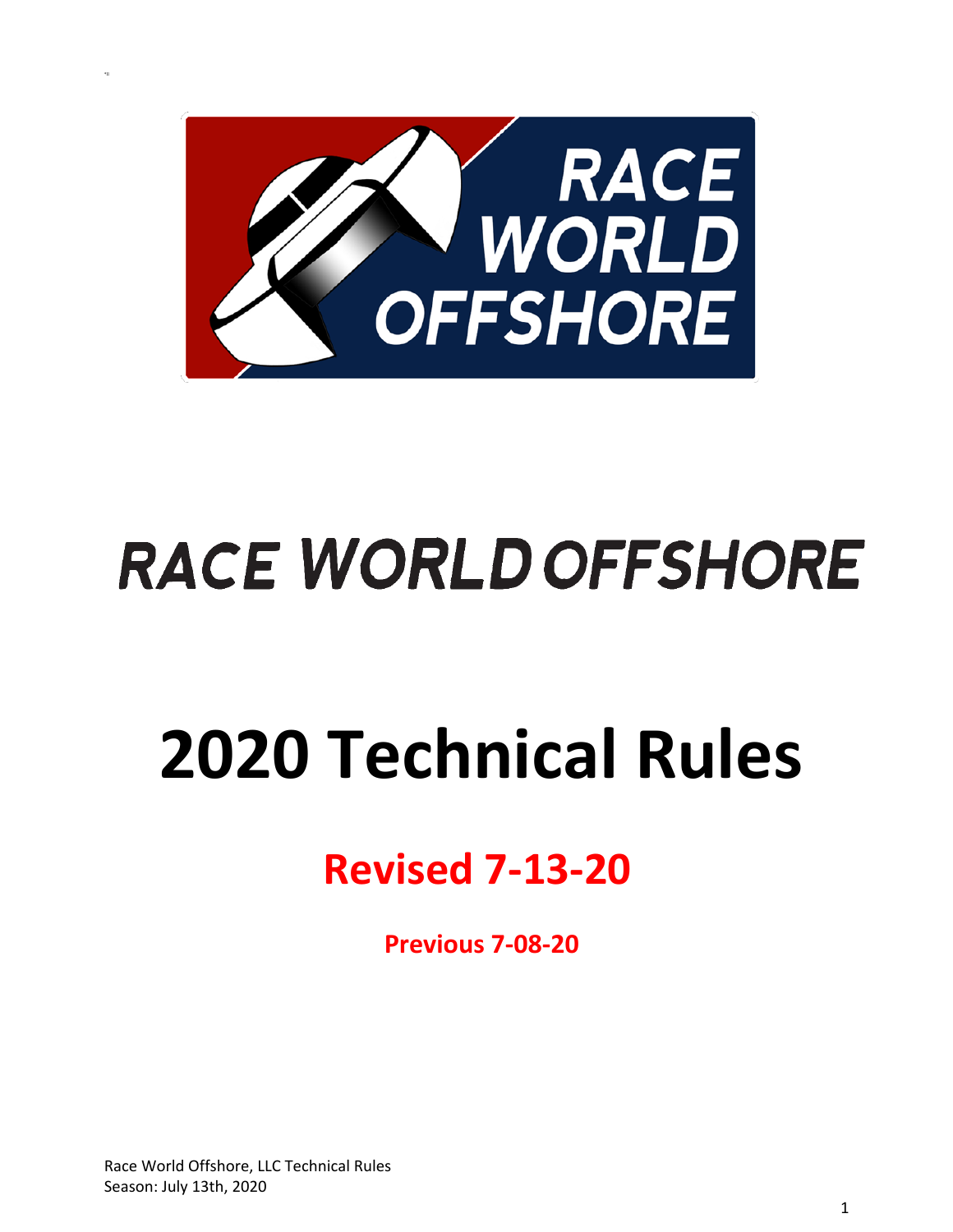# **Table of Contents**

| <b>Introduction: General Application Of All Registered Race Boats</b> |    |
|-----------------------------------------------------------------------|----|
| 101: Extreme (Unlimited, Turbine & Piston) Numbers Only               | 8  |
| <b>102: Equipment Exclusivity Agreements</b>                          | 8  |
| 103: Rule Enforcement                                                 | 8  |
| 104: Rule Changes to Maintain Competitive Balance                     | 8  |
| <b>105: Extreme Specifications</b>                                    | 8  |
| <b>106: Engine and Fuel Compartments</b>                              | 10 |
| 107: Canopies                                                         | 10 |
| 108: Engine and Fuel Criteria                                         | 10 |
| <b>Engine and Block</b>                                               | 10 |
| <b>201: USA Class One (Class 1 1100)</b>                              | 11 |
| <b>202: Pre-Race Inspections</b>                                      | 11 |
| 203: Uniforms                                                         | 12 |
| 204: Engines                                                          | 12 |
| 205: Gearboxes                                                        | 13 |
| 206: Drive Systems: Catamarans                                        | 13 |
| 207: Drive Systems: Mono-Hull                                         | 14 |
| 208: Tunnel Tabs                                                      | 14 |
| 209: Propellers: Catamaran                                            | 14 |
| 210: Propellers: Mono-Hull                                            | 14 |
| 211: Boat Weight: Catamaran                                           | 15 |
| 212: Boat Weight: Mono-Hull                                           | 15 |
| 213: Boat Length                                                      | 15 |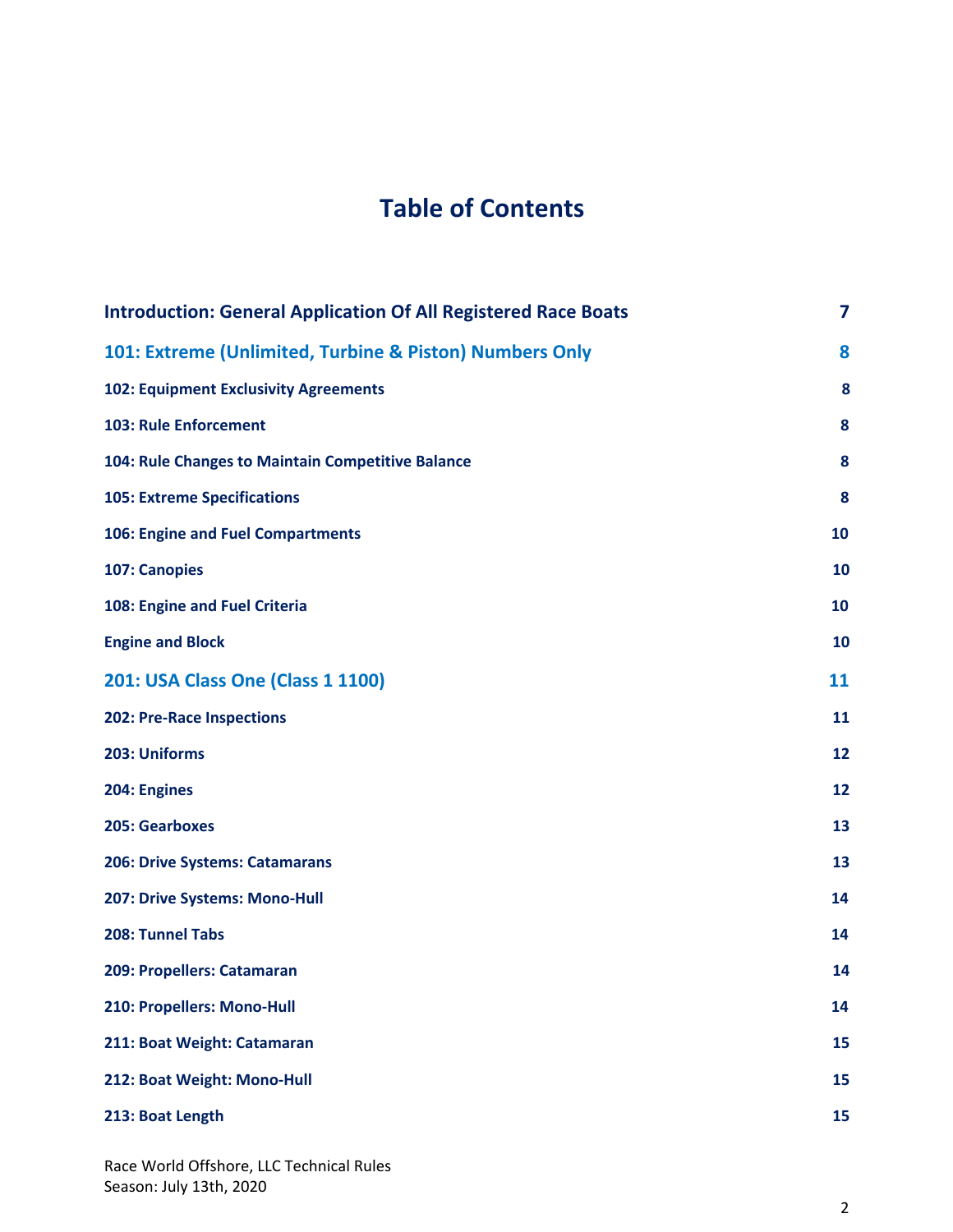| 214: Inspection                                   | 15 |
|---------------------------------------------------|----|
| <b>215: Measurement Certificate</b>               | 16 |
| 216: Rules Flexible to Maintain Competitiveness   | 16 |
| 217: UIM Compliance                               | 16 |
| 218: Engine Hardware                              | 16 |
| <b>219: Fuel</b>                                  | 17 |
| <b>220: Propulsion Control Modules (PCMs)</b>     | 17 |
| 221: Controller Area Network (CAN) Data Logging   | 18 |
| 222: Post-Race Inspection                         | 18 |
| 301: Super Cat: (Numbers Only)                    | 19 |
| 302: Equipment Exclusivity Agreements             | 19 |
| <b>303: Enforcement of Rules</b>                  | 20 |
| 304: Rule Changes to Maintain Competitive Balance | 20 |
| <b>305: Super Cat Specifications</b>              | 20 |
| 306: Minimum Weight Measurement                   | 20 |
| 307: Canopies                                     | 21 |
| <b>308: Engine Specifications</b>                 | 21 |
| 309: Valve System                                 | 21 |
| 310: Engine Block                                 | 21 |
| 311: Internal Components                          | 22 |
| 312: Heads                                        | 22 |
| <b>314: Modifications / Repairs</b>               | 22 |
| 315: Intake Manifold                              | 22 |
| 316: Induction System                             | 22 |
| 317: Exhaust System                               | 23 |
| <b>318: Transmissions</b>                         | 23 |
| 319: Lubrication (Engine)                         | 23 |
| 320: Ignition                                     | 23 |
| <b>321: Outdrive Specifications</b>               | 24 |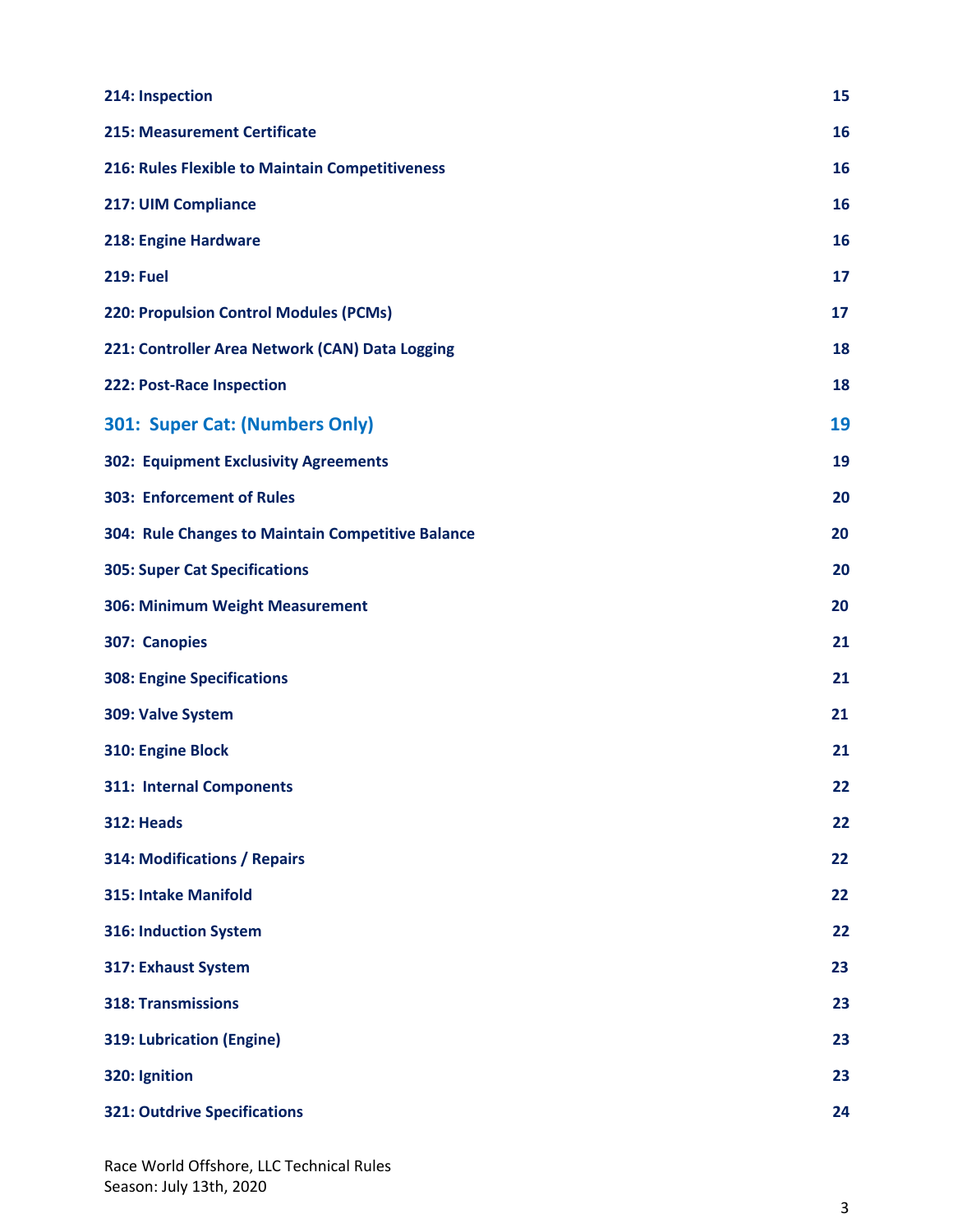| <b>322: Propeller Specifications</b>                     | 24 |
|----------------------------------------------------------|----|
| 323: Air Scoops                                          | 25 |
| 324: Ballast                                             | 26 |
| 325: Engine Hatches                                      | 26 |
| 326: Illegal Parts                                       | 26 |
| 401: VX (VX & Vee Extreme): (SV-Numbers) Mono-Hull Only2 | 26 |
| <b>402: Equipment Exclusivity Agreements</b>             | 26 |
| <b>403: Rule Enforcement</b>                             | 27 |
| 404: Rule Changes to Maintain Competitive Balance        | 27 |
| <b>405: VX Boat Specifications</b>                       | 27 |
| <b>406: Minimum Weight Measurement</b>                   | 27 |
| <b>407: Canopies</b>                                     | 28 |
| <b>408: Engine Specifications</b>                        | 28 |
| 409: Valve System                                        | 28 |
| <b>410: Block</b>                                        | 28 |
| <b>411: Internal Components</b>                          | 29 |
| 412: Heads                                               | 29 |
| <b>413: Intake Manifold</b>                              | 29 |
| <b>414: Induction System</b>                             | 29 |
| <b>415: Exhaust System</b>                               | 29 |
| <b>416: Transmissions</b>                                | 30 |
| <b>417: Lubrication (Engine)</b>                         | 30 |
| <b>418: Ignition System</b>                              | 30 |
| <b>419: Engine Supplier</b>                              | 31 |
| <b>420: Outdrive Specifications</b>                      | 31 |
| <b>421: Propeller Specifications</b>                     | 31 |
| <b>422: Engine Hatches</b>                               | 32 |
| <b>423: Ballast Tanks</b>                                | 33 |
| 424: Illegal Parts                                       | 33 |

Race World Offshore, LLC Technical Rules Season: July 13th, 2020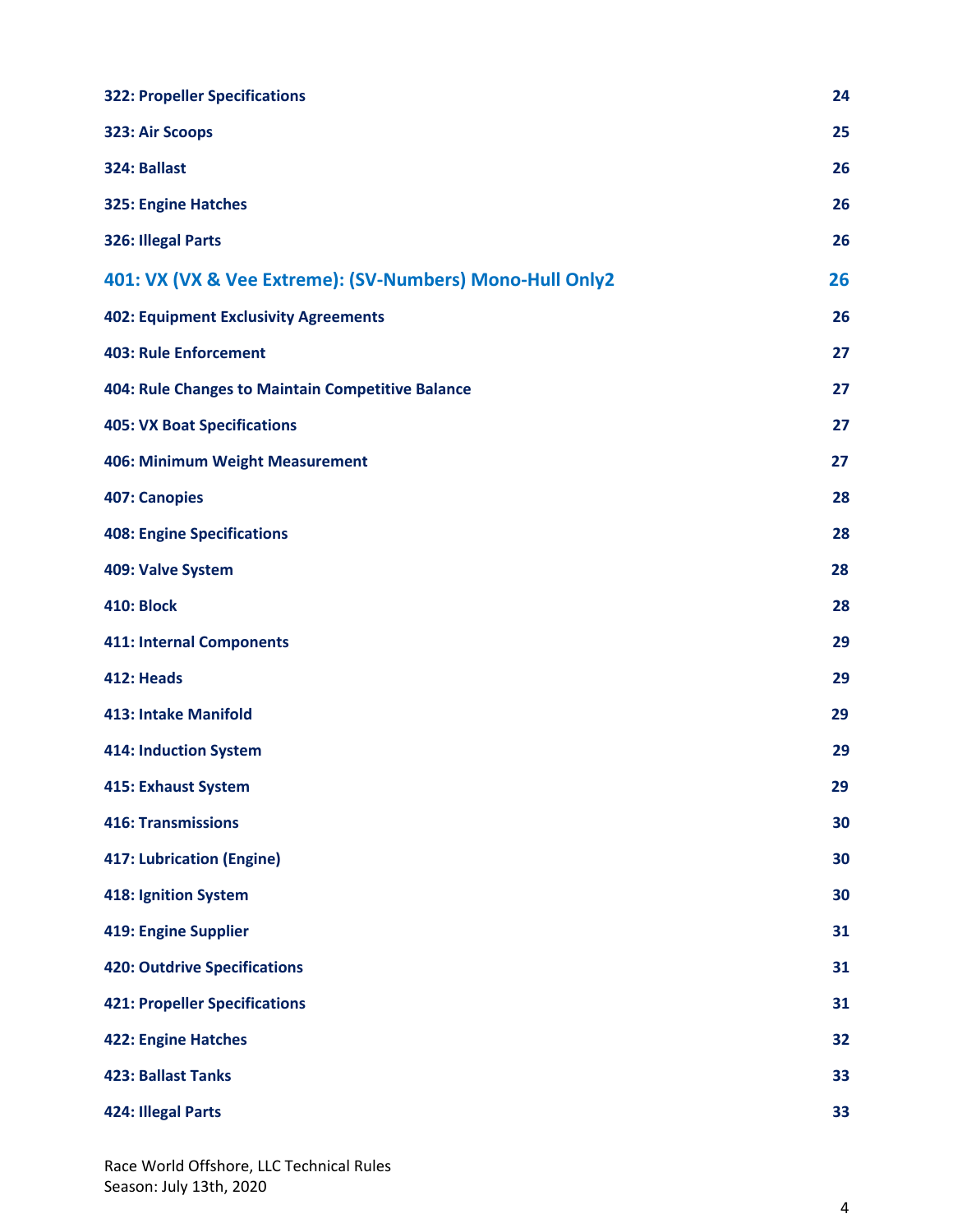| 501: Super Stock: (S-Numbers)                                              | 33 |
|----------------------------------------------------------------------------|----|
| <b>502: Equipment Exclusivity Agreements</b>                               | 33 |
| <b>503: Rule Enforcement</b>                                               | 33 |
| 504: Rule Changes to Maintain Competitive Balance                          | 34 |
| 505: Boat Change                                                           | 34 |
| <b>506: Super Stock Boat Specifications</b>                                | 34 |
| 507: Weight / Tunnel Width                                                 | 34 |
| 508: Minimum Weight Measurement                                            | 34 |
| <b>509: Canopies</b>                                                       | 35 |
| <b>510: Engine Specifications</b>                                          | 35 |
| 511: Power Heads/Lower Units                                               | 35 |
| <b>512: Fuel</b>                                                           | 36 |
| 513: Propeller                                                             | 36 |
| 601: Modified Vee: (V-Numbers) Inboard Mono-Hull Only                      | 36 |
| <b>602: Equipment Exclusivity Agreements</b>                               | 36 |
| <b>603: Rule Enforcement</b>                                               | 37 |
| 604: Rule Changes to Maintain Competitive Balance                          | 37 |
| <b>605: Modified Vee Boat Specifications</b>                               | 37 |
| 606: Minimum Weight Measurement                                            | 37 |
| 607: Canopies                                                              | 38 |
| <b>608: Other</b>                                                          | 38 |
| <b>609: Engine Specifications</b>                                          | 38 |
| 610: Engine maintenance and rebuilds                                       | 40 |
| 611: Exhaust System                                                        | 40 |
| <b>612: Outdrive Specifications</b>                                        | 40 |
| <b>613: Approved Propeller</b>                                             | 42 |
| 701: Stock Vee (PROStock Vee)                                              | 42 |
| 702: Engine Build Requirements - Stock Vee Class/Mercury HP 525 EFI Engine | 42 |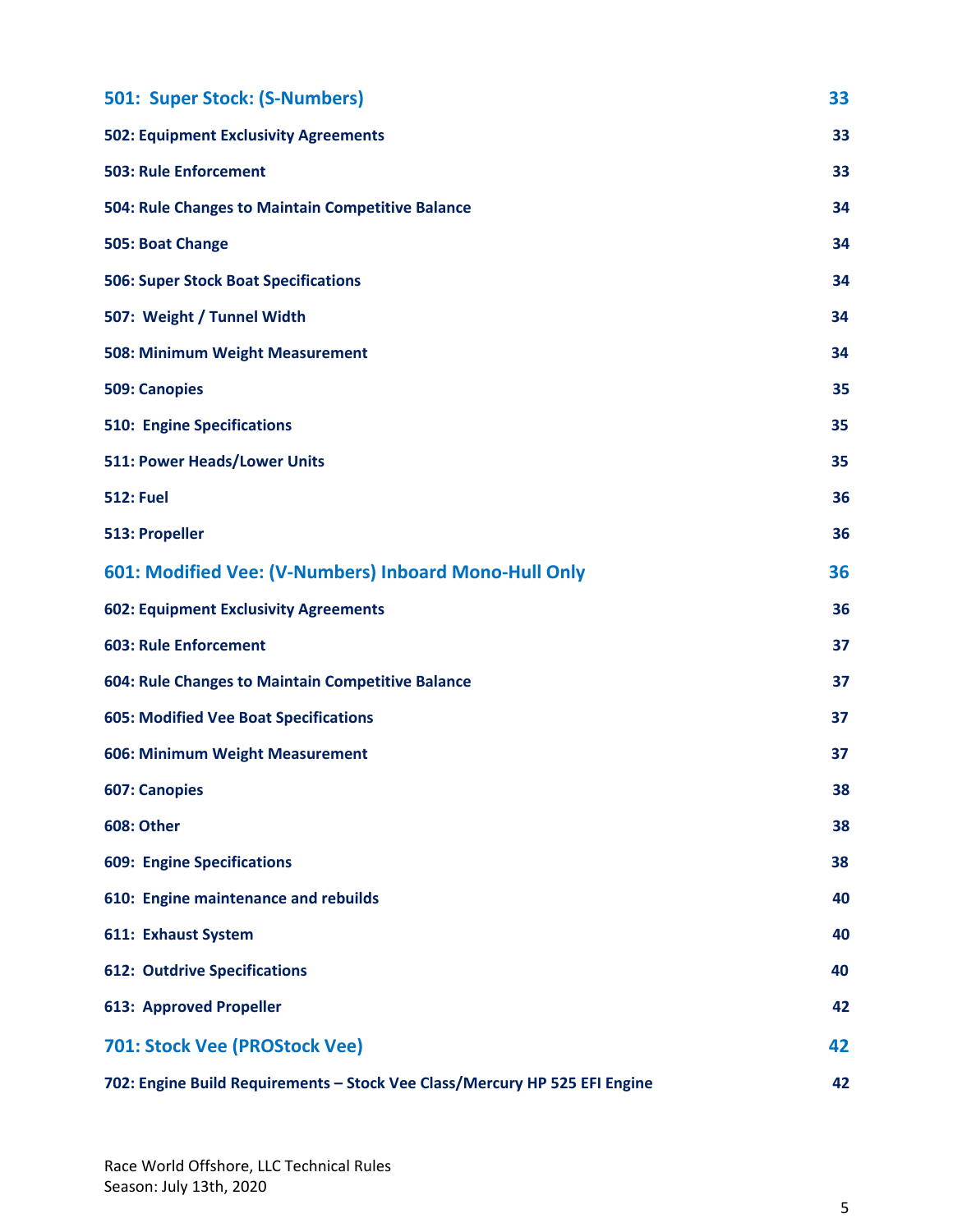| <b>703: Computer Regulations</b>                                 | 43 |
|------------------------------------------------------------------|----|
| 704: Stock Vee Data Logger Unit                                  | 43 |
| <b>705: Weights and Dimensions</b>                               | 43 |
| <b>708: Technical Rules</b>                                      | 45 |
| 709: Grandfathered Boat(s)                                       | 46 |
| 801: Bracketed Class 1-7                                         | 46 |
| 802: Introduction                                                | 46 |
| 803: How a GPS Breakout is Determined                            | 48 |
| 804: Bracketed Classes Inspections and Speed                     | 48 |
| 901: Powerboat P1                                                | 50 |
| 902: General Rules Applicable To All Powerboat P1 Classes        | 50 |
| 903: Rules For UIM Stock Circulated 4. August 2017 - VERSION 4.0 | 51 |
| 904: Classification And Approval of Races                        | 51 |
| 905: Boat Provision, Ownership, and Lease                        | 52 |
| 906: One Design Minimum Specifications (ODMS) Manual             | 52 |
| <b>907: Seats</b>                                                | 52 |
| <b>908: Fuel</b>                                                 | 53 |
| 909: Engines                                                     | 53 |
| 910: Batteries                                                   | 54 |
| 911: Propellers                                                  | 54 |
| 912: Minimum Weight                                              | 55 |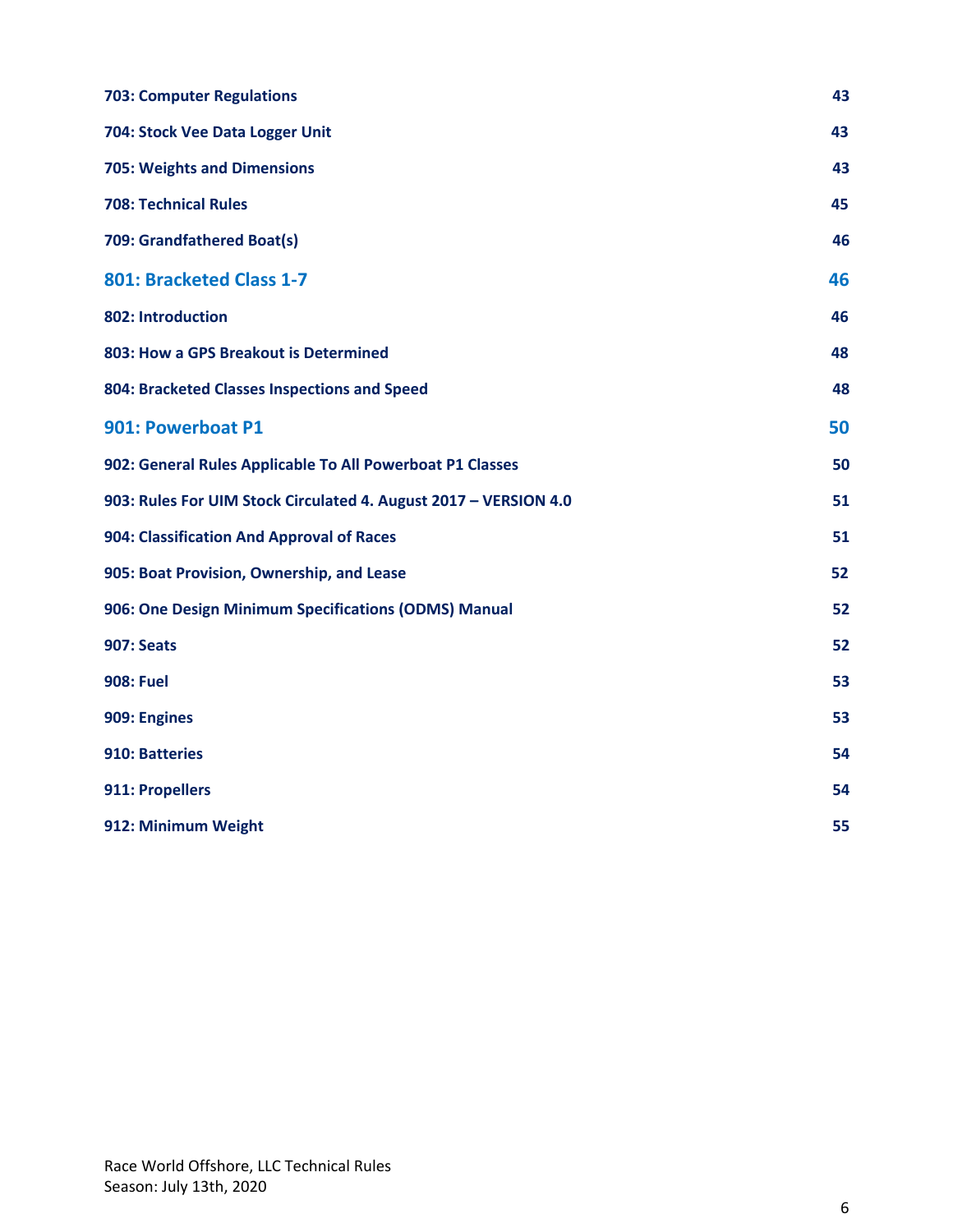# <span id="page-6-0"></span>**Introduction: General Application Of All Registered Race Boats**

#### **General**

a. All rules and requirements listed in the Technical and General Competition rulebooks will govern the class. The RWO/APBA rules which follow are safety and competition based. The formula endeavors to keep competition close and exciting, principally by monitoring technology changes and limiting the differences between racing equipment from team to team.

#### **1. Performance Parameters | Intent of the Rules**

b. These parameters are merely a guideline for RWO/APBA officials in the creation and/or amendment of technical rules to maintain competitive balance and contain costs. Accordingly, RWO/APBA reserves the right to take whatever actions are necessary, at any time, to ensure that boats competing in the class perform within these parameters in competition. No pretense is made of having designed a foolproof set of rules and regulations.

#### **2. Rule Interpretation**

c. If there is a disagreement or dispute regarding the meaning or application of the Extreme technical rules, the interpretation and application of the RWO/APBA Operational Procedures process shall prevail.

#### **Changes to Existing or Introduction of New Equipment**

#### **1. Warning to Racers**

a. If this rulebook does not specifically say that you can do or use something, then you must consider that the action, change or component is illegal. No equipment or race boat in violation of these rules will be considered as having been approved by reason of having passed through pre-race inspection or post-race inspection at a prior event, "unobserved".

#### **2. Written Approval Required**

a. Any questions about the legality of any change, or of any action, part, or component, must be submitted in writing and answered in writing by RWO/APBA prior to the change or use. RWO/APBA is empowered to make any technical rule changes it deems necessary to maintain competitive balance and/or safety for the boats competing in all classes.

# <span id="page-6-1"></span>**101: Extreme (Unlimited, Turbine & Piston) Numbers Only**

#### <span id="page-6-2"></span>**102: Equipment Exclusivity Agreements**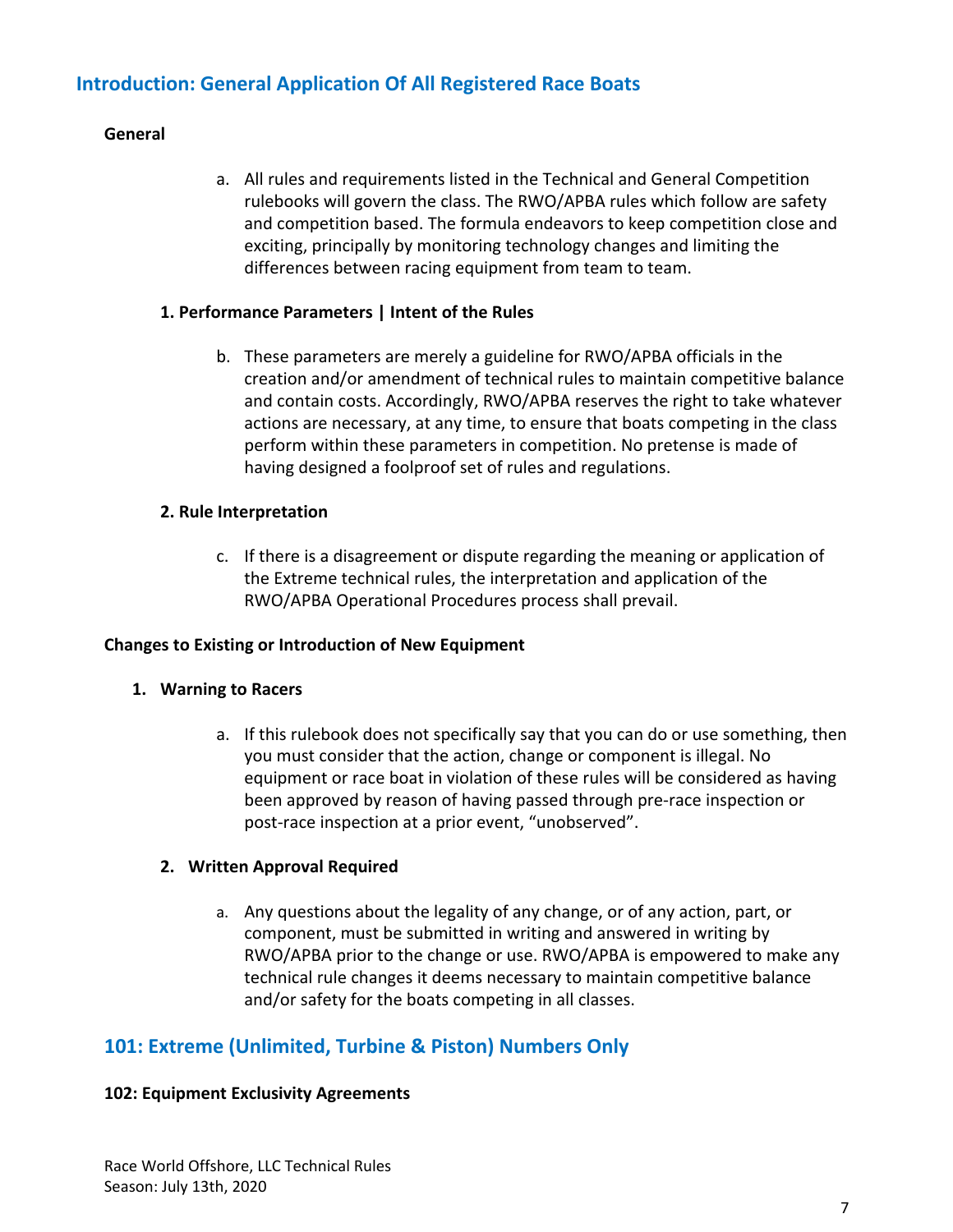**1.** All boats as well as every part used in connection therewith, including but not limited to engines, outdrives, transmissions, crash boxes, and propellers (and all parts and components related thereto) must be both manufactured and intended for sale to the public at commercially reasonable prices. Exclusivity agreements of any type that have not been approved by RWO/APBA are strictly prohibited. This rule applies to competitors only and shall not be construed in any manner whatsoever to limit or restrict RWO/APBA from entering into exclusivity agreements such as official sponsorships involving single source vendors, suppliers, manufacturers or producers.

#### <span id="page-7-0"></span>**103: Rule Enforcement**

**1.** The purpose of these rules is to ensure competitive balance between Extreme racing teams. RWO/APBA thus reserves the right to take whatever actions it deems necessary to enforce these rules, including but not limited to impounding any boat and/or parts and components thereof for inspection purposes, and/or prohibiting the use of any part or component which it deems gives a team an unfair competitive advantage, in its sole and absolute discretion. All illegal parts or components become the property of the RWO/APBA. RWO/APBA Race Officials are authorized to decide if an equipment change is an attempt to beat the rules. They can and will disqualify an entry in violation of the spirit and intent of these rules or take such other action as they deem necessary to maintain competitive balance in the class.

#### <span id="page-7-1"></span>**104: Rule Changes to Maintain Competitive Balance**

1. RWO/APBA recognizes that there are considerable differences in boat length, design, width, angle, shape and other aspects of boat design. RWO/APBA therefore reserves the right to make adjustments at any time to boats, engines, drives, propellers, etc. individually or categorically, to maintain competitive balance based upon experience in race conditions.

| <b>Class</b>          | <b>EXTREME</b>                          |
|-----------------------|-----------------------------------------|
| <b>Hull Type</b>      | <b>Multi-Hull (Catamaran)</b>           |
| <b>Length Minimum</b> | 40 Ft                                   |
| <b>Length Maximum</b> | -55 Ft                                  |
| <b>Engine</b>         | No engine CID limitation or restriction |

#### <span id="page-7-2"></span>**105: Extreme Specifications**

| <b>Class</b>          | Extreme                                 |
|-----------------------|-----------------------------------------|
| <b>Hull Type</b>      | <b>Mono-Hull (Vee-Hull)</b>             |
| Length Minimum        | 42 Ft                                   |
| <b>Length Maximum</b> | 55 Ft                                   |
| <b>Engine</b>         | No engine CID limitation or restriction |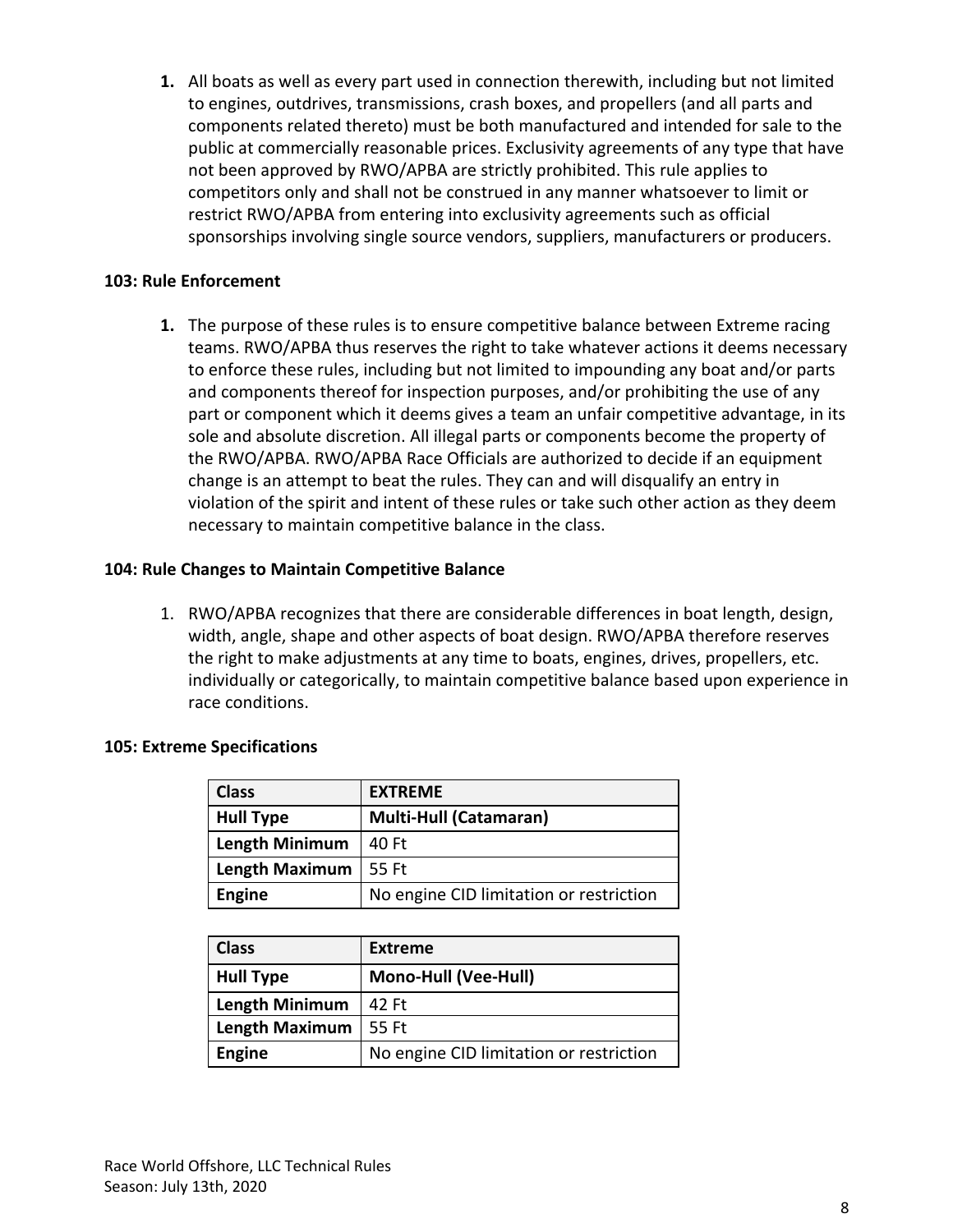- **1.** Any propulsion utilizing the thrust of water is allowed if it meets all the safety requirements.
- **2.** Measurements
	- a. All measurements are taken while the boat is ashore.
	- b. All race boats shall have a minimum overall length of (40') feet and a maximum length of fifty-five (55') feet measured on the centerline of the hull between perpendiculars at the extreme bow and stern.
	- c. The keel line shall be level amidships.
	- d. The stern shall be defined as the transom, joining the extremities of the hull on which the outboard motor or driveline is attached.
	- e. Any extending parts, rub rails, fenders, stabilizing and trim tabs, rudders or attached molded platforms are not to be included.
	- f. Overall hull lengths shall be rounded off within a six (6) inch tolerance.
- **3.** Any underwater hull design shall be eligible if safe and manageable in open sea conditions.
	- a. Three (3) point "Hydro-Design" is **not** an offshore design considered to be safe and manageable in an open sea condition.
- **4.** Hulls utilizing adjustable planes, such as hydrofoils, are not legal for competition.
- **5.** All designs are subject to final approval by the technical committee.
- **6.** Tunnel Tabs are allowed.
- **7.** Wings are not allowed.
- **8.** Navigational electronics, excluding auto-helm, are permitted.
- **9.** A single point lifting harness is mandatory to race terms utilizing the on-site promoter's crane. Non-conformers must make their owner launching arrangements.
- **10.** Rails (6" maximum height) or hand holds must be installed fore and aft and should enable the crew to proceed from the cockpit to the entire deck length, for the purpose of working on the craft in adverse sea connections.
- **11.** All craft must be capable of maneuvering ahead and astern, while also being able to demonstrate neutral position on at least one (1) of the main propulsion engine drive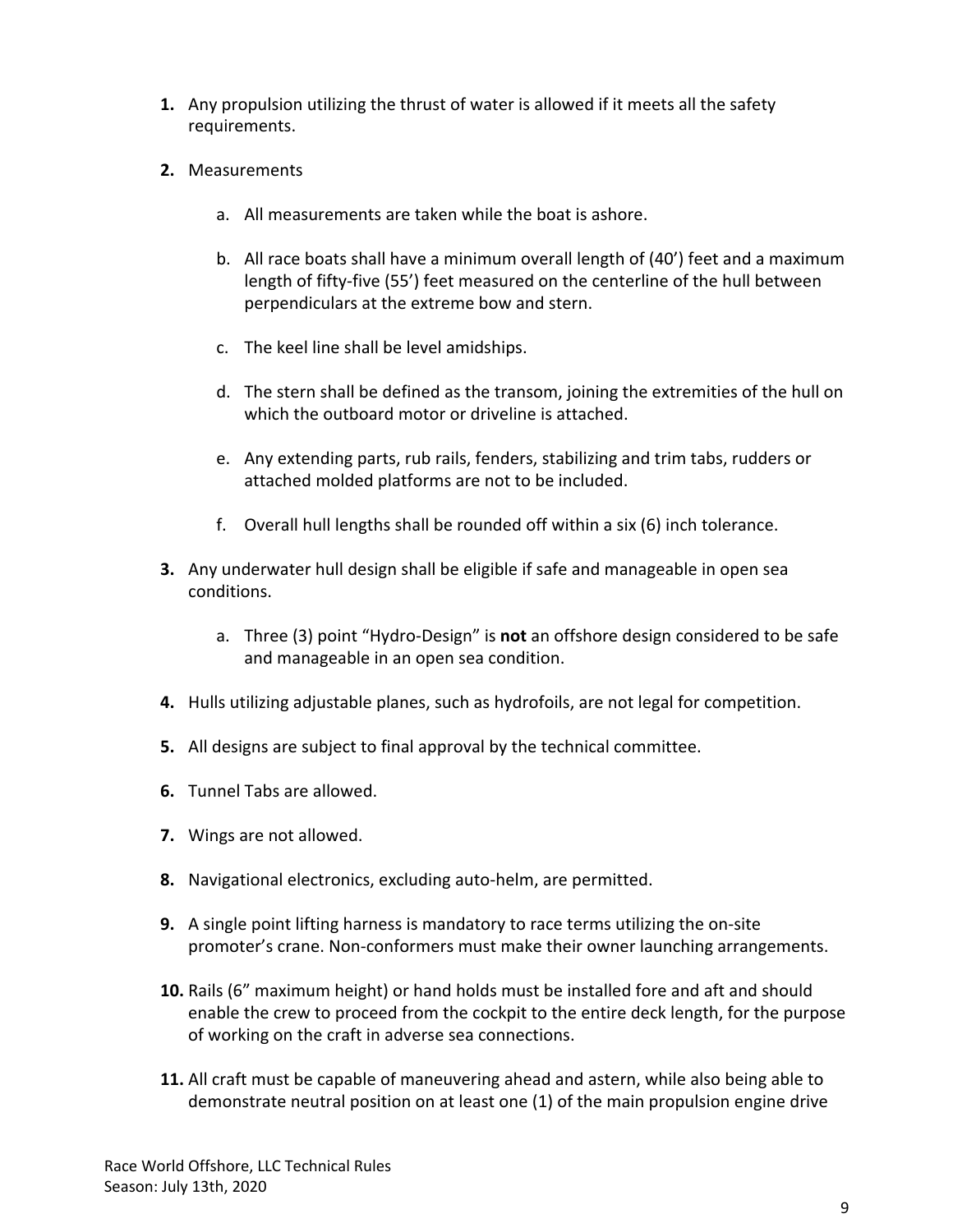lines, operated by controls at the helmsmen position.

**12.** Boats with more than one (1) shaft shall be capable of maintaining a straight course in a set direction on any one (1) propeller.

#### <span id="page-9-0"></span>**106: Engine and Fuel Compartments**

- **1.** Through deck fuel fills are mandatory as specified by United States Coast Guard regulations.
- **2.** Engine compartments must have rigid covers.
- **3.** Engine and fuel compartments must be adequately ventilated and must meet United States Coast Guard regulations.
- **4.** Fuel must be carried in tanks which are suitably secured and vented.
- **5.** Boats may not transfer fuel during the race, except by means of properly installed fuel lines.
- **6.** Manual transfer of fuel from one tank to another, while the engines are shut down, will be permitted in boat installations where multiple tanks are utilized.

#### <span id="page-9-1"></span>**107: Canopies**

- **1.** EXTREME registered race boats are required to have canopies.
- **2.** All canopied boats are recommended to comply with the latest canopy design and technology. Contact the boat manufacturer for their canopy standards.
- **3.** Any damage to canopies must have a notarized certified letter from a manufacturer of canopies authorizing the continued use in a race.
- **4.** RWO/APBA has the authority to deny entry to any race boat subject to these rules that has a non-compliant cockpit safety system.

#### <span id="page-9-2"></span>**108: Engine and Fuel Criteria**

<span id="page-9-3"></span>Engine and Block

- a. Technical committee approval of block and heads shall be the basis for competition.
- b. Any number of engines may be installed.
- c. Two (2) and four (4) cycle engines must be produced with a basic cylinder block and cylinder head (original or manufactured as spare parts) of an automotive,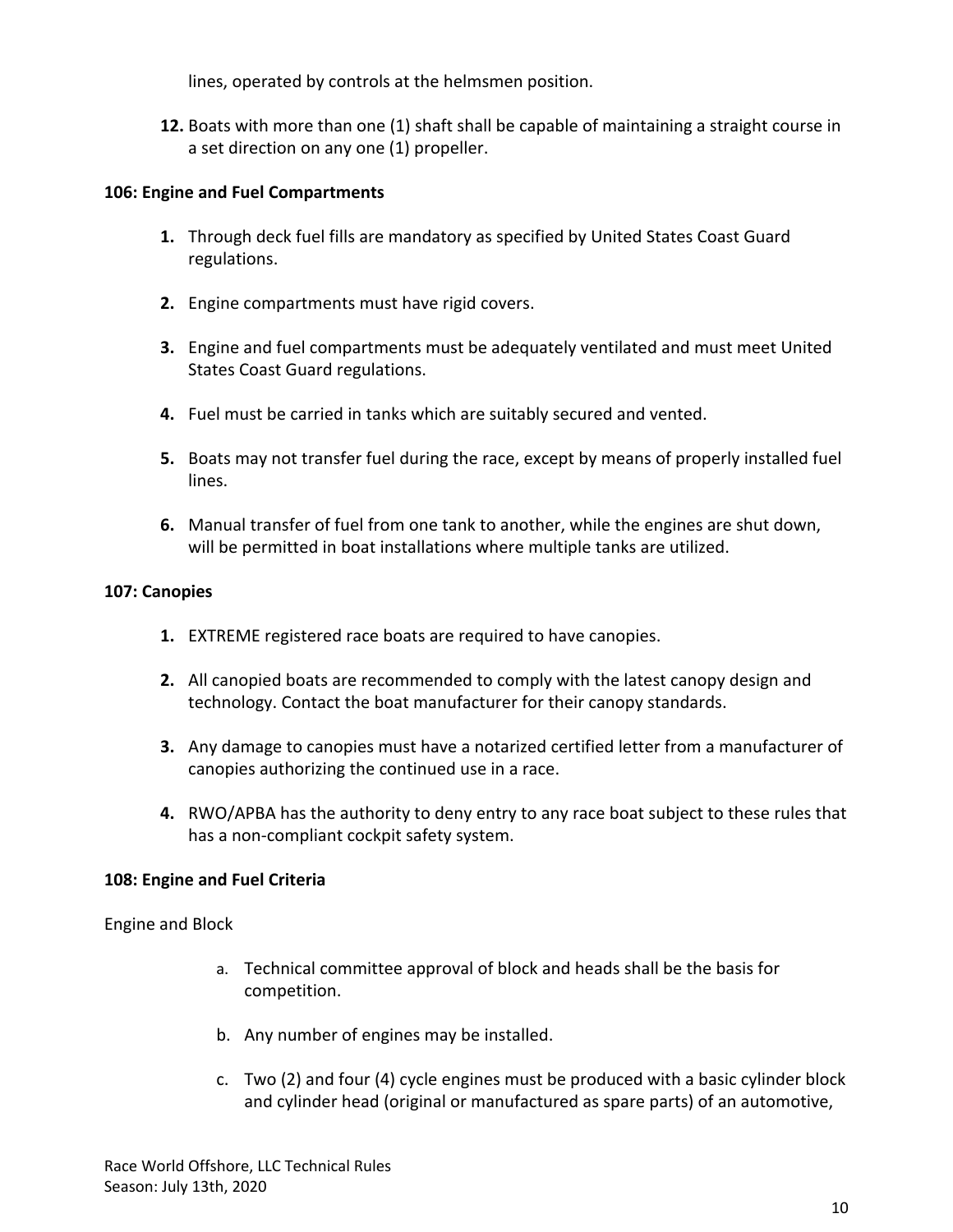marine or industrial engine.

- i. Automotive engine unit production, per annum, must be verifiable at 500 units and must be sold and obtainable, to the public, through normal distribution channels.
- ii. Marine engine unit production, per annum, must be verifiable at 50 units and must be sold and obtainable, to the public, through normal distribution channels.
- d. The cylinder block and cylinder heads may be modified.
- **2.** Exhaust System
	- a. The engine exhausts must be water-cooled or insulated from the engine outlet to the point of exit. This point must be located in such a position whereby the crew cannot be affected by exhaust fumes. The exhaust must be adequately cooled in such a manner to safely operate the boat without hazard to the crew or structure of the boat.
- **3.** Fuel
	- a. Fuels are limited to petroleum based fuels. Non-petroleum based fuels or additives such as nitrous oxide or oxygen, designed to increase horsepower, are prohibited.
	- b. Diesel engines shall be allowed (8) pounds of non-petroleum based fuel on board, per engine, which can only be used in the start-up procedure.

# <span id="page-10-0"></span>**201: USA Class One (Class 1 1100)**

- 1. Championship Points will be scored the same as APBA points are earned.
- 2. In the case of a tie in the overall Championship, the number of first places shall be considered, then the number of second places, etc. In the case of the Championship still being a tie, the boat with the fastest average speed in any of the Championship races will be deemed the Champion.

#### <span id="page-10-1"></span>**202: Pre-Race Inspections**

1. All race boats entered in a sanctioned race are subject to a pre-race inspection by a UIM approved Chief Technical Commissioner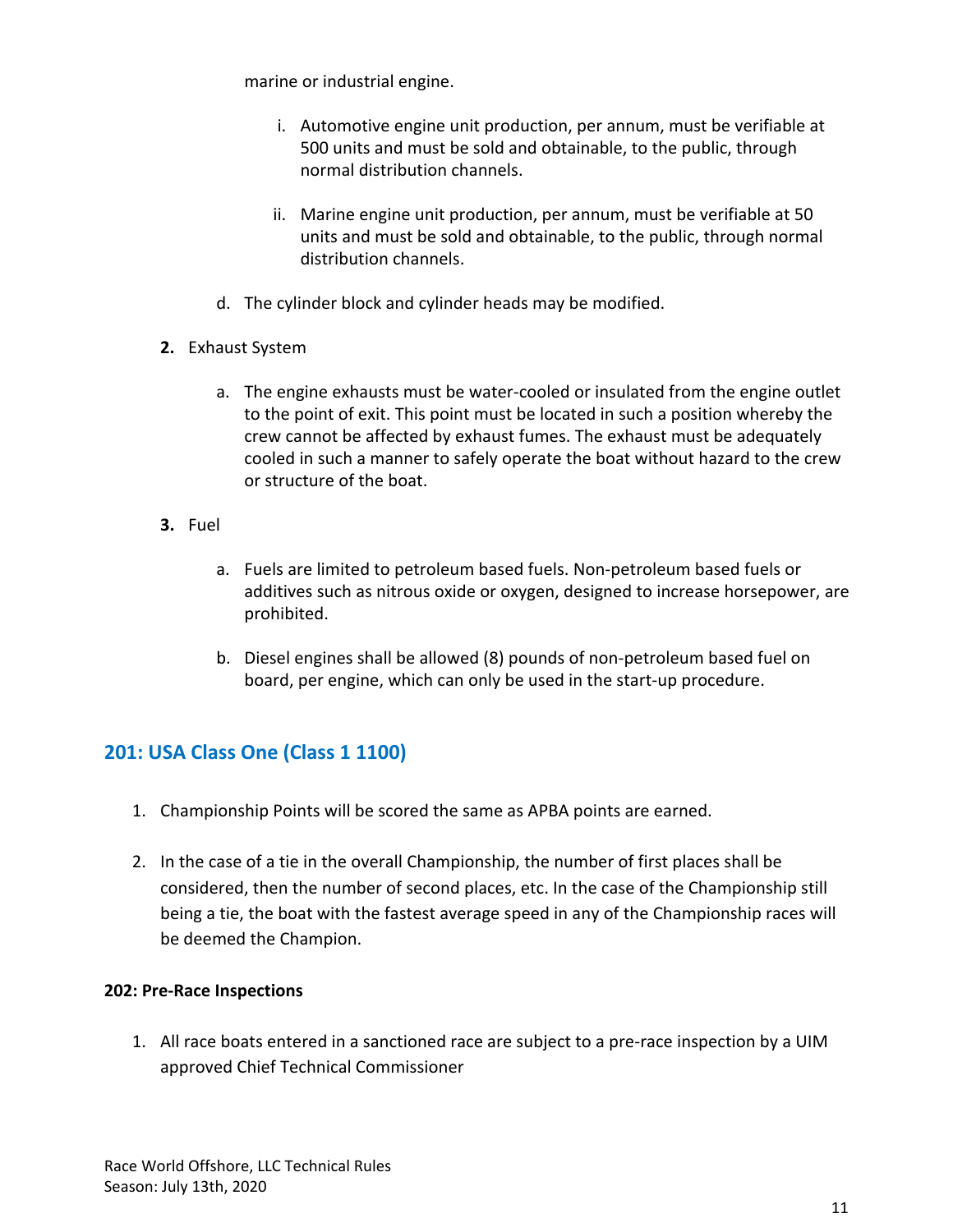- 2. No race boat may be considered a bona fide entrant in a UIM race until such time as the Chief Technical Commissioner has passed and signed the official pre-race technical inspection form.
- 3. It is the responsibility of the Team Owner and the Manager to submit his team's equipment to the Chief Technical Commissioner for his inspection. If in the judgement of the Chief Technical Commissioner, a boat and/or safety equipment is unseaworthy, unsafe, or unmanageable, the non-compliance must be brought to the attention of the UIM Commissioner. If the UIM Commissioner determines that the condition cannot be rectified prior to the start of the race, then he shall have the right to prohibit the boat from competing.
- 4. The Chief Technical Commissioner shall examine each entry for compliance with all safety requirements and shall also visually inspect hull, propulsion, and engine for compliance with the class technical rules. The spirit as well as the letter of these rules shall be enforced equitably to all entrants.
- 5. Any new boat entry in these classes will be verified at its first event by the UIM Technical Commissioner. If successful, the boat will be allowed to participate in the Championship.
- 6. Any modifications to a boat shall be reported to the UIM Technical Commissioner and may require re- verification to ensure conformity. It is recommended that prior approval is sought before any modification is made.
- 7. Failure to inform the UIM Technical Commissioner of a modification will result in a penalty to be decided by the OOD and the UIM Commissioner. Alternatively, the UIM Technical Commissioner may require that the boat be returned to its original specification to certify conformity.

#### <span id="page-11-0"></span>**203: Uniforms**

1. All team members must be in uniform while attending drivers, briefings, parades, test / practice sessions, and anytime operating the race boat.

# <span id="page-11-1"></span>**204: Engines**

1. The only engine that can be used in the Catamaran race boats is the QC4V Class 1 race engine which has been approved and sealed by Mercury. The only engine that can be used in the Vee Bottom race boats is the QC4V Class 1 race engine which has been approved and sealed by Mercury. The objective of one design engine is so all boats have the same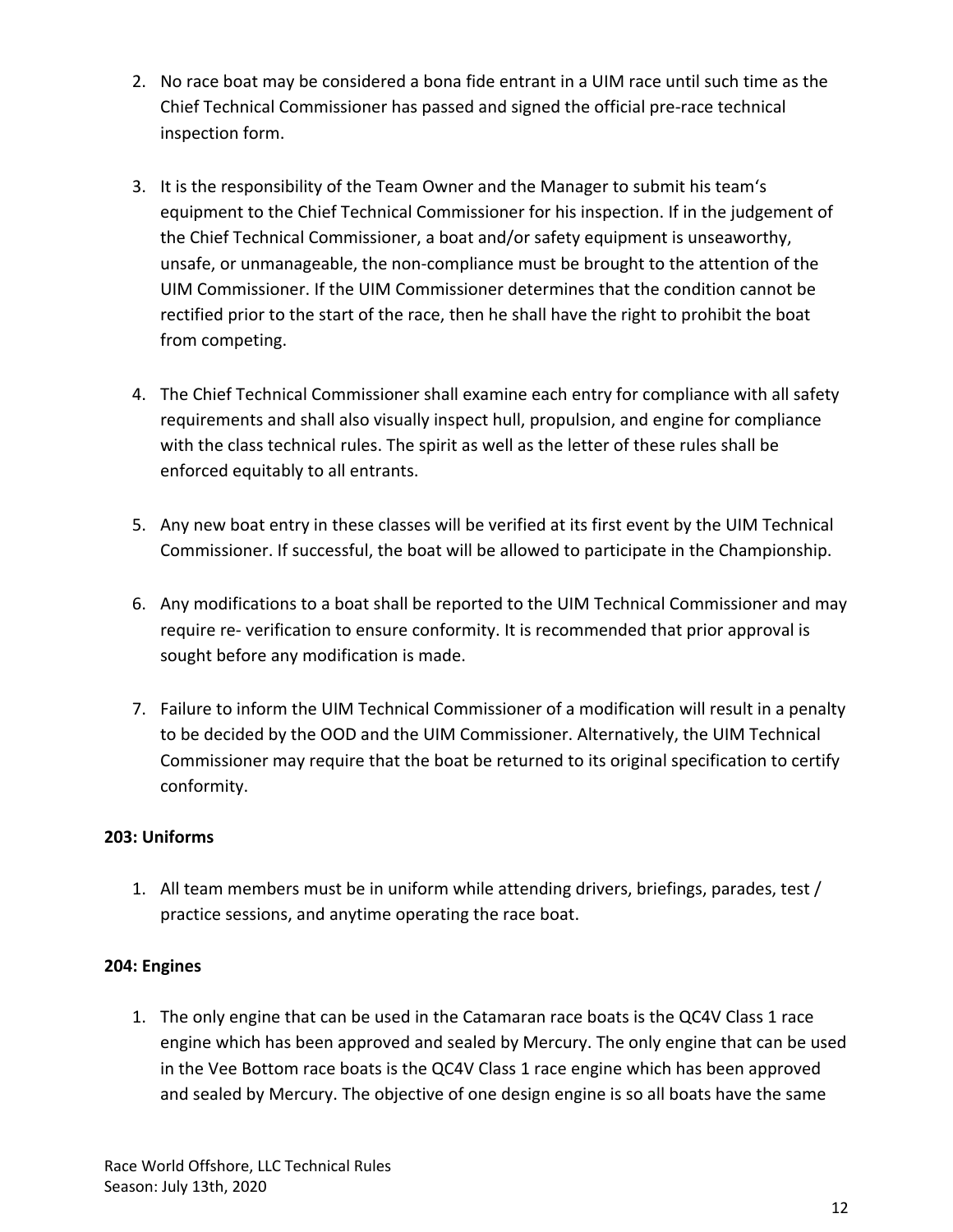power and reliability. Any change done by the team to increase the horsepower will be seen as cheating and prohibited. The policing of the QC4V engines will be performed by Mercury Racing to assure engine parity and eliminate cheating.

#### <span id="page-12-0"></span>**205: Gearboxes**

- 1. Only the Mercury standard transmission that is included with the Mercury race engine is allowed. Nowhere in the drive train are there to be any:
	- a. multi speeds
	- b. form of traction control
	- c. slip plates

#### <span id="page-12-1"></span>**206: Drive Systems: Catamarans**

- 1. The only approved drive systems are as follows:
	- a. Mercury MK 6
	- b. Mercury MK 8
	- c. BPM drop box and torque tube
	- d. SCS drop box and torque tube (quick change ratio)
	- e. Victory drop box and torque tube (quick change ratio)
	- f. Arenson drop box and torque tube
	- g. Buzzi Trimax drive
	- h. For Vee Bottom hulls only any drive
- 2. The following are strictly prohibited:
	- a. No Traction control.
	- b. No steerable drives and rudder. (If you have a rudder you cannot steer with the drives as well. It must be one or the other).
	- c. No trim-able rudders.
	- d. No means of changing gear ratio without mechanical input (i.e. no cable or electric device to change).
	- e. Banned metals in the drivetrain and rudder assemble are as follows:
	- f. Hastello
	- g. Haynes
	- h. Inconel
	- i. Molybdem
	- j. Monel
	- k. Titanium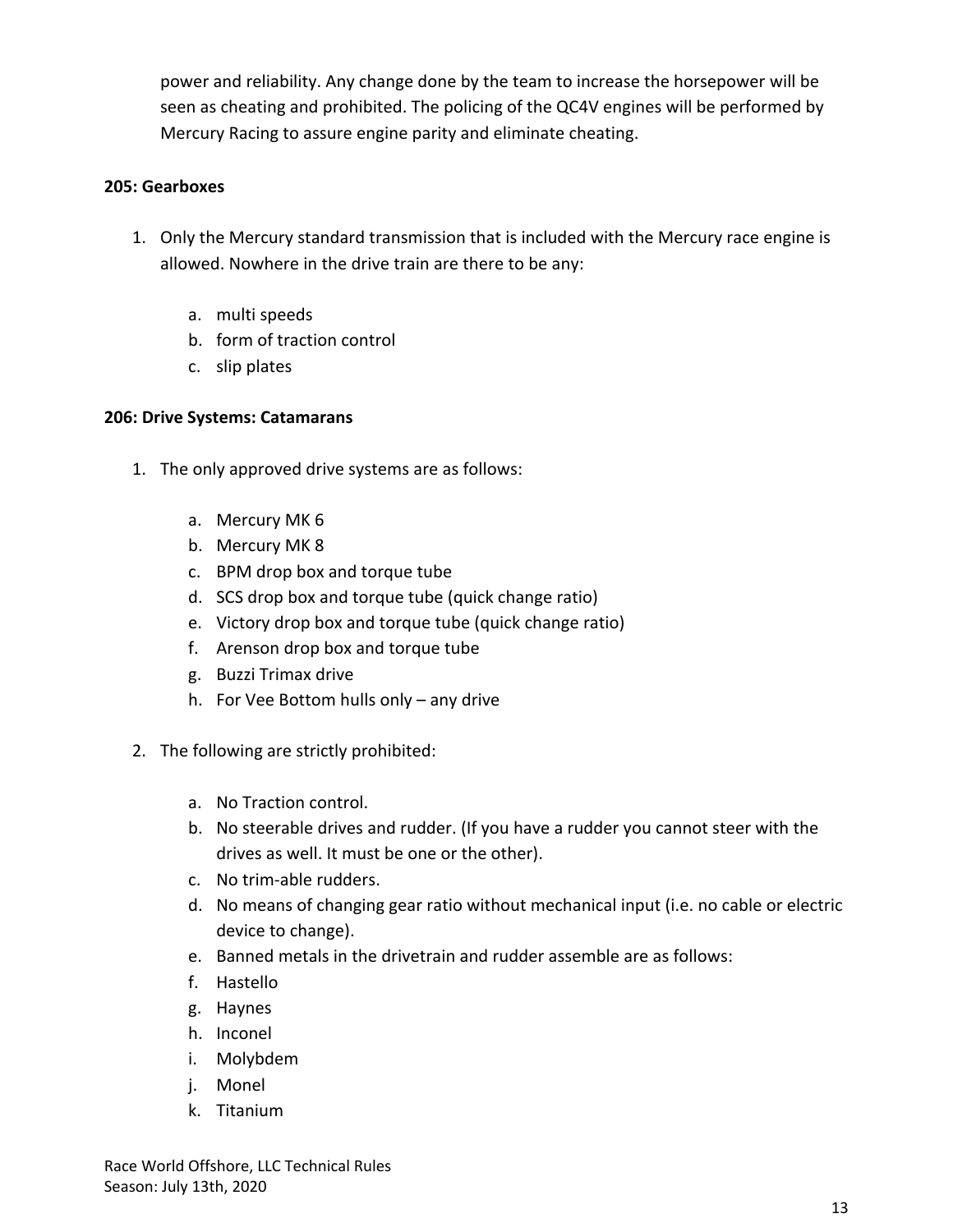- l. Tungsten
- m. Waspaloy
- 3. Race teams that have the quick-change gear ratio will be limited to 4 sets of approved propellers. Race teams that do not have the quick-change gear ratio can have an unlimited number of approved propellers.

# <span id="page-13-0"></span>**207: Drive Systems: Mono-Hull**

- 1. Any drive propulsion system allowed
- 2. Any gear ratio allowed

# <span id="page-13-1"></span>**208: Tunnel Tabs**

1. Tunnel tabs shall be allowed with a weight penalty of 500 pounds.

# <span id="page-13-2"></span>**209: Propellers: Catamaran**

- 1. As everyone has various kinds of propellers depending of where they have raced over the past few years, we would like to propose a 2 year plan so as everyone can use up their old stock of propellers and when purchasing new ones know they can use them in the future and they will be competitive based on these points. Please find as follows:
	- a. Minimum weight 20 pounds
	- b. Maximum diameter 18 inches
	- c. Minimum diameter 16 inches
	- d. Maximum rake 18 degrees
	- e. Minimum rake 10 degrees
- 2. The thickness of the blades will be finalized in a study between Herring, Mercury and the ORC to determine a template with specific holes in it where the propellers can be measured. If another propeller manufacturer wishes to enter into the class they must be approved by the ORC and be available to purchase to all teams at a competitive price. Boats with fixed gear ratios have an unlimited propeller choice. Boats with a quick-change gear ratio shall be limited to 4 sets of propellers.

# <span id="page-13-3"></span>**210: Propellers: Mono-Hull**

1. Forged or Cast propellers allowed

#### <span id="page-13-4"></span>**211: Boat Weight: Catamaran**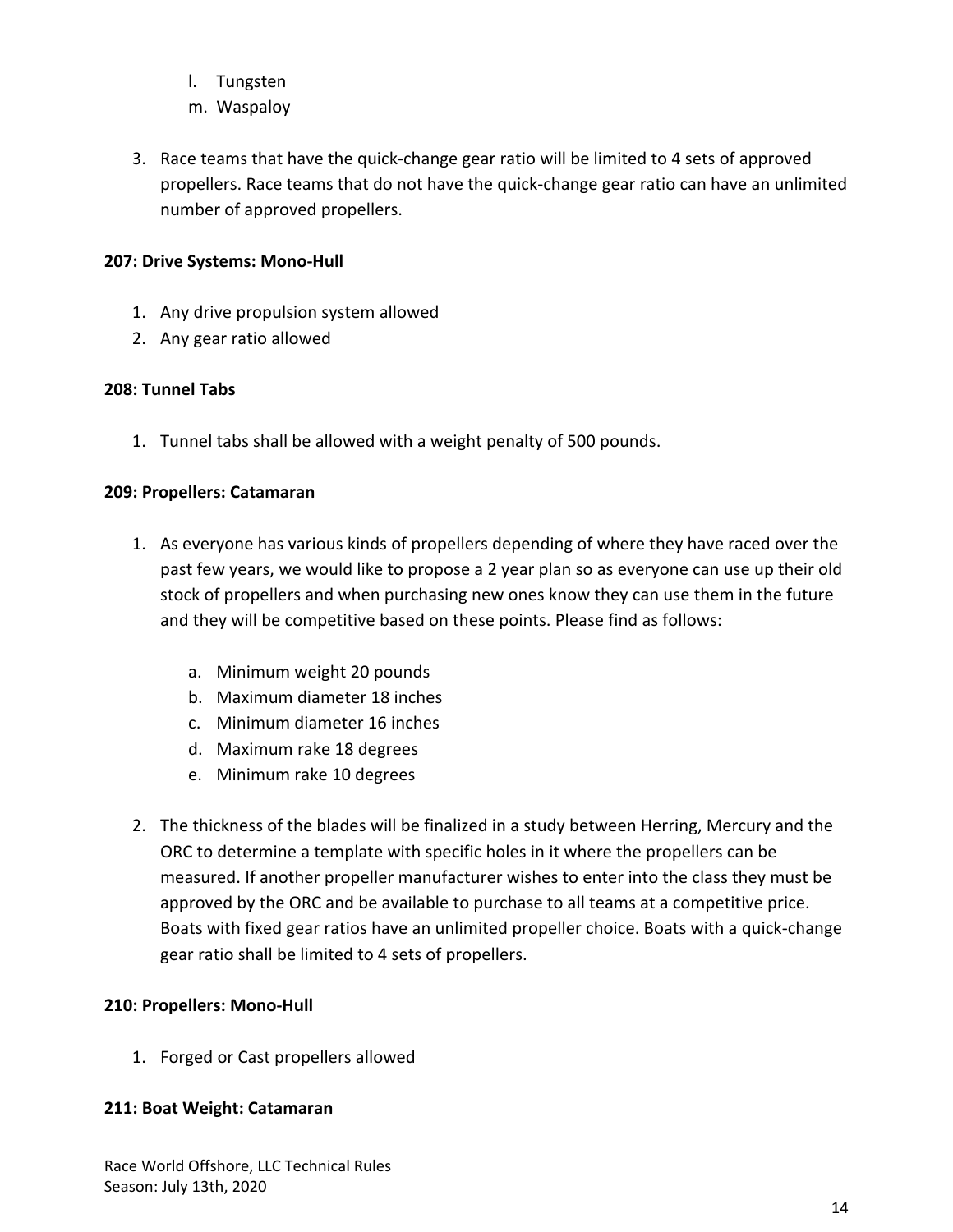- 1. Minimum boat weight after race conclusion shall be 12,000 pounds for teams with no tunnel tab.
- 2. Minimum boat weight after race conclusion shall be 12,500 pounds for teams with a tunnel tab.
- 3. No water ballast tanks shall be included (tanks must be empty). There shall be no plumbing to the ballast tank. Ballast tanks must be empty at weigh-in and weigh-out
- 4. Bilges must be dry.
- 5. Weight without drivers and equipment.
- 6. A solid ballast must only be moveable manually and not controlled from the cockpit.

### <span id="page-14-0"></span>**212: Boat Weight: Mono-Hull**

- 1. Minimum boat weight after race conclusion shall be 10,000 pounds for teams
- 2. Ballast tanks are permitted but must be empty at weigh-in and weigh-out

#### <span id="page-14-1"></span>**213: Boat Length**

- 1. Catamaran race boats must be minimum 37' and maximum 47' as measured by Inspectors for current race boats. Any newly constructed race boat must be a minimum of 40' and maximum of 47' as measured by the Inspector. The bottom of the transom (running surface) to the nose of pickle fork is the measured distance.
- 2. Vee Bottom race boats must be minimum 40' and maximum 50' as measured by the Inspector for current race boats.

#### <span id="page-14-2"></span>**214: Inspection**

1. If a race team has doubt of another race team's integrity to these Rules, they may request a second inspection be performed by an Inspector.

#### <span id="page-14-3"></span>**215: Measurement Certificate**

1. A Boat is not allowed to take part in a local, National, or International race without a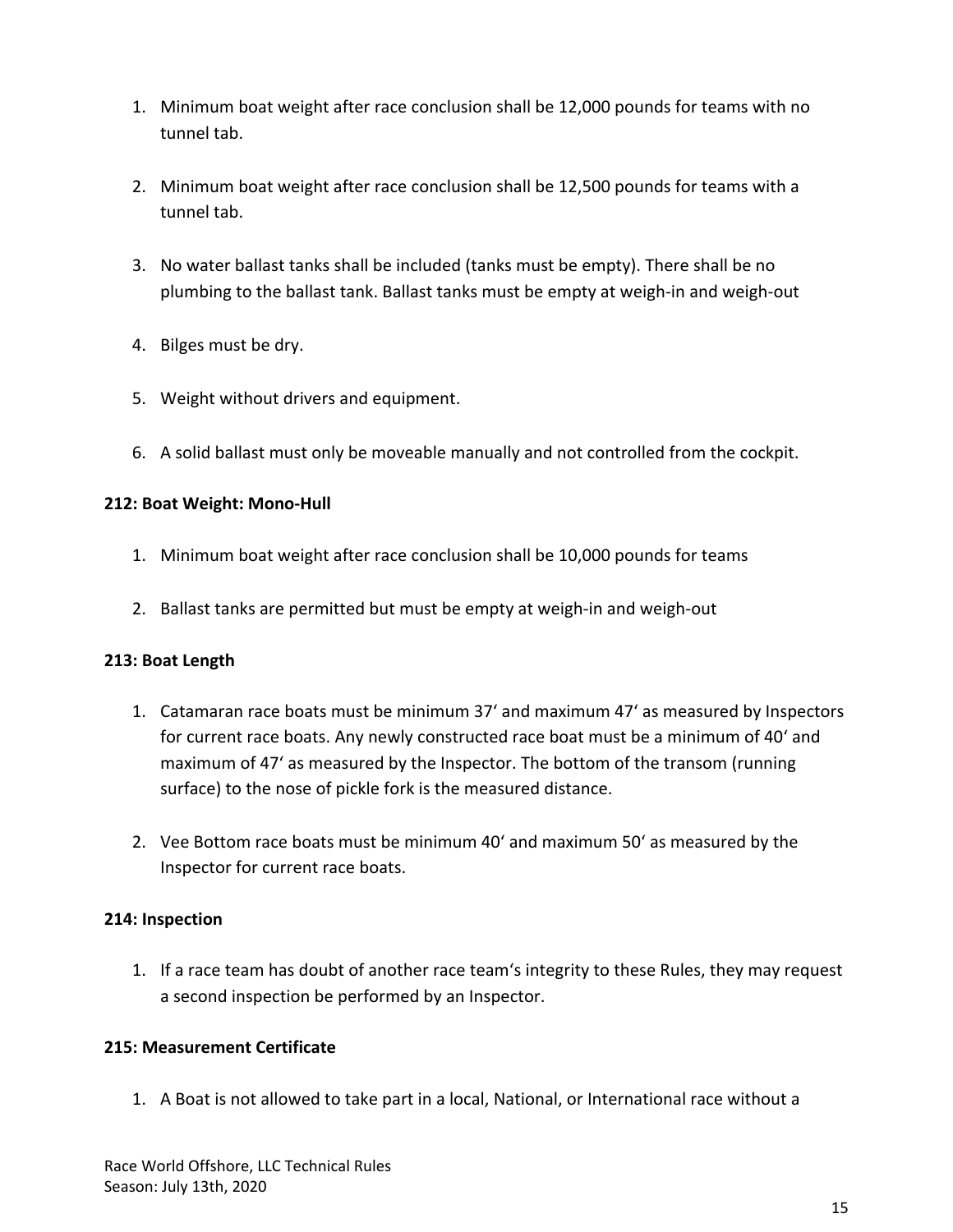Digital Measurement Certificate as per UIM requirement. The certificate must be entered in the Class 1 Digital Log Book.

- 2. Any International or National race in which boats registered with a Data Log Book must be updated according to the events in the race. If the event is not covered by a UIM Technical Commissioner, the NA must upload the required information to the appropriate boats Data Log Book. If the NA is not capable of uploading the information, scanned copies of all the information and an entry list must be sent to the UIM Offices for uploading/updating the Data Log Books.
- 3. The Measurement Certificate has no expiry date, but must be updated following any of the below occurrences:
	- a. Change of Ownership
	- b. Change of boat dimensions and/or structure, or major repair after an accident or any other reason.
	- c. If an NA wishes to remeasure the boat, the NA must either upload the information to the boats Data Log Book or scan and send the signed measurement results to the UIM Offices for uploading/updating the Data Log Book.

# <span id="page-15-0"></span>**216: Rules Flexible to Maintain Competitiveness**

1. These initial Rules are designed to create and maintain a competitive class.

# <span id="page-15-1"></span>**217: UIM Compliance**

- 1. All Fees that may result in the race being compliant for UIM, will be responsibility of the Class One (1) USA Class. Contact Registration two weeks prior to the race for a quote of said fees.
	- a. Professional Fees
	- b. All fees/costs that may result from Mercury Racing Inspections, Compliance, etc. will be the responsibility of the Class One (1) USA Class.

#### <span id="page-15-2"></span>**218: Engine Hardware**

1. The required engine for a Catamaran is the Mercury Racing's Competition 1100 QC4V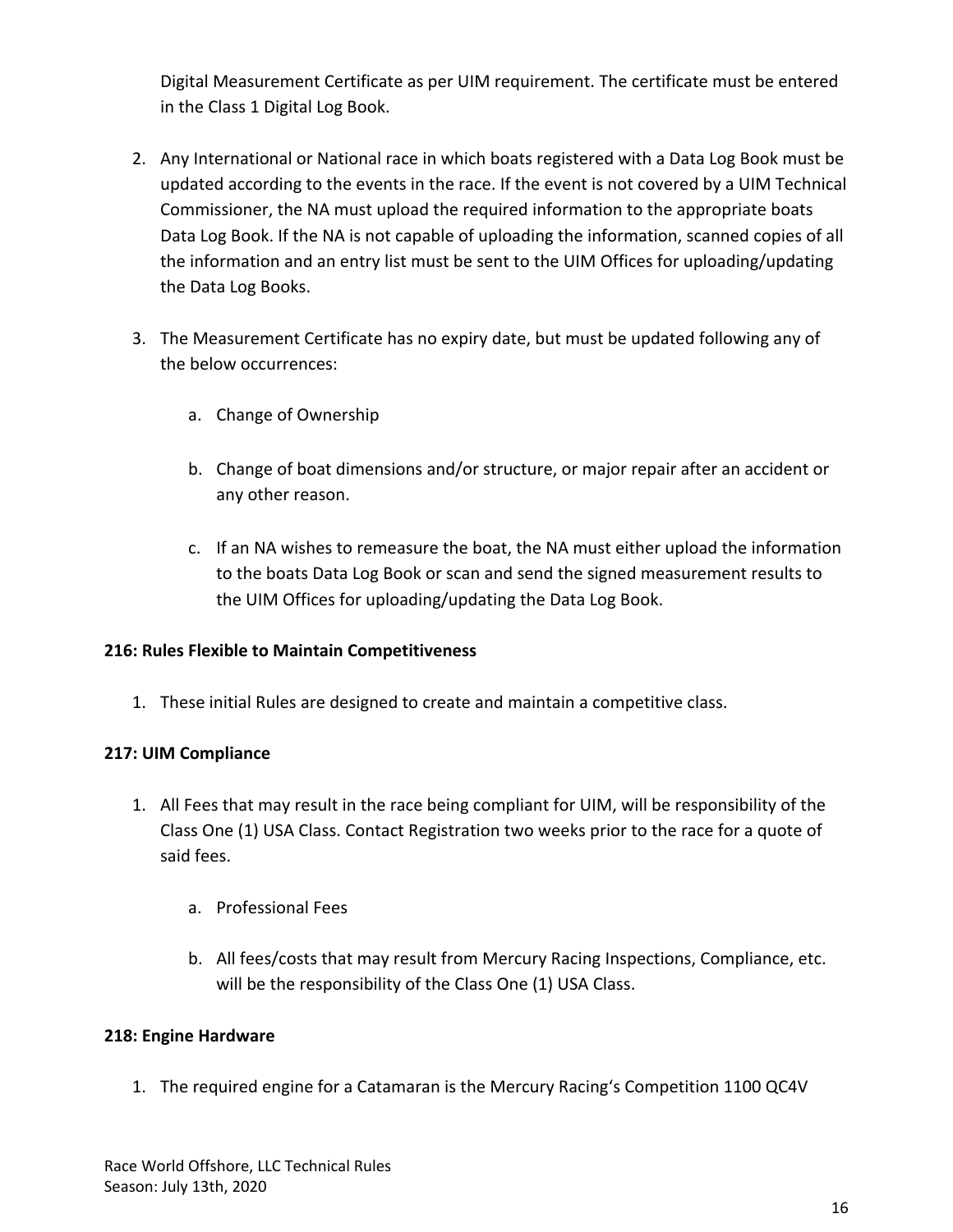- 2. The required engine for a Vee Bottom is the Mercury Racing's Competition 1350 QC4V
- 3. All engine hardware must be stock, as delivered by Mercury Racing
- 4. All hardware must be as per the official homologation document
- 5. Modification and/or relocation of factory engine sensors is prohibited
- 6. All engines will be mechanically sealed (tamper-proofed) by Mercury Racing Factory only
- 7. The following components will be sealed with safety wire and tamper-proofed locks. Modification or removal of tamper-proof locks is prohibited.
	- a. Front cover
	- b. Crank encoder
	- c. Oil pan
	- d. Intake manifold
- 8. Relocation of the factory fuel pump and replacement of associated inlet and high-pressure outlet lines is permitted.
	- a. Unmodified, factory fuel pump must be used for fuel supply
	- b. If relocated, customer is responsible for extending power supply leads for the pump
	- c. If relocated, customer is responsible for sourcing/fabricating associated fuel lines

#### <span id="page-16-0"></span>**219: Fuel**

1. 93 octane or less

#### <span id="page-16-1"></span>**220: Propulsion Control Modules (PCMs)**

- 1. Port and Starboard PCMs for use at a competition event are to be randomly distributed to competitors on the morning of each racing day. The serial numbers of each PCM and which boat they have been designated for shall be recorded.
- 2. Customer PCMs are to be used in all practice sessions.
- 3. Upon collection of competition PCMs, calibrations will be downloaded and checked by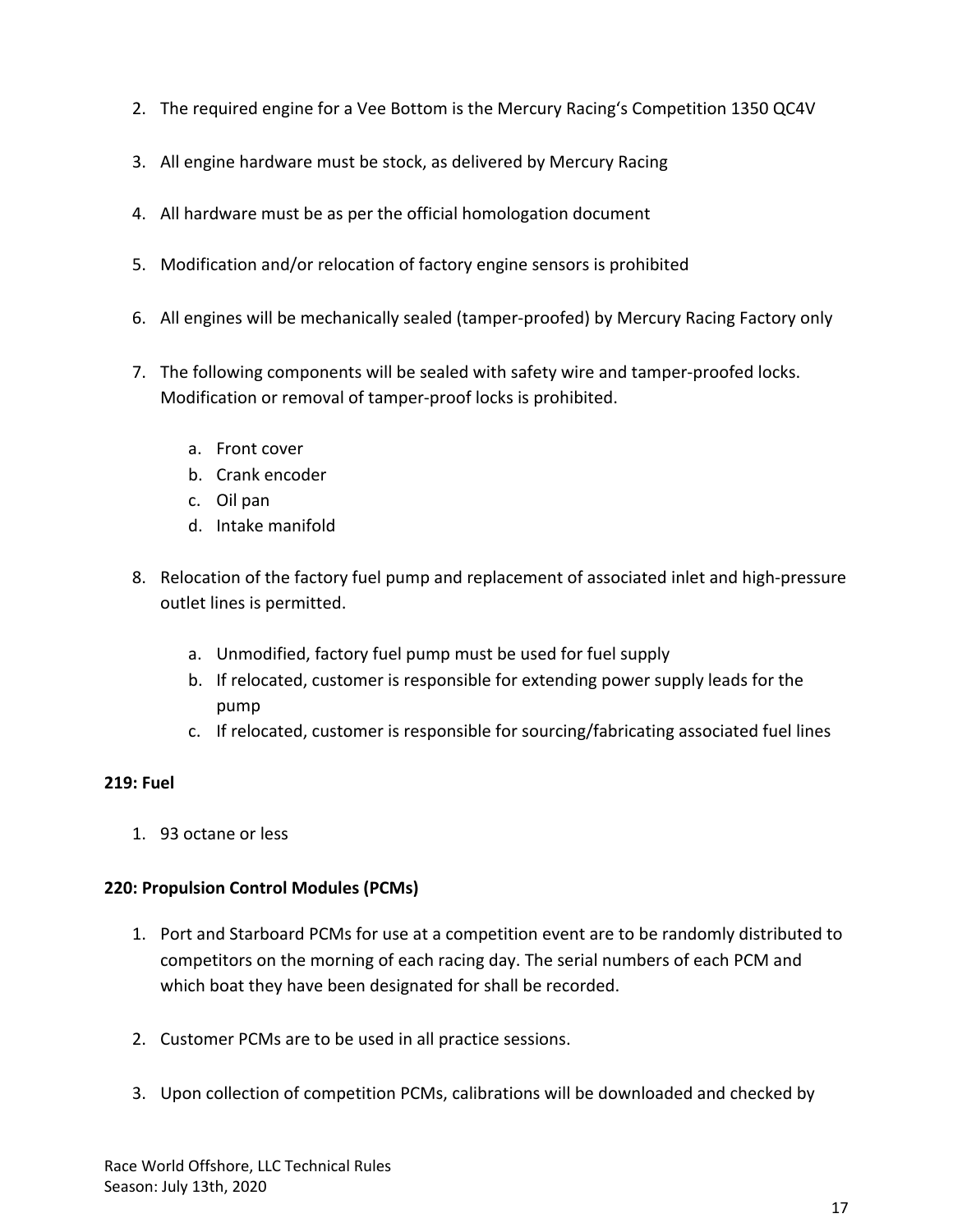Mercury personnel for tampering.

### <span id="page-17-0"></span>**221: Controller Area Network (CAN) Data Logging**

- 1. Mercury Racing will provide a CAN interface and several easy to install monitoring sensors to each race team on days of competition events.
	- a. Teams shall provide at least one available port on a Smart Craft junction box for use of the logger, and it must be readily accessible.
	- b. Teams shall provide a horizontal, flat area for mounting the data logger with provided hook and loop tape. Dimensions of mounting area TBD.
	- c. Teams shall provide a specified data logger to interface with Mercury's provided CAN interface module.
	- d. Data logger specifics *TBD*
	- e. The data logger will log PCM sensor data and additional redundant inlet air temperature (IAT) and manifold absolute pressure (MAP). These sensors will be serialized and tracked.
	- f. Redundant sensor locations TBD (IAT likely on back of #8 runner, MAP likely via a quick connect Legris line on crossover manifold)
- 2. Mercury to provide personnel for analysis of collected data, or will provide template files to sanctioning body officials to aid in analysis of the collected data.
- 3. Any devices attached to the Mercury Smart Craft bus shall be for measurement purposes only, such as data loggers and boat displays. Any attached devices are subject to inspection by sanctioning body officials. Purposeful modification of Smart Craft signals is prohibited.

#### <span id="page-17-1"></span>**222: Post-Race Inspection**

- 1. Up to top 4 finishers from each race are subject to a post-race inspection. Any or all of the following areas may be checked.
- 2. Engine electrical harness shall be visually inspected for modifications or repairs
	- a. No harness modifications allowed
	- b. Any repairs from incidental damage must be tracked in the official log book(s) and approved by sanctioning body officials.
	- c. Repairs must be inspected and approved prior to a competition event.
	- d. Modification and/or relocation of factory engine sensors is prohibited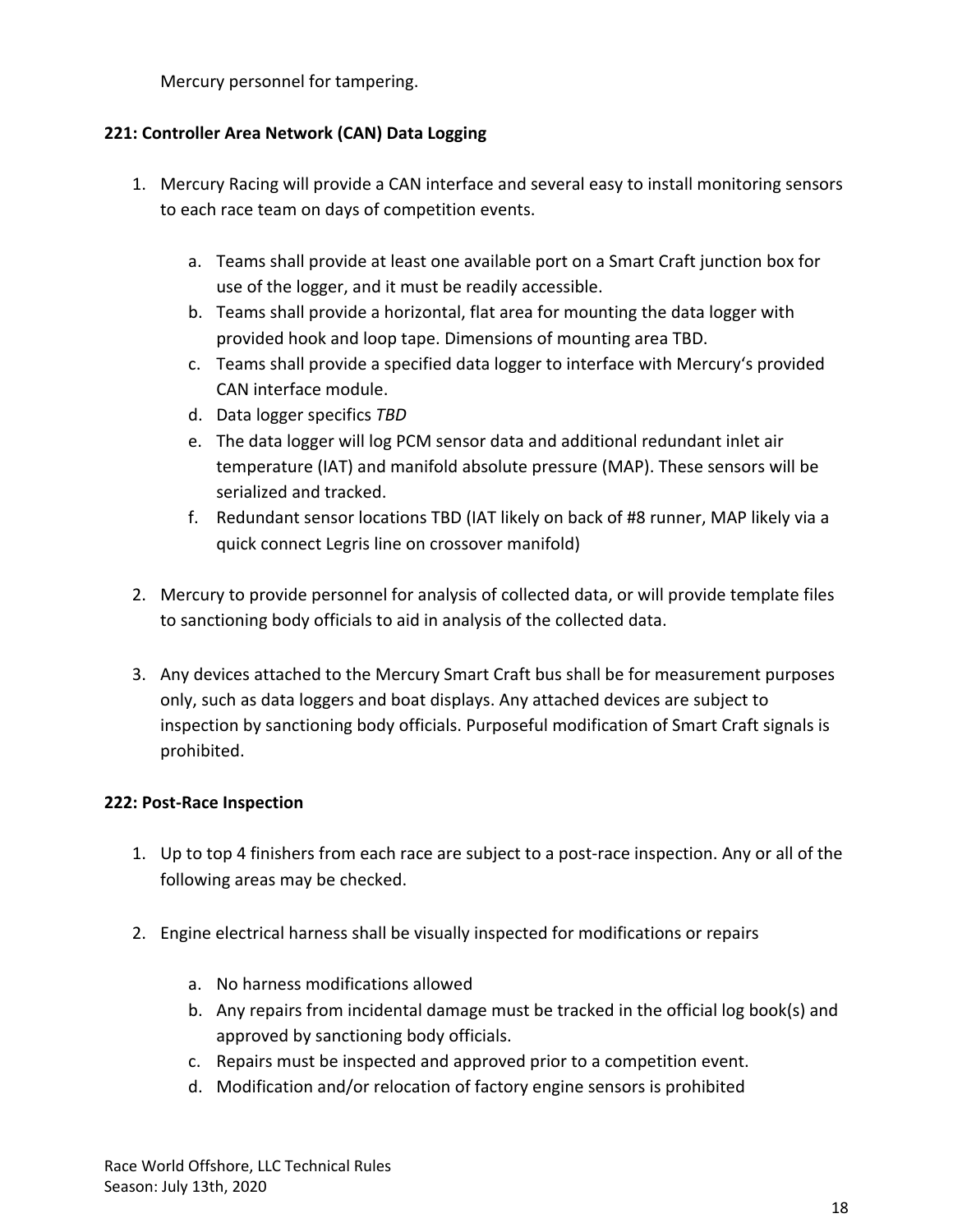- 3. Camshaft Inspection
	- a. Precise location of top dead center (TDC) of an engine cylinder will be found with a degree wheel and piston stop.
	- b. Camshafts will be randomly checked for lift centerline locations relative to TDC.
	- c. Centerline locations for all cylinder's intake and exhaust cams to be maintained in a separate scrutineering document.
	- d. Camshaft lobe base circle diameters will be randomly checked for the correct diameter. Lobes will be checked for correct form.
	- e. Mercury Racing will create and provide go/no-go tools for this inspection
- 4. Ignition Timing Advance Check
	- a. Precise location of top dead center (TDC) of an engine cylinder will be found with a degree wheel and piston stop.
	- b. Check and mark or verify existing mark on crank encoder for TDC cylinder #1 (Mercury to provide improved timing pointer for accurately checking timing with a timing light)
	- c. Mercury personnel will run a test to verify timing advance relative to TDC #1. This test will require operating the engine on a hose, in neutral, at a speed above idle.
	- d. Measured spark location to be within +/- 1° of Mercury factory recorded location
	- e. Spark advanced to be checked with specified timing light (TBD)
- 5. Visually inspect all hardware seals for tampering and serialization
- 6. Remove cross over manifold and inspect dummy throttle orifice size
- 7. Check that key up fuel pressure is under 420 kP

# <span id="page-18-0"></span>**301: Super Cat: (Numbers Only)**

#### <span id="page-18-1"></span>**302: Equipment Exclusivity Agreements**

**1.** All boats as well as every part used in connection therewith, including but not limited to engines, outdrives, transmissions, crash boxes, and propellers (and all parts and components related thereto) must be both manufactured and intended for sale to the public at commercially reasonable prices. Exclusivity agreements of any type that have not been approved by RWO/APBA are strictly prohibited. This rule applies to competitors only and shall not be construed in any manner whatsoever to limit or restrict RWO/APBA from entering into exclusivity agreements such as official sponsorships involving single source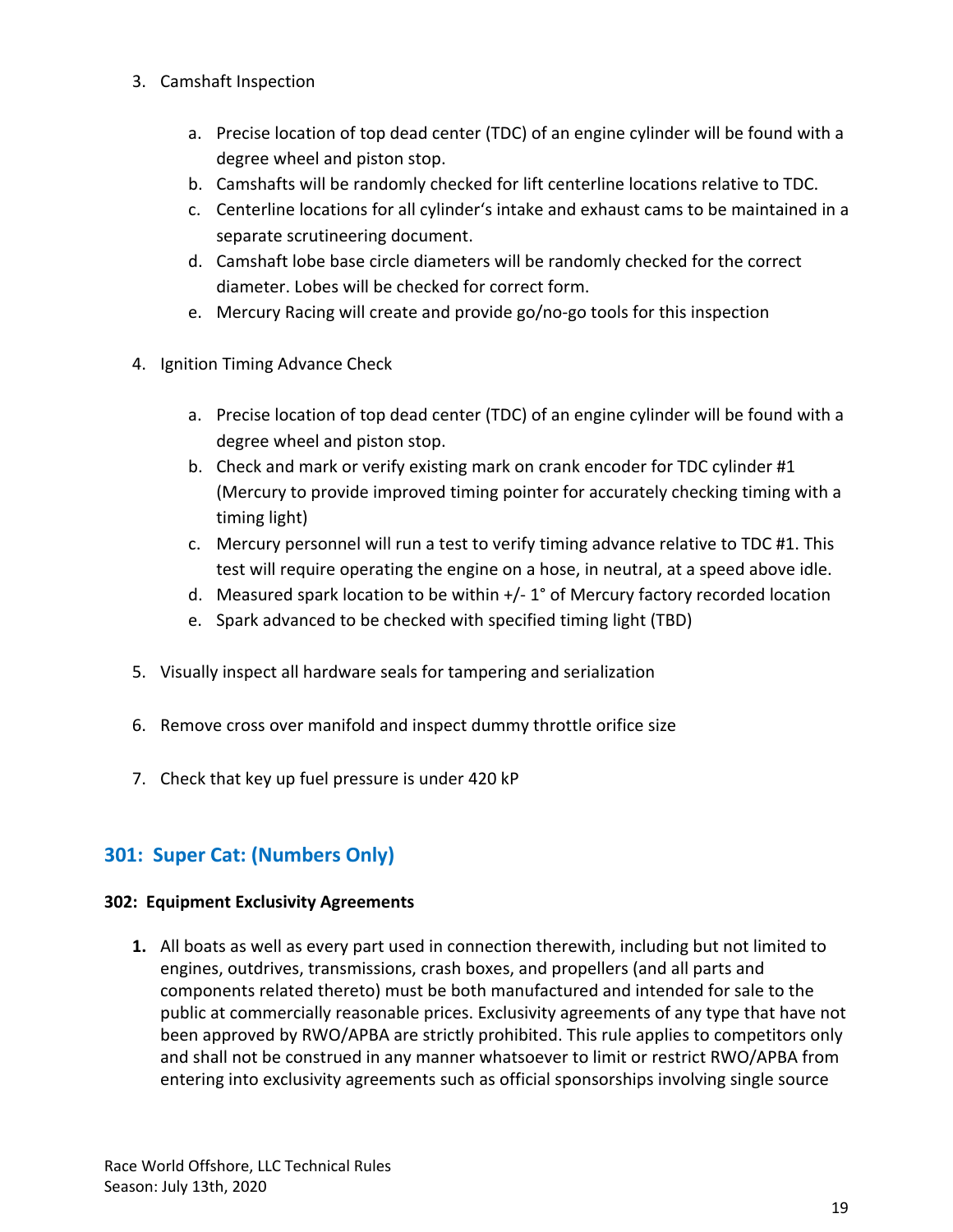vendors, suppliers, manufacturers or producers.

#### <span id="page-19-0"></span>**303: Enforcement of Rules**

**1.** The purpose of these rules is to ensure competitive balance between SUPER CAT racing teams. RWO/APBA thus reserves the right to take whatever actions it deems necessary to enforce these rules, including but not limited to impounding any boat and/or parts and components thereof for inspection purposes, and/or prohibiting the use of any part or component which it deems gives a team an unfair competitive advantage, in its sole and absolute discretion. All illegal parts or components become the property of RWO/APBA. RWO/APBA Race Officials are authorized to decide if an equipment change is an attempt to violate the rules. They can and will disqualify an entry in violation of the spirit and intent of these rules or take such other action as they deem necessary to maintain competitive balance in the class.

#### <span id="page-19-1"></span>**304: Rule Changes to Maintain Competitive Balance**

**1.** RWO/APBA recognizes that there are considerable differences in boat length, sponson design, tunnel width, angle, shape and other aspects of boat design. Accordingly, RWO/APBA reserves the right to make adjustments at any time to boats, engines, drives, propellers, etc. individually or categorically, to maintain competitive balance based upon experience in race conditions.

| <b>Class</b>                 | <b>Super Cat</b>                                                                                                  |
|------------------------------|-------------------------------------------------------------------------------------------------------------------|
| <b>Hull Type</b>             | Catamaran                                                                                                         |
| Length Minimum               | 36 Ft                                                                                                             |
| <b>Length Maximum</b>        | 46 Ft                                                                                                             |
| <b>Beam (Maximum)</b>        | 12 Ft.                                                                                                            |
| <b>Tunnel Width</b>          | 66" Maximum measured at keel                                                                                      |
| <b>Height</b>                | Class must measure at least 48" from the keel to<br>the deck forward of the canopy (not including<br>the canopy). |
| <b>Weight Minimum (Lbs.)</b> | 9,500                                                                                                             |

#### <span id="page-19-2"></span>**305: Super Cat Specifications**

#### <span id="page-19-3"></span>**306: Minimum Weight Measurement**

**1.** Minimum weight measurement is determined at the end of the race. All boats required or directed to weigh-in by the Race Officials must report to the Crane of the Day, the same crane must be used for both entering and exiting the water. It will be the responsibility of the Owner, Driver, or designated Crew Member to present the boat for post-race weighing with the boat in the lifting harness in a level position, with the hull drain plugs removed and the boat empty of water, with all ballast tanks empty. If the Race Official finds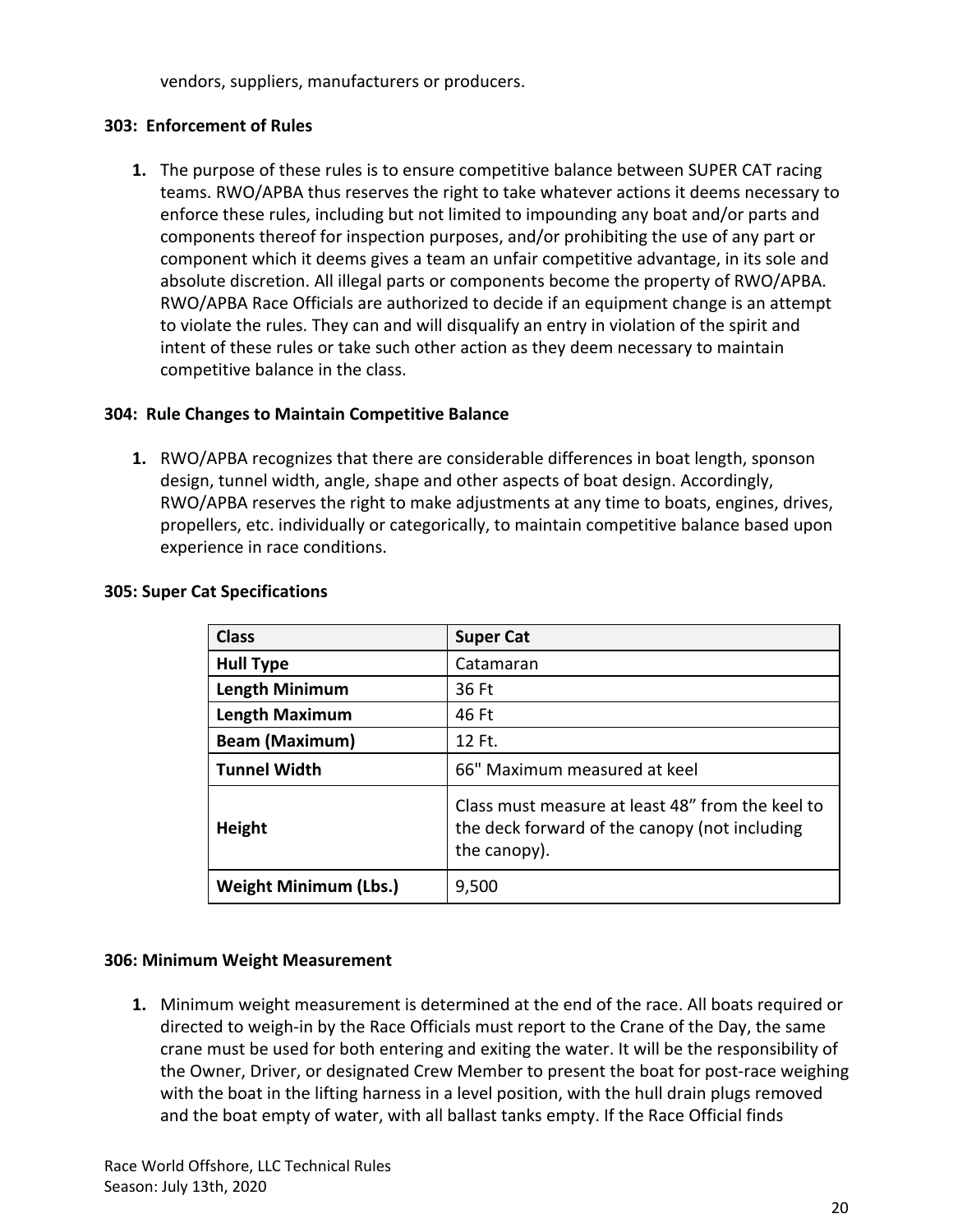otherwise the boat will be immediately assessed a two (2) minute penalty. No private cranes or scales will be utilized for official weighing compliance purposes. The weight will be an all-up weight including engines, residual fuel, drives, propellers, fixed ballast, helmets and jackets. (i.e. that which is used from start through completion of race). No multiple weighing, one only (one in and one out).

#### <span id="page-20-0"></span>**307: Canopies**

- **1.** Super Cat registered race boats are required to have canopies.
- **2.** All canopied boats are recommended to comply with the latest canopy design and technology. Contact the boat manufacturer for their canopy standards.
- **3.** Any damage to canopies must have a notarized certified letter from a manufacturer of canopies authorizing the continued use in a race.
- **4.** Non-compliance, RWO/APBA has the authority to deny entry to any race boat subject to these rules that has non-compliant cockpit safety systems.

#### <span id="page-20-1"></span>**308: Engine Specifications**

- **1.** The Super Cat 510 Cubic Inch Displacement (CID) engine will be the only engine approved for the Super Cat Class.
- **2.** RWO/APBA will allow any engine builder to supply engines that meet the Super Cat engine specification.
- **3. Displacement**: Maximum 510 CID, minimum 496 CID per engine, (Max. 1020 CID total) with a maximum 4" stroke crankshaft.)
- **4. Compression Ratio**: (9.5.1) is the maximum compression ratio allowed. Measured by whistler device calibrated at the race site with the master cylinder.

#### <span id="page-20-2"></span>**309: Valve System**

- **1.** Two valves per cylinder operated via pushrods.
- **2.** Maximum gross cam lift measured at the valve is .720 inch with zero lash.
- **3.** Variable cam timing is not allowed.

#### <span id="page-20-3"></span>**310: Engine Block**

- 1. Cast iron, must be approved by RWO/APBA.
- 2. Chevrolet design blocks with 9.8" or 10.2" deck heights are approved.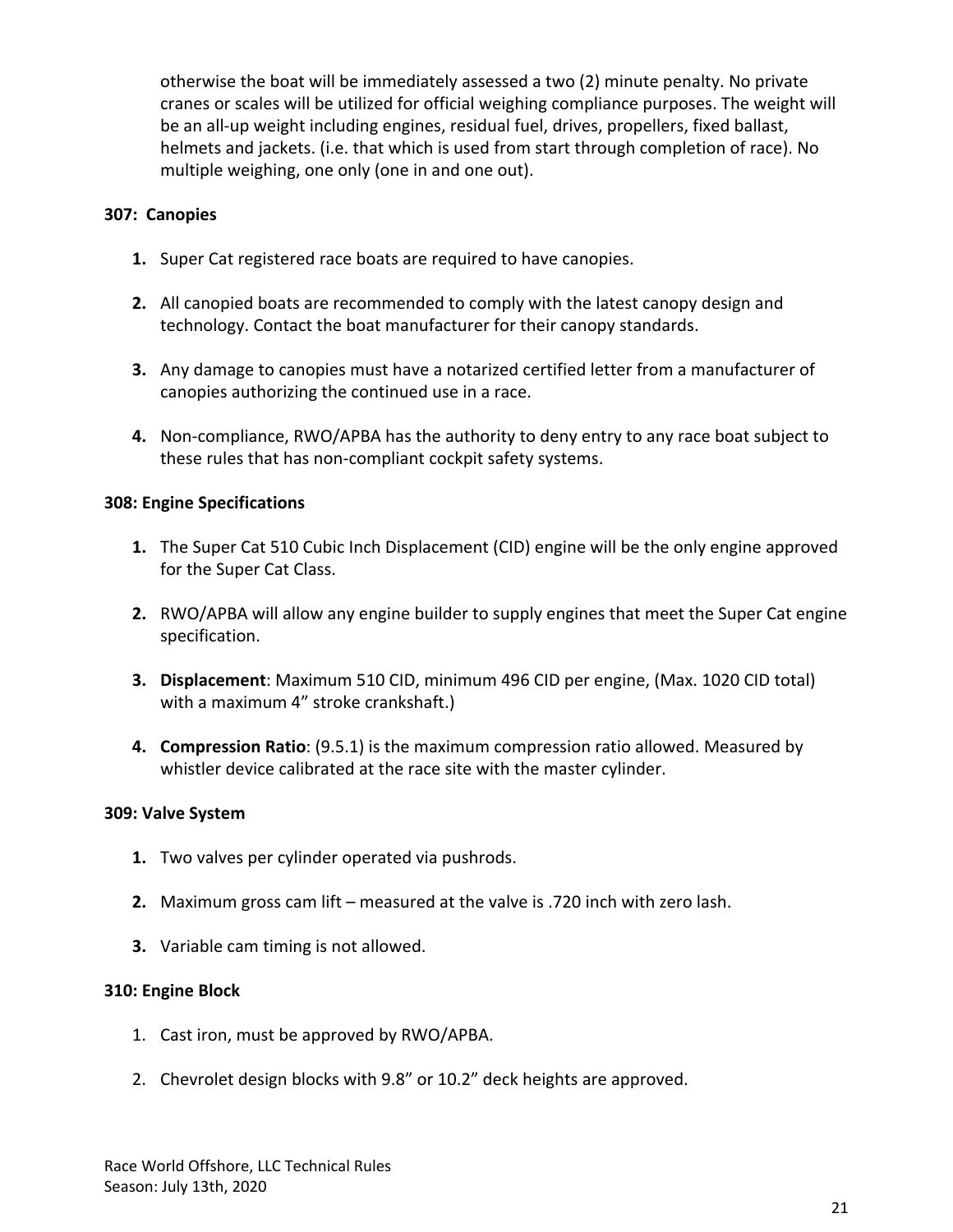- **3.** Chevrolet design blocks manufactured by General Motors, World Products (Merlin), and Dart Big M are approved.
- **4.** The use of any other block requires the approval of RWO/APBA.
- **5.** Sleeves or bushings may be used providing the original OEM (GM) lifter bore location is not changed.
- **6.** Pushrods must ride in the center of the lifter (no offset lifters).

### <span id="page-21-0"></span>**311: Internal Components**

- **1.** Crankshaft, connecting rods, pushrods and wrist pins must be made of steel. Titanium or other materials not allowed.
- **2.** Single plane crankshafts are not allowed. Crankshaft throws must be timed in accordance with OEM specifications. Crankshaft limited to a maximum 4" stroke.

### <span id="page-21-1"></span>**312: Heads**

- **1.** Approved cylinder head is the big block Chevrolet Brodix, BB2 PLUS 26-degree Head. They are the only approved aluminum cylinder heads allowed with the Stock OEM cast specifications. No modifications to the Stock OEM castings are allowed.
- **2.** Spec cylinder head serial numbers must remain on the head and may not be defaced or altered.

# <span id="page-21-2"></span>**314: Modifications / Repairs**

- **1.** Using offset head guides or altering the stock mounting location of the head on the cylinder block is not allowed.
- **2.** No welding modifications are allowed to the original head castings.
	- a. Heads must be returned to Brodix for repair. All repairs will be certified in writing to the RWO/APBA.

# <span id="page-21-3"></span>**315: Intake Manifold**

- **1.** Carburetor Spacers or adapters are allowed, maximum of 2.5" between the bottom of the carburetor and the top of the manifold is allowed.
- **2.** Any stock cast intake manifold. The manifold may be port matched up to 1 ½ inches to match cylinder heads.
	- a. No fabricated or tunnel ram type manifolds may be used.

# <span id="page-21-4"></span>**316: Induction System**

**1.** Approved Fuel is 91 to 93 Octane. No oxygenated fuel or additives.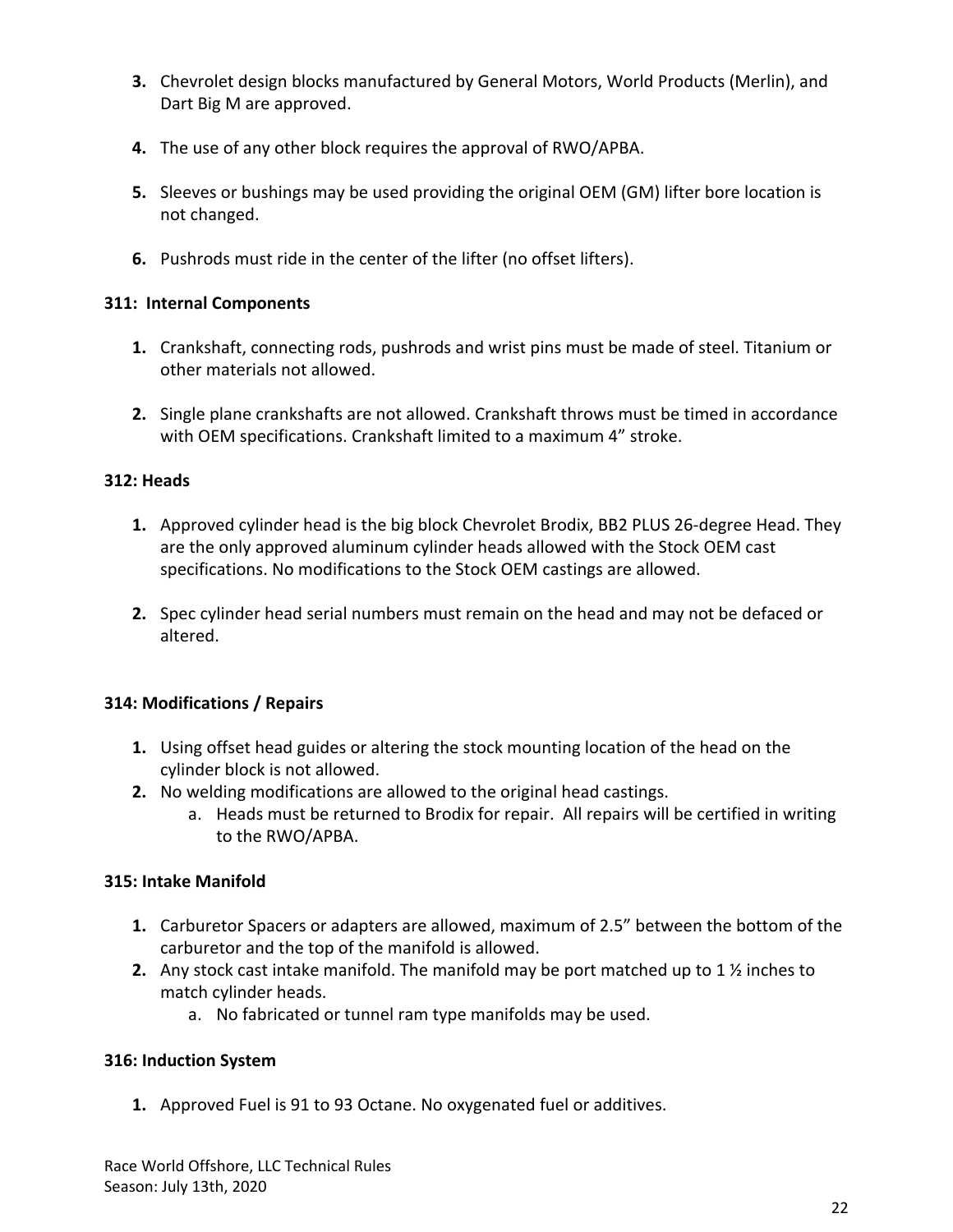- **2.** Only (1) carburetor is allowed per engine.
- **3.** Any Holley Dominator style carburetor, purchased from any source.
- **4.** Fuel injection is not allowed

#### <span id="page-22-0"></span>**317: Exhaust System**

- **1.** Exhaust manifolds may be cast or fabricated with no more than 15 ½ "(inches) of individual primary runner length measured at the centerline of any runner from the cylinder head port to the common collector. The overall length includes any gaskets, adapters, or wedges from the exhaust ports to the common exhaust collector. No modifications to the exhaust that increases runner length or gives the effect of longer individual runners are allowed. This includes, but is not limited to, merge collectors, divider plates or turbulence cones. The stock Mercury style 525 CMI header, with 1 7/8" ID is permitted.
- **2.** Any non-divided (common collector), round, square, rectangular or oval, elbow, riser or tail pipe is allowed. The engine exhaust manifolds and pipes from engine outlet to point of exit from hull or deck must be water-cooled by water jackets. The exit from the hull or deck must be located in such a position whereby exhaust fumes cannot affect the crew.

#### <span id="page-22-1"></span>**318: Transmissions**

- **1.** All boats competing in the Super Cat class must have propulsion systems capable of turning the propellers in either direction or maintaining a neutral (standstill) state while the engine is running.
- **2.** Single speed transmissions / crash boxes capable of forward, neutral and reverse are allowed.
- **3.** Multi speed transmissions are not allowed.

# <span id="page-22-2"></span>**319: Lubrication (Engine)**

- **1.** Wet Sump and internal oil pumps are allowed.
- **2.** External oil pumps or dry sump systems are allowed, however; a maximum of (3) three scavenging pump sections allowed on dry sump systems.
- **3.** Intake Valley must remain as cast with NO alterations to prevent oil flow from the valley to the crankcase. No raised sections may be attached or formed with any material around oil drain openings in the intake valley. No "damming" or collecting of oil by any means is allowed in the intake valley.

#### <span id="page-22-3"></span>**320: Ignition**

- **1.** Distributor must remain in the factory delivered location.
- **2.** Engines are required to use the MSD Digital or Analog ignition system **limited to** 7000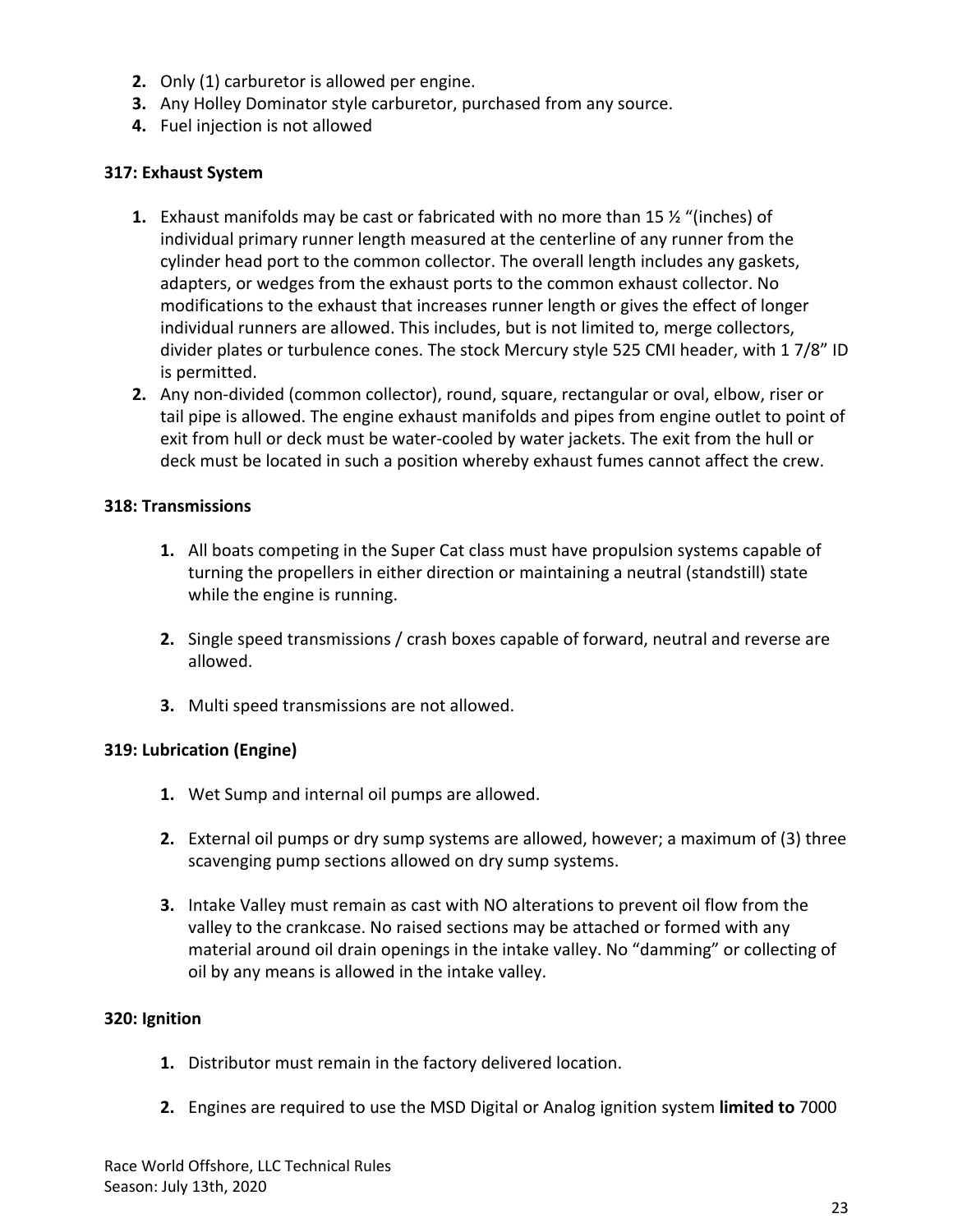RPM's, A **G2X Data Logger, or equivalent must be installed** and maintained to monitor the RPM level during the race. The **RPM level** during the entire race must be verifiable on the Data Logger by the RWO/APBA Inspector upon the completion of the race, during the Post-Race Inspection.

- a. Ignitions with an internal dial up RPM Limiter will be set at 7000 RPM's and sealed by the RWO/APBA Inspector. The wiring harness of the system must be accessible and provide the ability for an RWO/APBA Inspector to examine it.
- b. Any boat competing in the Super Cat Class that exceeds the above listed **maximum RPM limit**, as determined by the RWO/APBA Inspector **will be** awarded last place points and **will not be** eligible for trophies, flags or prize money.
- **3.** Crank triggered and belt drive ignitions are not allowed.
- **4.** Ignition systems are limited to one (1) ignition coil. Individual ignition coils per cylinder are not allowed.
- **5.** Back up ignition systems are allowed.
- **6.** Spark must be distributed via distributor rotor and cap.

#### <span id="page-23-0"></span>**321: Outdrive Specifications**

- **1.** SSM VI Drive Type is approved. Drive must retain their OEM configuration and specification. No internal or external modifications are allowed.
- **2.** Gear Reduction: #6 Drive with 1:61 gear ratio, at the prop only. Surface Drives not allowed.

#### <span id="page-23-1"></span>**322: Propeller Specifications**

- **1.** Propellers must be approved by RWO/APBA.
- **2.** Maximum (5) blade propellers, Cast Stainless Steel, no forged units of any type. No titanium. Manufacturers, Mercury, Hering and Rolla are approved.
- **3.** Other manufacturers of cast propellers may apply to RWO/APBA for approval.
- **4.** Propellers may be modified from the original factory casting. Polishing, grinding, bead blasting, media blasting, welding and machining are allowed.
- **5.** Propellers must be intended for sale to the public at commercially reasonable prices and available to all racers.
- **6.** All propellers will be measured and limited to a minimum thickness. The standard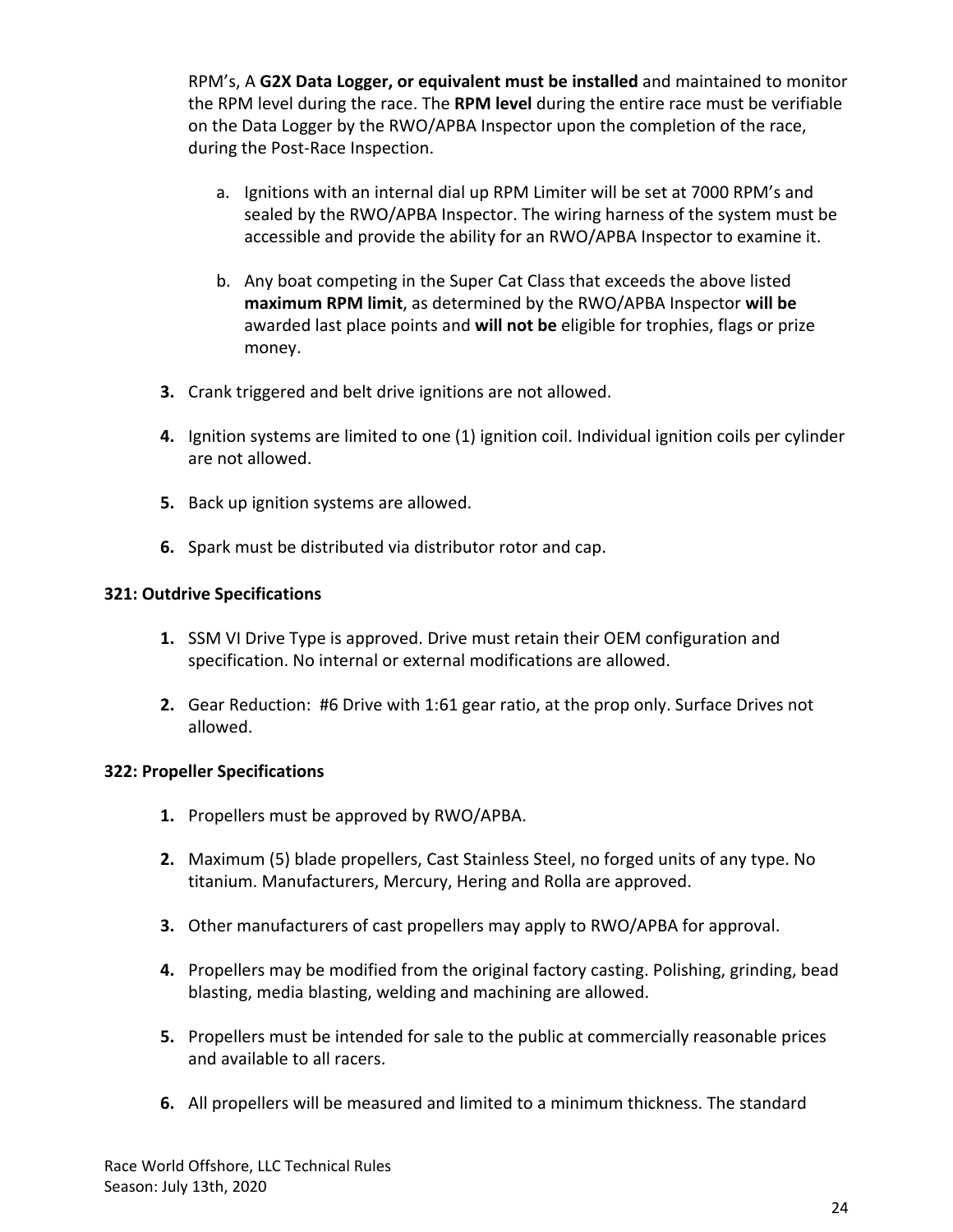blade thickness will be the normal RWO/APBA Lab Finish. (*See Chart*).

### **Propeller Inspection Specifications for Super Cat Class**

| <b>Propeller Diameter</b> |      | <b>Strike Radius At</b> |                  |                  |
|---------------------------|------|-------------------------|------------------|------------------|
| 15                        | Inch | 2"                      | 4 % "            | $6\frac{1}{2}$   |
| 15 %                      | Inch | 2"                      | 4 5/16"          | $6\frac{5}{8}$   |
| 15 <sub>2</sub>           | Inch | 2 <sup>''</sup>         | 43/8"            | 6 % "            |
| 15 %                      | Inch | 2 <sup>''</sup>         | $47/16$ "        | $67/8$ "         |
| 16                        | Inch | 2"                      | $4\frac{1}{2}$ " | 7"               |
| 16 %                      | Inch | 2"                      | 49/16"           | 71/8"            |
| 16 $\frac{1}{2}$          | Inch | 2"                      | $45/8$ "         | $7\frac{1}{4}$ " |
| 16 %                      | Inch | 2"                      | 4 11/16"         | $73/8$ "         |
| 17                        | Inch | 2 <sup>''</sup>         | 43/4"            | $7\frac{1}{2}$ " |
| 17 <sub>4</sub>           | Inch | 2"                      | 4 13/16"         | $75/8$ "         |
| 17 <sub>2</sub>           | Inch | 2"                      | 47/8"            | $73/4$ "         |
| 17 %                      | Inch | 2"                      | 4 15/16"         | 77/8"            |
| 18                        | Inch | 2 <sup>11</sup>         | 5"               | 8"               |

#### **SSM VI DRIVE TYPE PROPELLER DIMENSIONS**

#### **INTERSECT RADIUS LINES AT**

| <b>Radius</b>          | Distance from Leading Edge Thickness |       |
|------------------------|--------------------------------------|-------|
| ייר                    | $1\%$ "                              | .283" |
| 4 %" to 5"             | $1\frac{1}{2}$                       | .182" |
| $6\frac{1}{2}$ " to 8" | $1 - 11/16"$                         | .115" |

#### **INTERSECT RADIUS LINES AT**

| <b>Radius</b>       | Distance from leading Edge Thickness |       |
|---------------------|--------------------------------------|-------|
| יי כ                | $1\frac{1}{2}$                       | .475" |
| 4 %" to 5"          | $1\frac{1}{2}$                       | .302" |
| $6\frac{1}{2}$ " to | 1"                                   | .130" |
| יי &                |                                      |       |

#### <span id="page-24-0"></span>**323: Air Scoops**

**1.** It is illegal to completely seal the inlet air track running from external openings to the flame arrestor.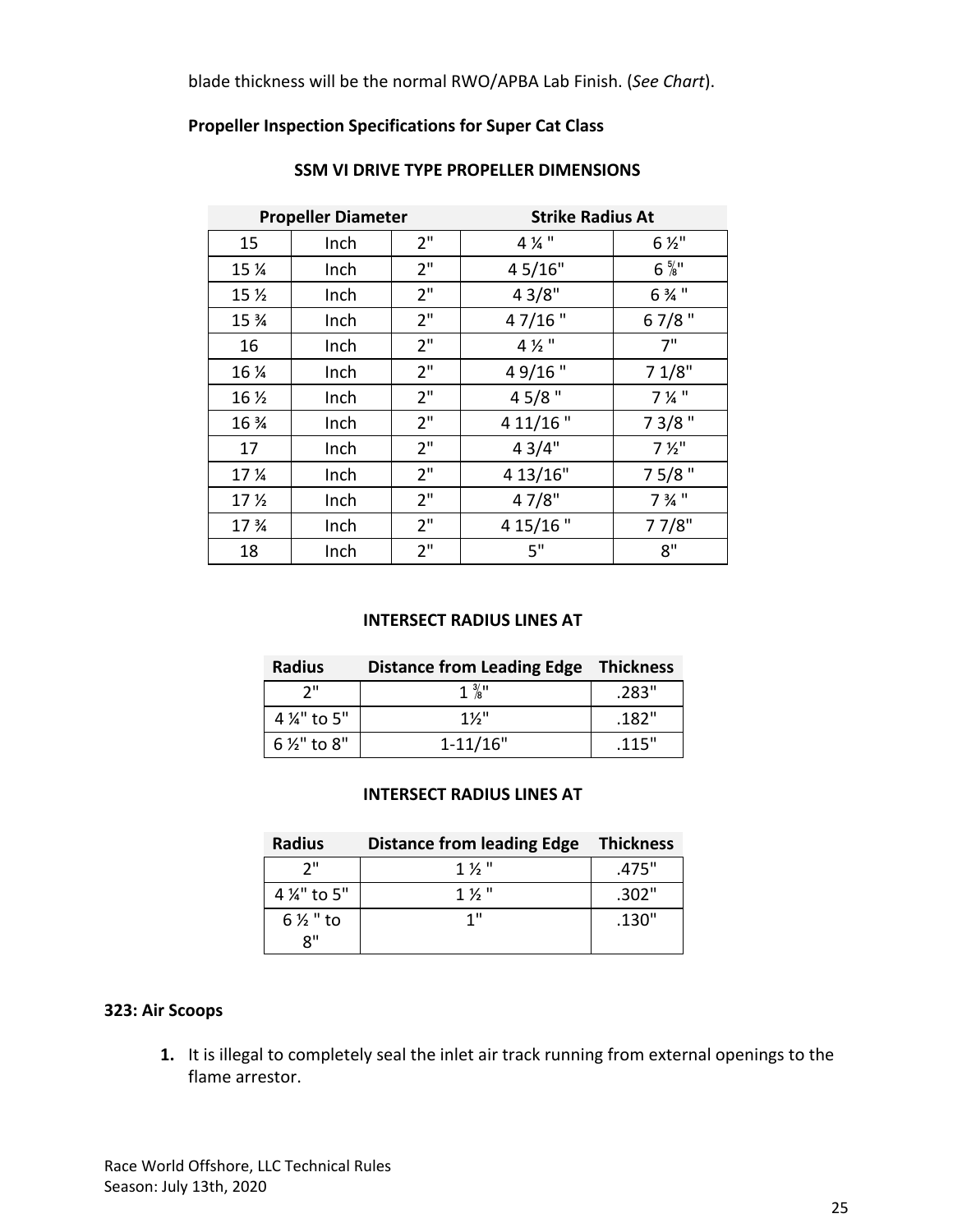- **2.** Fresh air ducting must be no closer than 2" at its nearest points to the engine and/or flame arrestor.
- **3.** Sealing or pressurizing the engine compartment is not allowed.
- **4.** RWO/APBA reserves the right during, or in post-race inspection, to install (place) an atmospheric pressure measuring device to certify that a positive pressure engine compartment has not been created.
- **5.** For purposes of enforcement any reading during a race or in post-race testing exceeding +1.1 atmospheres of pressure, will constitute a violation of this rule with disqualification being the remedy.

#### <span id="page-25-0"></span>**324: Ballast**

- **1.** No ballast tanks or devices to support ballast tanks are allowed.
- **2.** Any Race Boat which presently has ballast tanks built into the integral support of the boat must remove all supporting plumbing and electrical devices and provide a permanently open inspection port through which the interior of the tank can be thoroughly inspected.
- **3.** No transferable closed liquid systems are allowed.

#### <span id="page-25-1"></span>**325: Engine Hatches**

**4.** Engine hatches with or without scoops are allowed.

#### <span id="page-25-2"></span>**326: Illegal Parts**

- **1.** Use of illegal or unauthorized parts on a Super Cat class race boat will result in the confiscation of the said parts. Failure to surrender the illegal part(s) will lead to a mandatory suspension for the boat, the boat owner and all riding crew members until the illegal part(s) are surrendered to RWO/APBA. It shall be the responsibility of the owner or his designated representative to take whatever actions are necessary to ensure the correct components are present.
- **2.** Tunnel Tabs not allowed

# <span id="page-25-4"></span><span id="page-25-3"></span>**401: VX (VX & Vee Extreme): (SV-Numbers) Mono-Hull Only2**

#### **402: Equipment Exclusivity Agreements**

**1.** All boats as well as every part used in connection therewith, including but not limited to engines, outdrives, transmissions, crash boxes, and propellers (and all parts and components related thereto) must be both manufactured and intended for sale to the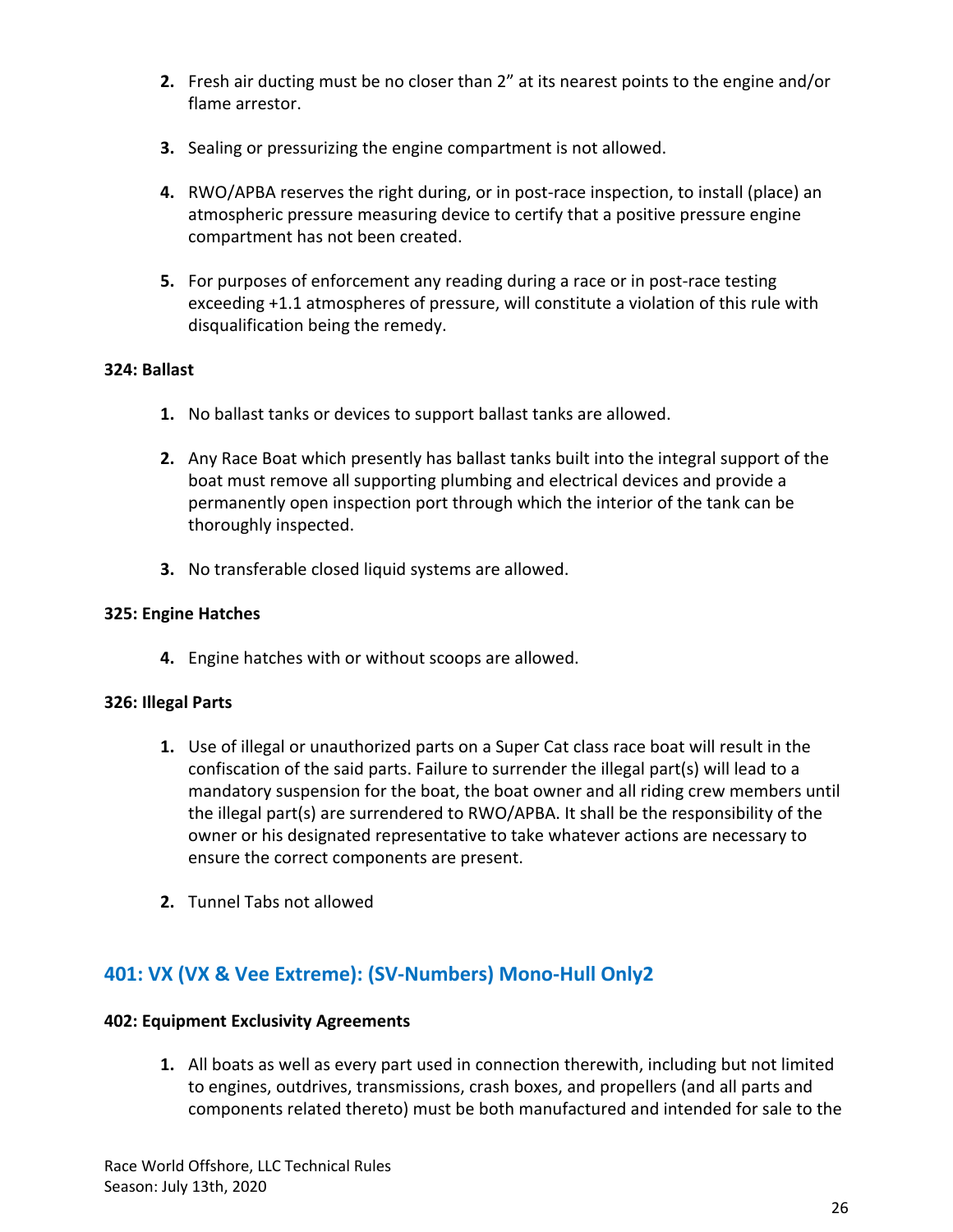public at commercially reasonable prices. Exclusivity agreements of any type that have not been approved by RWO/APBA are strictly prohibited. This rule applies to competitors only and shall not be construed in any manner whatsoever to limit or restrict RWO/APBA from entering into exclusivity agreements such as official sponsorships involving single source vendors, suppliers, manufacturers or producers.

#### <span id="page-26-0"></span>**403: Rule Enforcement**

**1.** The purpose of these rules is to ensure competitive balance between VX racing teams. RWO/APBA thus reserves the right to take whatever actions it deems necessary to enforce these rules, including but not limited to impounding any boat and/or parts and components thereof for inspection purposes, and/or prohibiting the use of any part or component which it deems gives a team an unfair competitive advantage, in its sole and absolute discretion. All illegal parts or components become the property of the RWO/APBA. RWO/APBA Race Officials are authorized to decide if an equipment change is an attempt to beat the rules. They can and will disqualify an entry in violation of the spirit and intent of these rules or take such other action as they deem necessary to maintain competitive balance in the class.

#### <span id="page-26-1"></span>**404: Rule Changes to Maintain Competitive Balance**

**1.** RWO/APBA recognizes that there are considerable differences in boat length, design, width, angle, shape and other aspects of boat design. RWO/APBA therefore reserves the right to make adjustments at any time to boats, engines, drives, propellers, etc. individually or categorically, to maintain competitive balance based upon experience in race conditions.

| <b>Class</b>                 | VX                                                                                         |
|------------------------------|--------------------------------------------------------------------------------------------|
| <b>Hull Type</b>             | Mono-Hull                                                                                  |
| <b>Length Minimum</b>        | 35 Ft.                                                                                     |
| <b>Length Maximum</b>        | 46 Ft.                                                                                     |
| <b>Beam (Maximum)</b>        | 9'3''                                                                                      |
| Height                       | At least 48" from the keel to the deck forward<br>of the canopy (not including the canopy) |
| <b>Weight Minimum (Lbs.)</b> | 9,000                                                                                      |

#### <span id="page-26-2"></span>**405: VX Boat Specifications**

#### <span id="page-26-3"></span>**406: Minimum Weight Measurement**

**1.** Minimum weight measurement is determined at the end of the race. All boats required or directed to weigh-in by the Race Officials must report to the Crane of the Day, the same crane must be used for both entering and exiting the water. It will be the responsibility of the Owner, Driver, or designated Crew Member to present the boat for post-race weighing with the boat in the lifting harness in a level position, with the hull drain plugs removed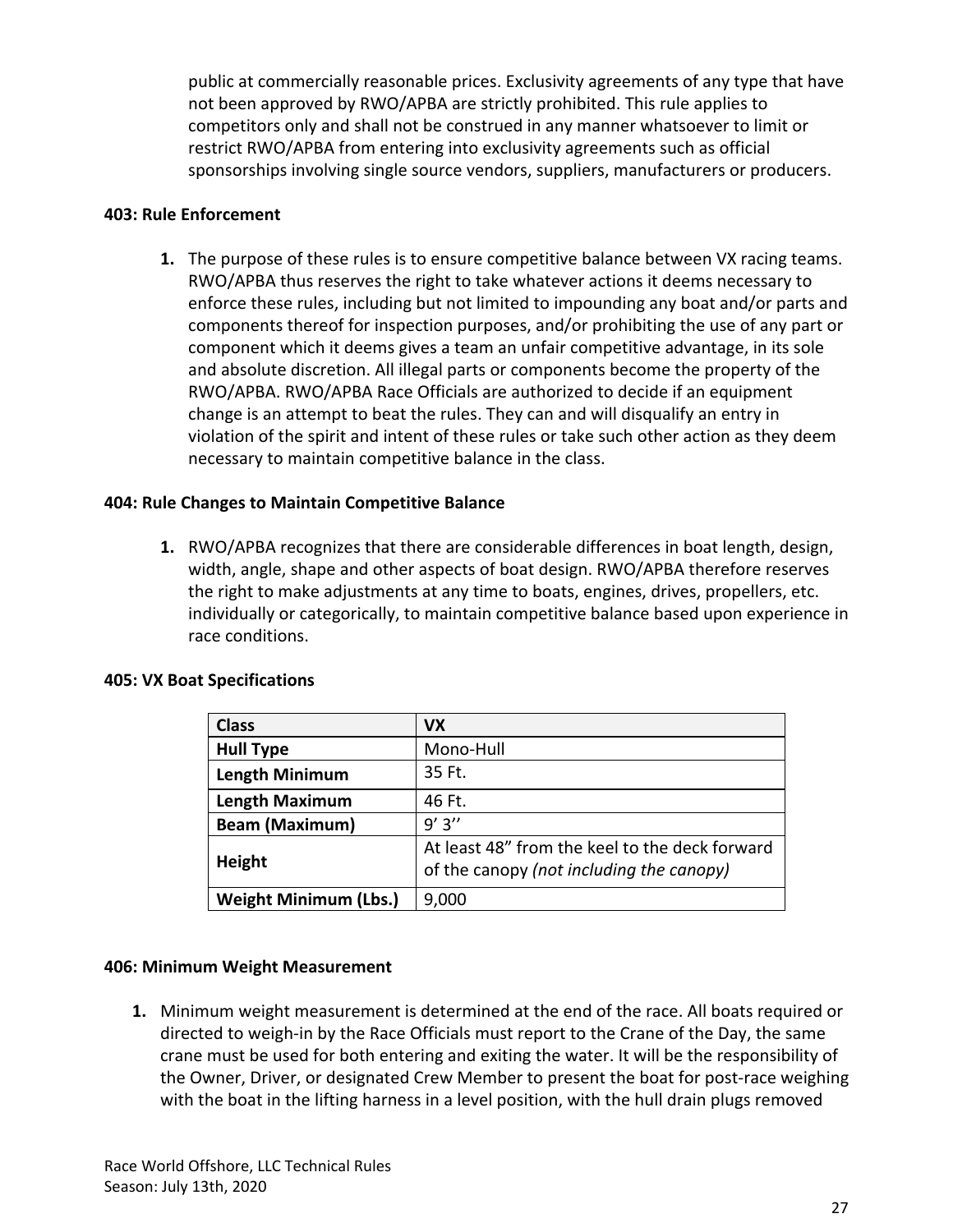and the boat empty of water, with all ballast tanks empty. If the Race Official finds otherwise the boat will be immediately assessed a two (2) minute penalty. No private cranes or scales will be utilized for official weighing compliance purposes. The weight will be an all-up weight including engines, residual fuel, drives, propellers, fixed ballast, helmets and jackets. (i.e. that which is used from start through completion of race). No multiple weighing, one only (one in and one out).

#### <span id="page-27-0"></span>**407: Canopies**

VX registered race boats are required to have canopies.

- **1.** All canopied boats are recommended to comply with the latest canopy design and technology. Contact the boat manufacturer for their canopy standards.
- **2.** Any damage to the canopy must have a notarized, certified letter from a manufacturer of canopy authorizing the continued use in a race.
- **3.** RWO/APBA has the authority to deny entry to any race boat subject to these rules that has a non-compliant cockpit safety system.

#### <span id="page-27-1"></span>**408: Engine Specifications**

- **1.** The VX class tech engine will not be the only engine approved for the VX Class.
- **2.** Naturally aspirated engines with a maximum of 572 cu in, maximum compression ratio of 9.5:1, max gross cam lift of .740 inch measured at the valve and a single carburetor will also be approved on a case by case basis after an RWO/APBA technical inspection is conducted.
- **3.** Displacement: Maximum 572 cu in., any bore and stroke combination.
- **4.** Compression Ratio: The maximum compression ratio allowed is 9.5:1 measured by whistler device calibrated at race site with master cylinder.

#### <span id="page-27-2"></span>**409: Valve System**

- **1.** Two (2) valves per cylinder operated via pushrods.
- **2.** Maximum Gross Cam Lift: Measured at the valve is .740 inch with zero lash.
- **3.** Variable Cam Timing is not allowed.

#### <span id="page-27-3"></span>**410: Block**

**1.** Cast iron General Motors, World Products, (Merlin), and Dart blocks in their stock OEM configuration must be approved by RWO/APBA.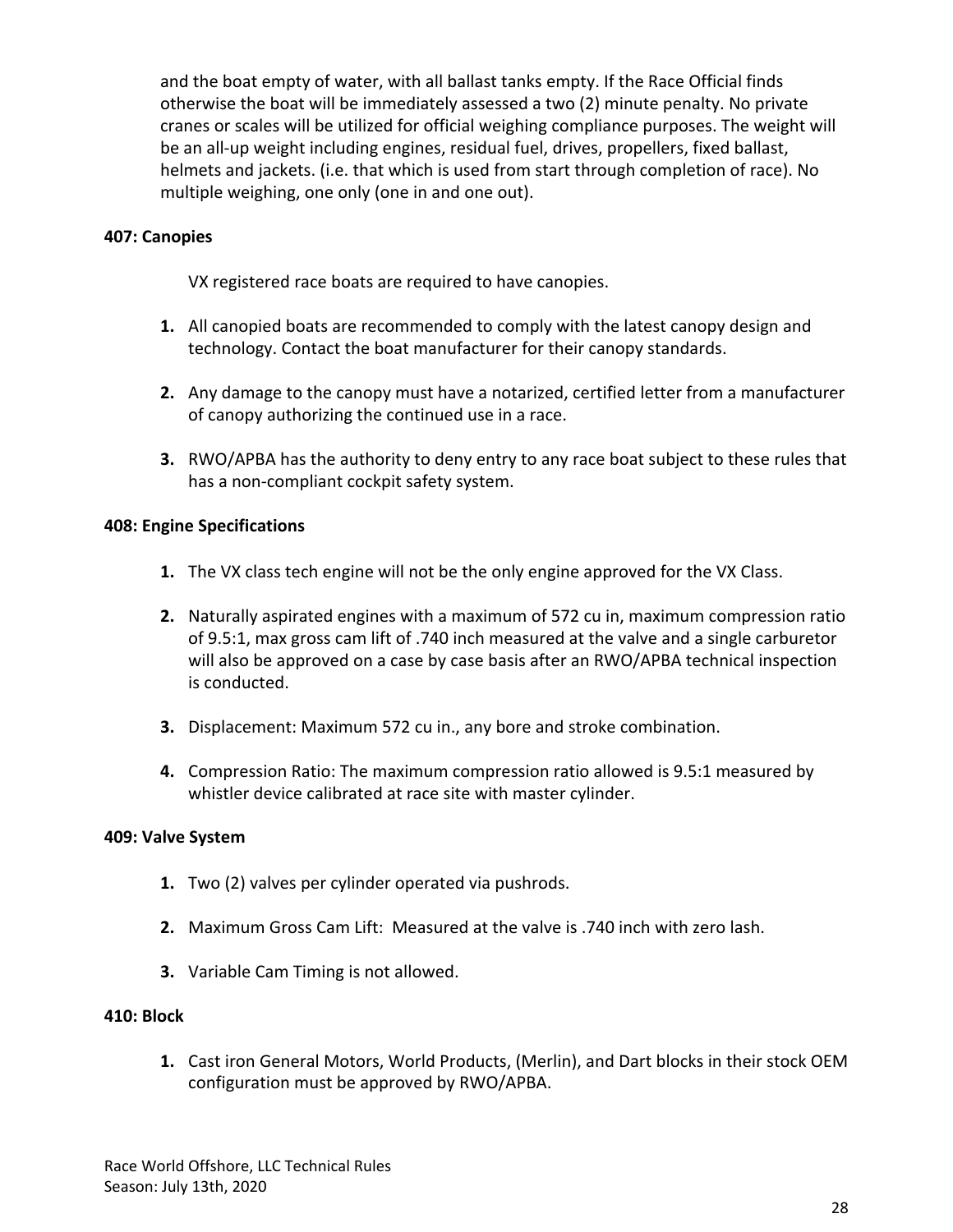- **2.** Chevrolet design blocks with 9.8" or 10.2" deck heights are approved.
- **3.** Sleeves or bushings may be used providing the original OEM (GM) lifter bore location is unchanged.
- **4.** Pushrods must ride in the center of the lifter. (no offset lifters).

### <span id="page-28-0"></span>**411: Internal Components**

- **1.** Crankshaft, connecting rods, pushrods and wrist pins must be made of steel. Titanium or other materials are not allowed.
- **2.** Single Plane Crankshafts are not allowed. Crankshaft throws must be timed in accordance with OEM specifications.

### <span id="page-28-1"></span>**412: Heads**

- **1.** Approved cylinder head is the DART PRO I, CNC Ported Aluminum Cylinder (Part #19574030). Other heads may be approved on a case by case basis.
- **2.** No modifications to the original head castings are allowed.
- **3.** Spec cylinder head serial number must remain on the head and may not be defaced or altered.

#### <span id="page-28-2"></span>**413: Intake Manifold**

- **1.** Carburetor Spacers or adapters are allowed, a maximum of 2 ½" between the bottom of the carburetor and the top of the manifold is allowed.
- **2.** Any stock cast intake manifold. The manifold may be port matched up to 1½ inches to match cylinder heads no other modifications allowed. No fabricated or tunnel ram type manifolds may be used.

#### <span id="page-28-3"></span>**414: Induction System**

- **1.** Naturally aspirated engines only. No forced induction engines are allowed.
- **2.** Approved Fuel: 91 to 93 Octane, no fuel additives or oxygenated fuel is allowed.
- **3.** Only (1) one carburetor is allowed per engine.
- **4.** Any Holley Dominator style carburetor is allowed.
- **5.** Fuel Injection Is Not Allowed

#### <span id="page-28-4"></span>**415: Exhaust System**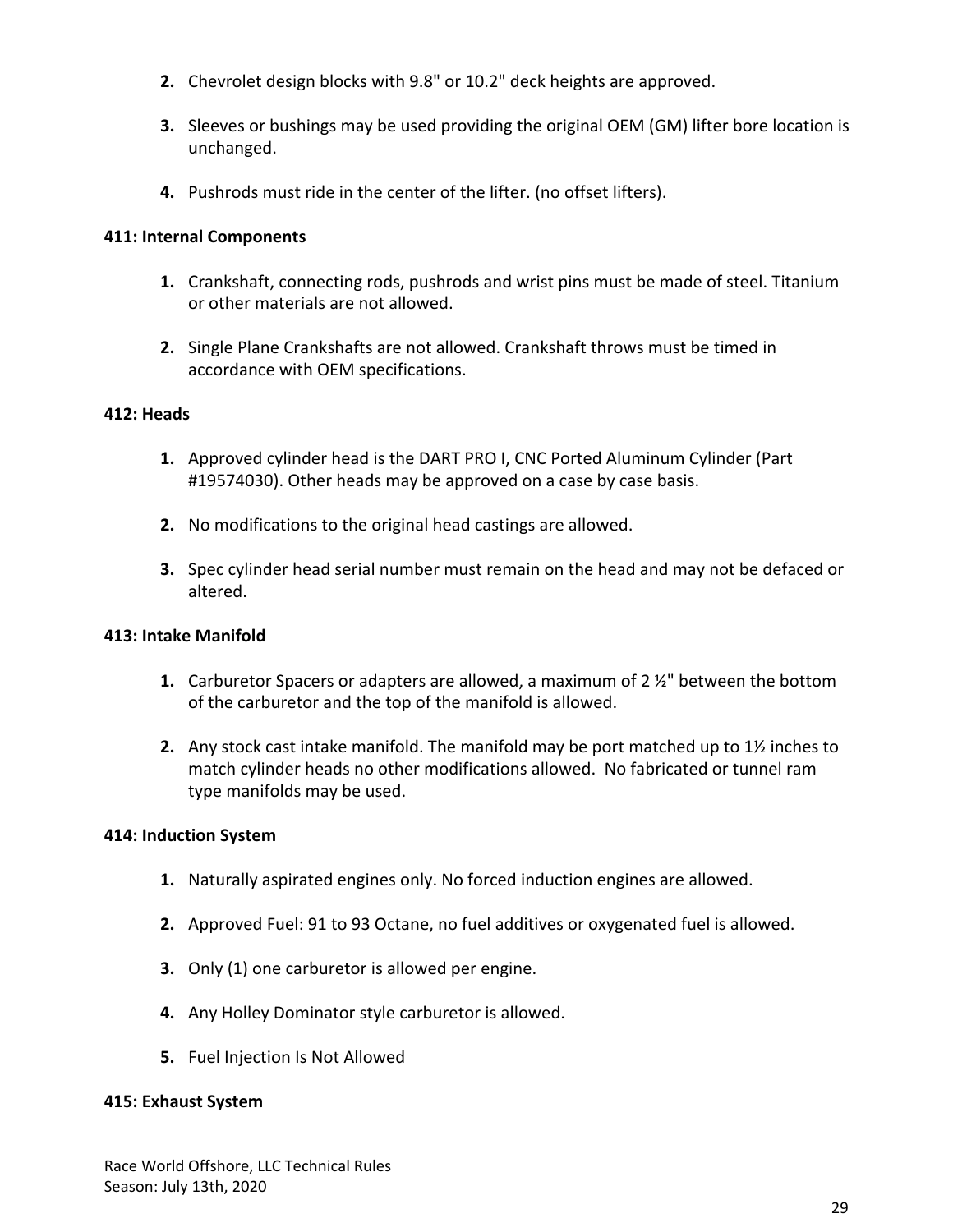- **1.** Any exhaust system may be used with the following requirements:
	- a. Engine exhaust manifolds and pipes from engine outlet to point of exit from hull or deck must be water-cooled by water jackets.
	- b. The exit from the hull or deck must be set up whereby exhaust fumes cannot affect the crew.

#### <span id="page-29-0"></span>**416: Transmissions**

- **1.** All boats competing in the VX
- **2.** class must have propulsion systems capable of turning the propellers in either direction or maintaining a neutral (standstill) state while the engine is running.
- **3.** Single Speed transmissions / crash boxes capable of forward, neutral and reverse are allowed.
- **4.** Multi Speed transmissions are not allowed

#### <span id="page-29-1"></span>**417: Lubrication (***Engine***)**

- **1.** Wet sump and internal oil pumps are allowed.
- **2.** External oil pumps or dry sump systems are allowed, however, a maximum of (3) three scavenging pump sections allowed on dry sump systems.
- **3.** Intake Valley must remain as cast with NO alterations to prevent oil flow from the valley to the crankcase. No raised sections may be attached or formed with any material around oil drain openings in the intake valley. No "damming" or collecting of oil by any means is allowed in the intake valley.

#### <span id="page-29-2"></span>**418: Ignition System**

- **1.** Distributor must remain in the factory delivered location.
- **2.** All VX Class Engines are required to use the MSD Digital or Analog ignition system, limited to 6600 RPMS. A G2X Data Logger or equivalent must be installed and maintained to monitor the RPM Level during the race. The RPM level during the entire race must be verifiable on the Data Logger by the RWO/APBA Inspector, upon completion of the Race, during the Post-Race Inspection. The Ignitions with an internal dial up RPM Limiter will be set and sealed by the RWO/APBA Inspector. The wiring harness of the system must be accessible and provide the ability for an RWO/APBA Inspector to examine it. Any boat competing in the VX Class that exceeds the above listed **maximum RPM limit**, as determined by the RWO/APBA Inspector **will be**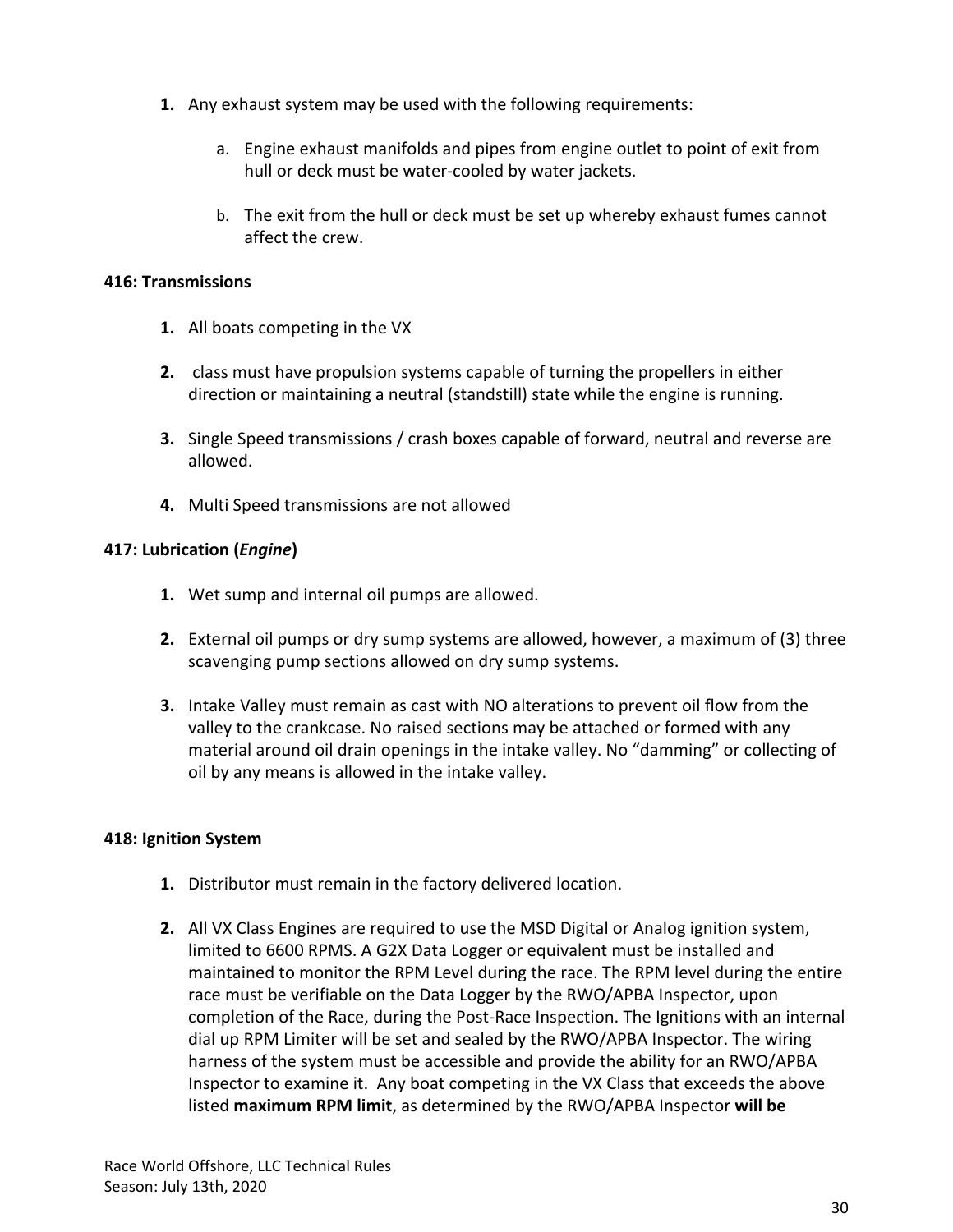awarded last place points and **will not be** eligible for trophies, flags, or prize money.

- **3.** Crank Trigger and Belt Driven Ignitions are not allowed.
- **4.** Ignition systems are limited to one (1) ignition coil. Individual ignition coils per cylinder are not allowed.
- **5.** Back Up Ignition Systems are not allowed.
- **6.** Spark must be distributed via distributor rotor and cap.

#### <span id="page-30-0"></span>**419: Engine Supplier**

- **1.** RWO/APBA also will allow multiple engine builders to supply engines that meet the VX class engine specification.
- **2.** VX class spec engine program goals are to:
	- a. Increase competitive balance throughout the fleet.
	- b. Reduce the maintenance and operating costs for the majority of the teams during an entire season.
	- c. Increase reliability and durability.

#### <span id="page-30-1"></span>**420: Outdrive Specifications**

- **1.** All Mercury, Arneson and Arneson type Drive systems are allowed, but must retain their original OEM configuration and specifications. Any other type drive system must be approved, in writing, by RWO/APBA.
- **2.** The Mercury #6 drive is limited to a 1.57:1 gear ratio at the prop and the Arneson drives are limited to a 1.56:1 gear ratio at the prop.
- **3.** No internal or external modifications are allowed.

#### <span id="page-30-2"></span>**421: Propeller Specifications**

- **1.** Mercury, Hering and Rolla are approved.
- **2.** Propellers must be approved by RWO/APBA.
- **3.** Propellers must be cast stainless steel, no forged units of any type or titanium propellers are allowed.
- **4.** Other manufacturers of cast propellers may apply to RWO/APBA for approval.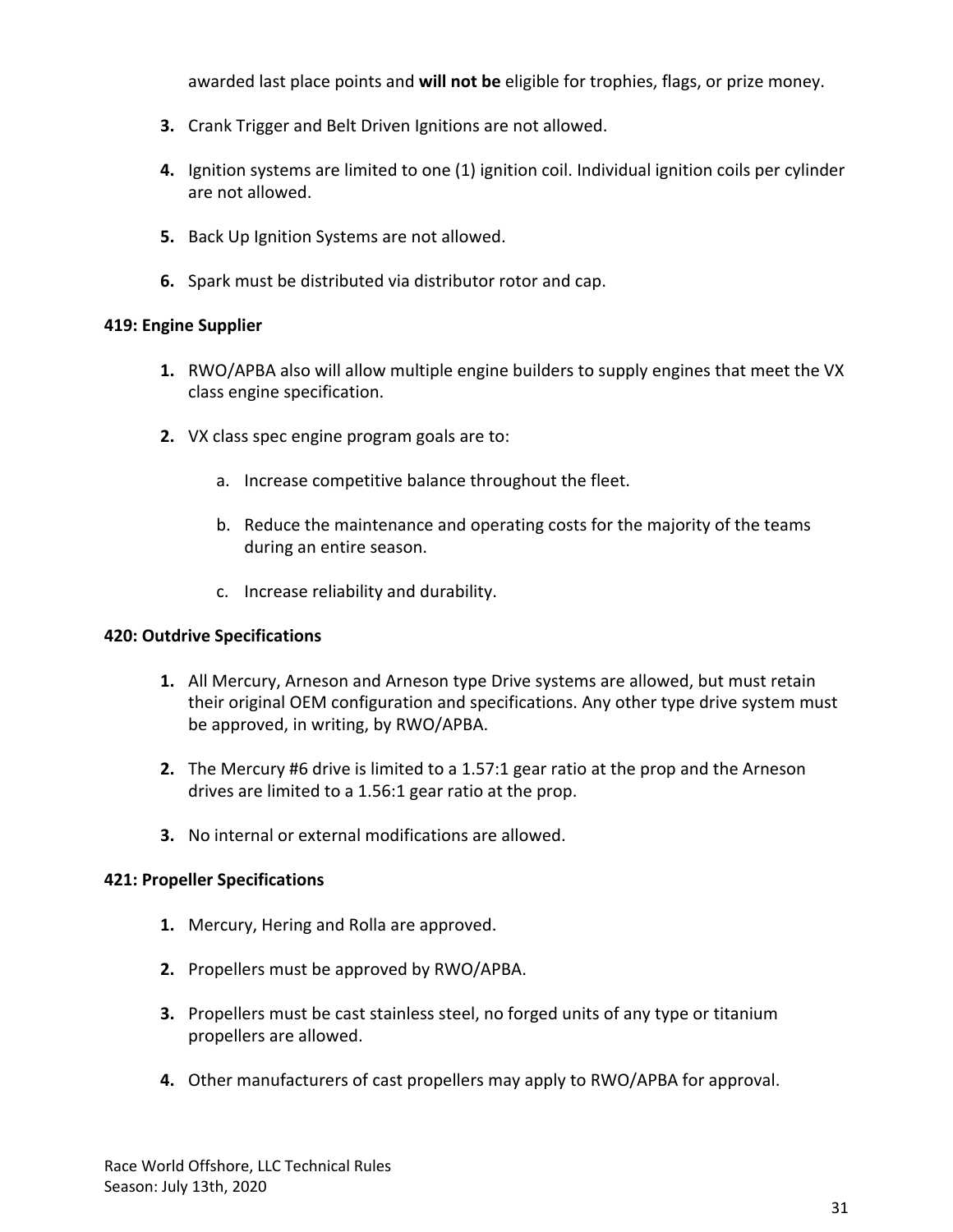- **5.** Propellers must be intended for sale to the public at commercially reasonable prices and available to all racers.
- **6.** All propellers will be measured and limited to a minimum thickness. The standard blade thickness will be the normal RWO/APBA Lab Finish. (*See Chart*).

#### **Propeller Inspection Specifications for VX Class**

| <b>Propeller Diameter</b>      |      |                 | <b>Strike Radius At</b> |                  |  |
|--------------------------------|------|-----------------|-------------------------|------------------|--|
| 15                             | Inch | 2"              | 4 % "                   | $6\frac{1}{2}$   |  |
| 15 %                           | Inch | 2"              | 45/16"                  | $6\frac{5}{8}$   |  |
| 15 $\frac{1}{2}$               | Inch | 2 <sup>''</sup> | 43/8"                   | 6 % "            |  |
| 15 %                           | Inch | 2"              | 47/16"                  | $67/8$ "         |  |
| 16                             | Inch | 2"              | $4\frac{1}{2}$ "        | 7"               |  |
| 16 %                           | Inch | 2"              | $49/16$ "               | 71/8"            |  |
| 16 $\frac{1}{2}$               | Inch | 2"              | $45/8$ "                | $7\frac{1}{4}$ " |  |
| 16 %                           | Inch | 2"              | 4 11/16"                | $73/8$ "         |  |
| 17                             | Inch | 2 <sup>''</sup> | 43/4"                   | $7\frac{1}{2}$ " |  |
| 17 <sub>4</sub>                | Inch | 2"              | 4 13/16"                | 75/8"            |  |
| 17 <sub>2</sub>                | Inch | 2"              | 4 7/8"                  | 7 3/4 "          |  |
| 17 <sup>3</sup> / <sub>4</sub> | Inch | 2"              | 4 15/16"<br>77/8"       |                  |  |
| 18                             | Inch | 2"              | 5"                      | 8"               |  |

#### **SSM VI DRIVE TYPE PROPELLER DIMENSIONS**

#### **INTERSECT RADIUS LINES AT**

| <b>Radius</b>          | <b>Distance from Leading Edge Thickness</b> |       |  |
|------------------------|---------------------------------------------|-------|--|
| ייר                    | $1\frac{3}{8}$                              | .283" |  |
| 4 %" to 5"             | $1\frac{1}{2}$                              | .182" |  |
| $6\frac{1}{2}$ " to 8" | $1 - 11/16"$                                | .115" |  |

#### **INTERSECT RADIUS LINES AT**

| <b>Radius</b>              | <b>Distance from leading Edge</b> | <b>Thickness</b> |
|----------------------------|-----------------------------------|------------------|
| ייר                        | $1\frac{1}{2}$                    | .475"            |
| 4 %" to 5"                 | $1\frac{1}{2}$                    | .302"            |
| $6\frac{1}{2}$ " to        | 1"                                | .130"            |
| $\mathsf{R}^{\mathsf{II}}$ |                                   |                  |

#### <span id="page-31-0"></span>**422: Engine Hatches**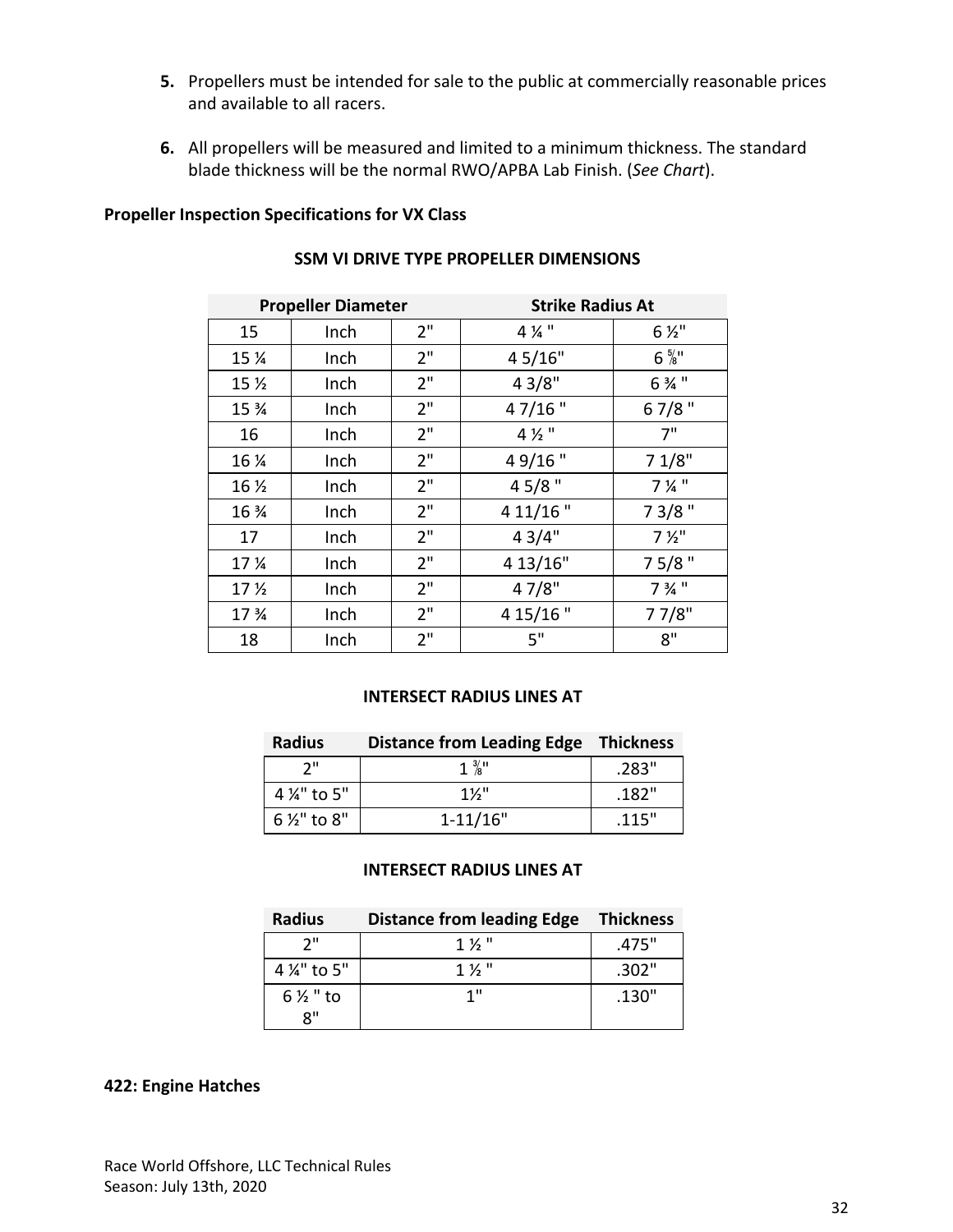- **1.** Engine hatches with or without scoops are allowed. It is illegal to completely seal the inlet air track running from external openings to the flame arrestor. Fresh air ducting must be no closer than 2" at its nearest points to the engine and/or flame arrestor.
- **2.** Sealing or pressurizing the engine compartment is not allowed.

#### <span id="page-32-0"></span>**423: Ballast Tanks**

**1.** Ballast tanks are allowed. No transferable closed liquid systems are allowed.

#### <span id="page-32-1"></span>**424: Illegal Parts**

**2.** Use of illegal or unauthorized parts on a VX class race boat will result in the confiscation of the said parts. Failure to surrender the illegal part(s) will lead to a mandatory suspension for the boat, the boat owner and all riding crewmembers until the illegal part(s) are surrendered to RWO/APBA. It shall be the responsibility of the owner or his designated representative to take whatever actions are necessary to ensure the correct components are present.

# <span id="page-32-2"></span>**501: Super Stock: (S-Numbers)**

#### <span id="page-32-3"></span>**502: Equipment Exclusivity Agreements**

**2.** All boats as well as every part used in connection therewith, including but not limited to engines, outdrives, transmissions, crash boxes, and propellers (and all parts and components related thereto) must be both manufactured and intended for sale to the public at commercially reasonable prices. Exclusivity agreements of any type that have not been approved by RWO/APBA are strictly prohibited. This rule applies to competitors only and shall not be construed in any manner whatsoever to limit or restrict RWO/APBA from entering into exclusivity agreements such as official sponsorships involving single source vendors, suppliers, manufacturers or producers.

#### <span id="page-32-4"></span>**503: Rule Enforcement**

**1.** The purpose of these rules is to ensure competitive balance between Super Stock racing teams. RWO/APBA thus reserves the right to take whatever actions it deems necessary to enforce these rules, including but not limited to impounding any boat and/or parts and components thereof for inspection purposes, and/or prohibiting the use of any part or component which it deems gives a team an unfair competitive advantage, in its sole and absolute discretion. All illegal parts or components become the property of the RWO/APBA. RWO/APBA Race Officials are authorized to decide if an equipment change is an attempt to beat the rules. They can and will disqualify an entry in violation of the spirit and intent of these rules or take such other action as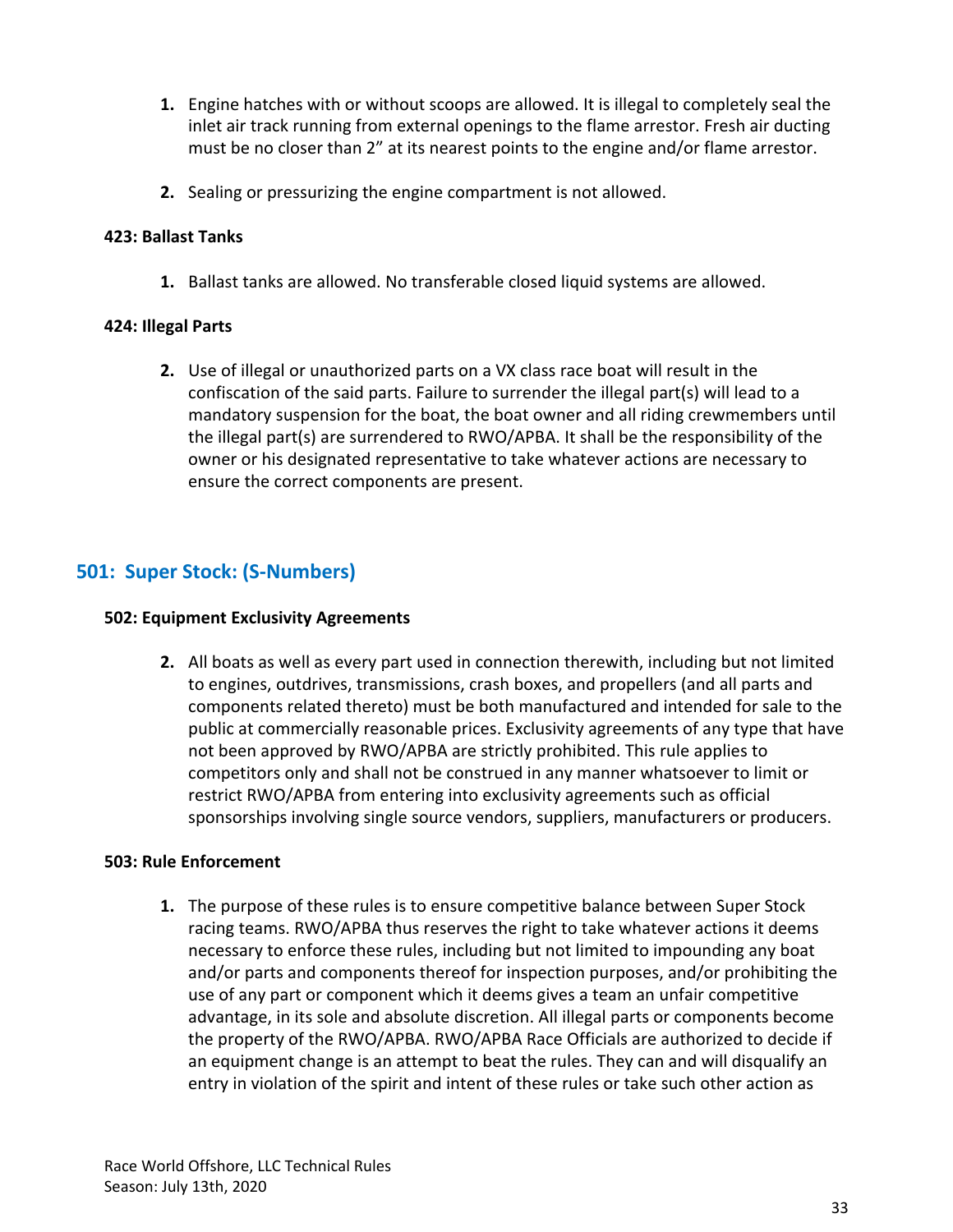they deem necessary to maintain competitive balance in the class.

#### <span id="page-33-0"></span>**504: Rule Changes to Maintain Competitive Balance**

**1.** RWO/APBA recognizes that there are considerable differences in boat length, design, width, angle, shape and other aspects of boat design. RWO/APBA therefore reserves the right to make adjustments at any time to boats, engines, drives, propellers, etc. individually or categorically, to maintain competitive balance based upon experience in race conditions.

#### <span id="page-33-1"></span>**505: Boat Change**

**1.** A race team is not permitted to change a boat during the racing season, except if it is damaged, sold, stolen, or physically unable to race. Boat must meet class rule specification.

#### <span id="page-33-2"></span>**506: Super Stock Boat Specifications**

| <b>Class</b>                 | <b>Super Stock</b>                         |
|------------------------------|--------------------------------------------|
| <b>Hull Type</b>             | Catamaran                                  |
| <b>Length Minimum</b>        | 28 ft.                                     |
| <b>Length Maximum</b>        | 32 ft.                                     |
| <b>Weight Minimum (Lbs.)</b> | See Boat Weight Chart. Varies with Length. |

#### <span id="page-33-3"></span>**507: Weight / Tunnel Width**

**1.** Tunnel Width no more than 63". Any boat having less than 63" in the tunnel may reduce its overall weight by twenty-five (25) pounds per inch of tunnel, from their base weight.

| ו חטושונואו ואוטוואו |                             |  |  |
|----------------------|-----------------------------|--|--|
| Length               | <b>Minimum Weight (LBS)</b> |  |  |
| 28 Ft.               | 3,900                       |  |  |
| 29 Ft.               | 4,025                       |  |  |
| 30 Ft.               | 4,125                       |  |  |
| 31 Ft.               | 4,275                       |  |  |
| 32 Ft.               | 4,400                       |  |  |

#### **MINIMUM WEIGHT**

#### <span id="page-33-4"></span>**508: Minimum Weight Measurement**

**1.** Minimum weight measurement is determined at the end of the race. All boats required or directed to weigh-in by the Race Officials must report to the Crane of the Day, the same crane must be used for both entering and exiting the water. It will be the responsibility of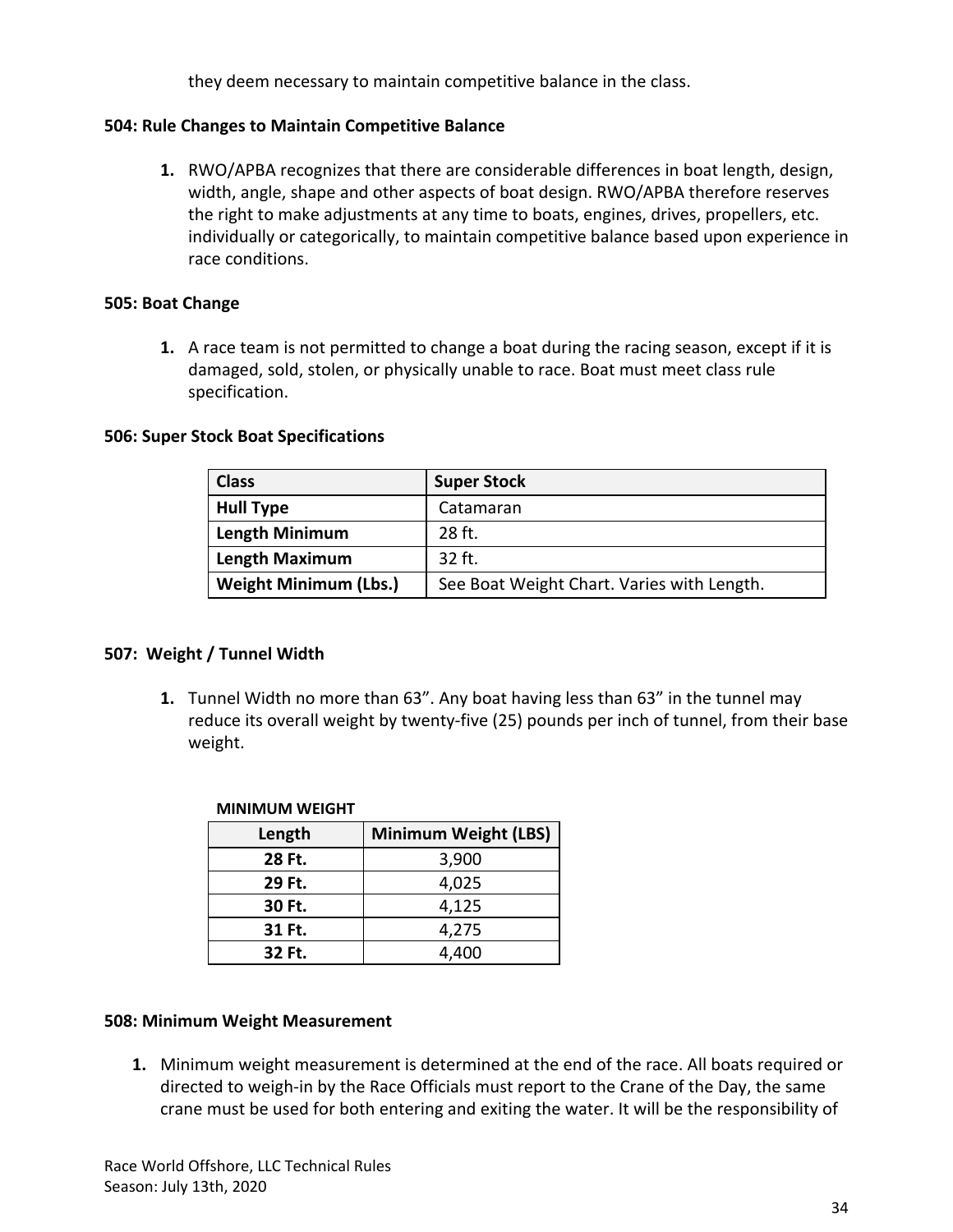the Owner, Driver, or designated Crew Member to present the boat for post-race weighing with the boat in the lifting harness in a level position, with the hull drain plugs removed and the boat empty of water, with all ballast tanks empty. If the Race Official finds otherwise the boat will be immediately assessed a two (2) minute penalty. No private cranes or scales will be utilized for official weighing compliance purposes. The weight will be an all-up weight including engines, residual fuel, drives, propellers, fixed ballast, helmets and jackets. (i.e. that which is used from start through completion of race). No multiple weighing, one only (one in and one out).

**2.** Ballast Tanks are allowed. No transferable closed liquid systems are allowed.

#### <span id="page-34-0"></span>**509: Canopies**

- **1.** Super Stock registered race boats are required to have canopies.
- **2.** All canopied boats are recommended to comply with the latest canopy design and technology.
- **3.** Contact the boat manufacturer for their canopy standards.
- **4.** Any damage to canopies must have a notarized certified letter from a manufacturer of canopies authorizing the continued use in a race.
- **5.** RWO/APBA has the authority to deny entry to any race boat subject to these rules that have non-compliant cockpit safety systems.

# <span id="page-34-1"></span>**510: Engine Specifications**

- **1.** Super Stock class is limited to the 2006 and up Mercury (3.2 liter) 300 XS, 300 HP, 193 C.I.D. engine.
- **2.** All Super Stock Class Mercury 300 XS engines are required to have the stock ignition system limited to 6400 RPMS and both must have a G2X Data Logger or equivalent installed and maintained to monitor the RPM level during the race. The RPM level during the entire race must be verifiable on the Data Logger by the RWO/APBA Inspector upon the completion of the race, during Post-Race inspection. Any boat competing in the Super Stock class that exceeds the above maximum RPM limit, as determined by the RWO/APBA Inspector will be awarded last place points and will not be eligible for trophies, flags or prize money,
- **3.** ECU boxes: May not be modified or reprogrammed. Maximum RPM allowed 6400. Mercury certified ECU boxes will be issued Prerace and collected Postrace.

#### <span id="page-34-2"></span>**511: Power Heads/Lower Units**

**1.** All outboard motor powerheads and lower units must comply fully with all specifications, as provided by the manufacturer (i.e. stock as produced). The center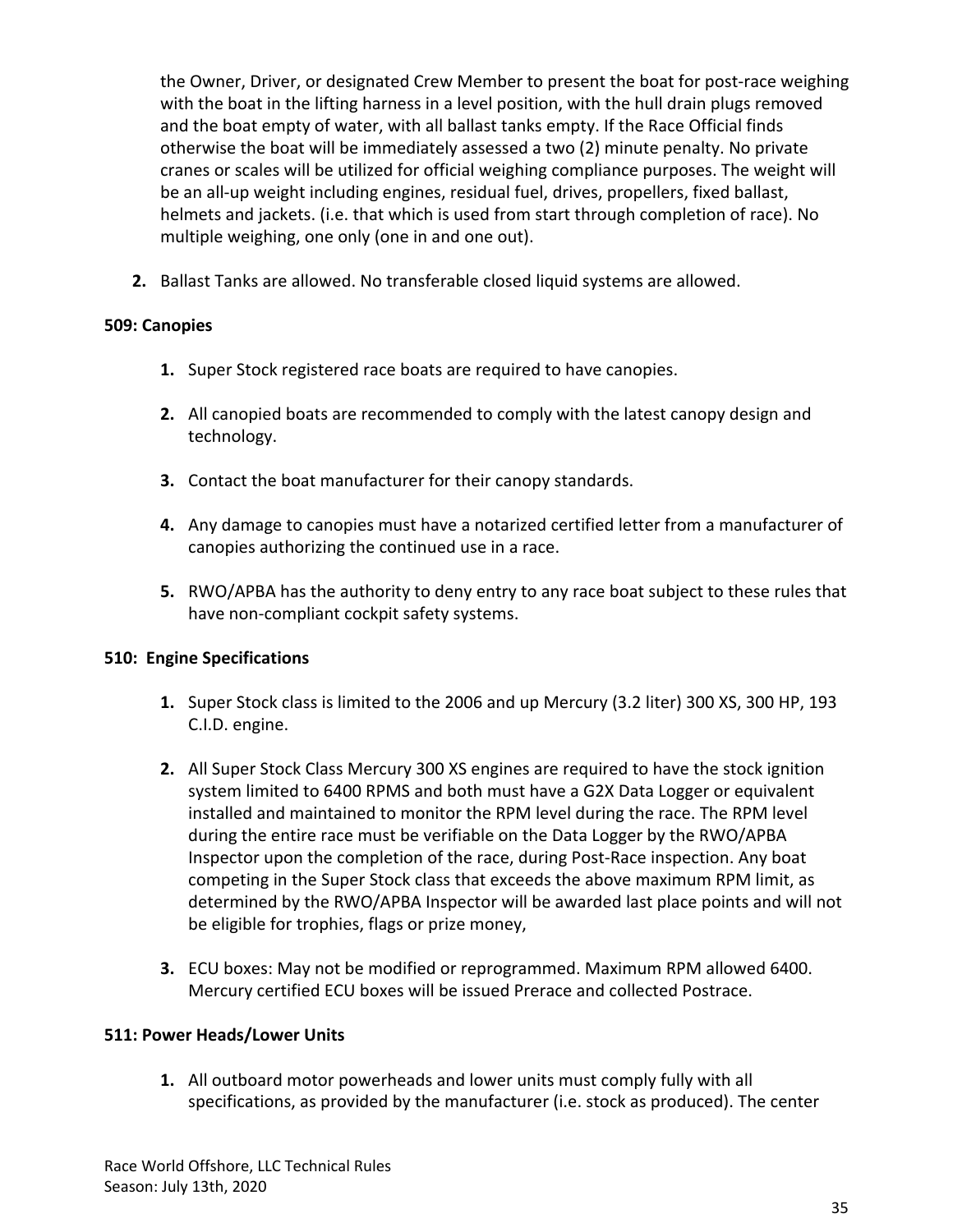section may be modified upon approval by the RWO/APBA Director of Operations (DOR) in order to pass a Post-Race inspection. The year of the power heads must be declared.

- **2.** Balancing and blueprinting is not allowed.
- **3.** Lightweight facsimile of production cowling may be used.
- **4.** Any reeds are allowed, as long as stock reed cages are used.
- **5.** All OEM gear ratios allowed.

#### <span id="page-35-0"></span>**512: Fuel**

**1.** Petroleum based fuels only; performance, octane and/or oxygen inducing additives are not permitted.

#### <span id="page-35-1"></span>**513: Propeller**

- **1.** All propellers must be approved by RWO/APBA prior to and after the use during an official race.
- **2.** Propellers must be cast stainless steel, no forged or titanium propellers are allowed.
- **3.** The criteria for propeller approval are that a lab finished propeller must be inspected with the receipt of the amount paid showing manufacturer's suggested retail pricing. Each lab finished propeller may not exceed \$2,000 dollars and must be made available to any racer within a 30-day time frame. If at any time the availability goes behind the 30-day time frame, any existing propeller will be disallowed for the rest of the season or until such time as the manufacturer c
- **4.** Below is a list of currently approved propellers manufacturers. All other propellers must be approved by RWO/APBA Officials prior to use. Propeller specs for class will be updated.
	- a. Mercury
	- b. Hydromotive
	- c. SPINELLI
	- d. Mazco
	- e. Dewald
	- f. Hering

# <span id="page-35-2"></span>**601: Modified Vee: (V-Numbers) Inboard Mono-Hull Only**

#### <span id="page-35-3"></span>**602: Equipment Exclusivity Agreements**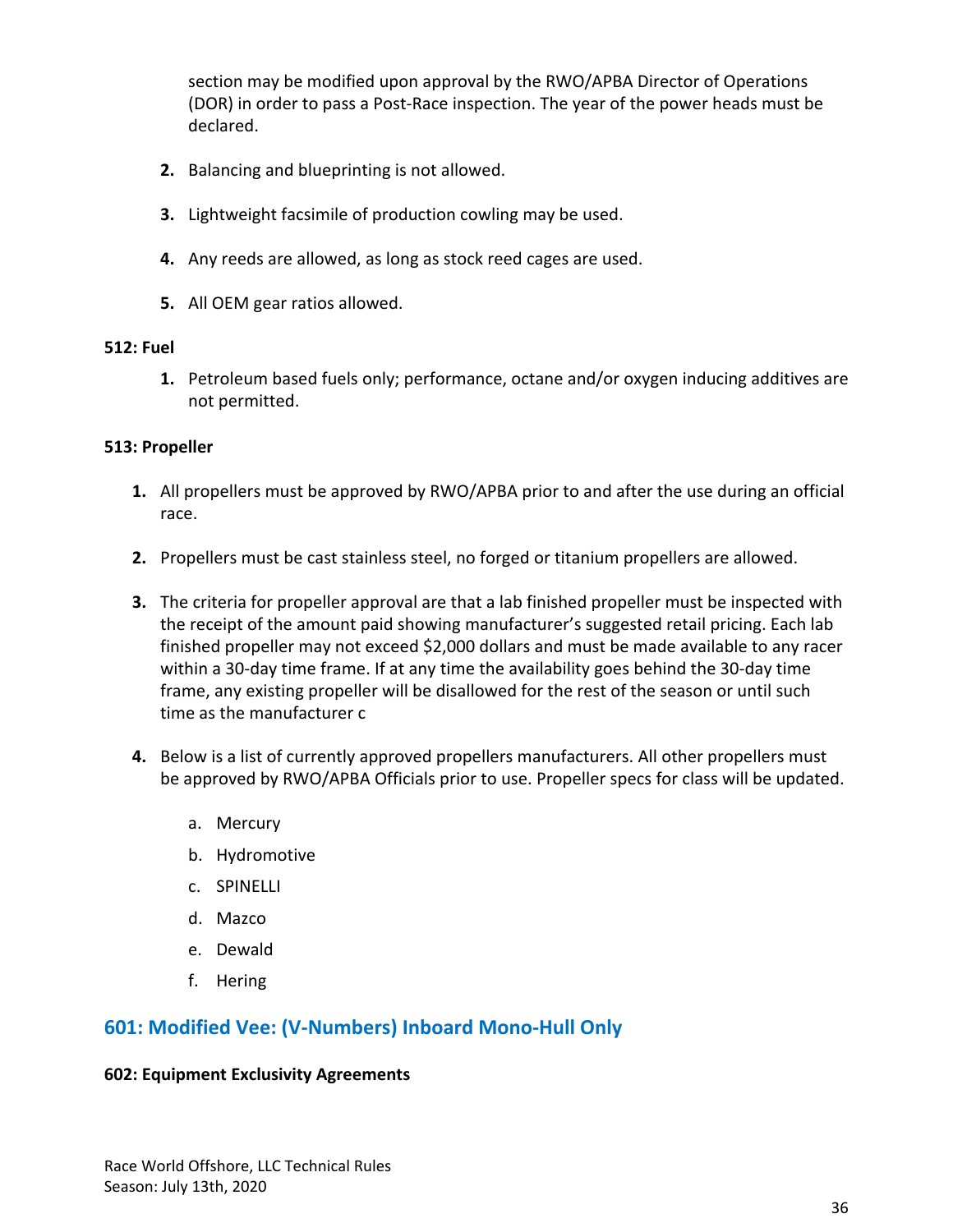**1.** All boats as well as every part used in connection therewith, including but not limited to engines, outdrives, transmissions, crash boxes, and propellers (and all parts and components related thereto) must be both manufactured and intended for sale to the public at commercially reasonable prices. Exclusivity agreements of any type that have not been approved by RWO/APBA are strictly prohibited. This rule applies to competitors only and shall not be construed in any manner whatsoever to limit or restrict RWO/APBA from entering into exclusivity agreements such as official sponsorships involving single source vendors, suppliers, manufacturers or producers.

#### <span id="page-36-0"></span>**603: Rule Enforcement**

**1.** The purpose of these rules is to ensure competitive balance between Modified Vee racing teams. RWO/APBA thus reserves the right to take whatever actions it deems necessary to enforce these rules, including but not limited to impounding any boat and/or parts and components thereof for inspection purposes, and/or prohibiting the use of any part or component which it deems gives a team an unfair competitive advantage, in its sole and absolute discretion. All illegal parts or components become the property of the RWO/APBA. RWO/APBA Race Officials are authorized to decide if an equipment change is an attempt to beat the rules. They can and will disqualify an entry in violation of the spirit and intent of these rules or take such other action as they deem necessary to maintain competitive balance in the class.

#### <span id="page-36-1"></span>**604: Rule Changes to Maintain Competitive Balance**

**1.** RWO/APBA recognizes that there are considerable differences in boat length, design, width, angle, shape and other aspects of boat design. RWO/APBA therefore reserves the right to make adjustments at any time to boats, engines, drives, propellers, etc. individually or categorically, to maintain competitive balance based upon experience in race conditions.

#### <span id="page-36-2"></span>**605: Modified Vee Boat Specifications**

| <b>Class</b>                 | <b>Modified Vee</b>                                                                                  |
|------------------------------|------------------------------------------------------------------------------------------------------|
| <b>Hull Type</b>             | Mono-Hull                                                                                            |
| <b>Length Minimum</b>        | 26 Ft.                                                                                               |
| <b>Length Maximum</b>        | 32 Ft.                                                                                               |
| <b>Beam (Maximum)</b>        | 8' 6''                                                                                               |
| <b>Maximum Beam</b>          | Maximum beam shall be no more than 2' wider than the<br>beam measured at the transom chine to chine. |
| <b>No. of Engines</b>        | One $(1)$                                                                                            |
| <b>Weight Minimum (Lbs.)</b> | 4,750                                                                                                |

#### <span id="page-36-3"></span>**606: Minimum Weight Measurement**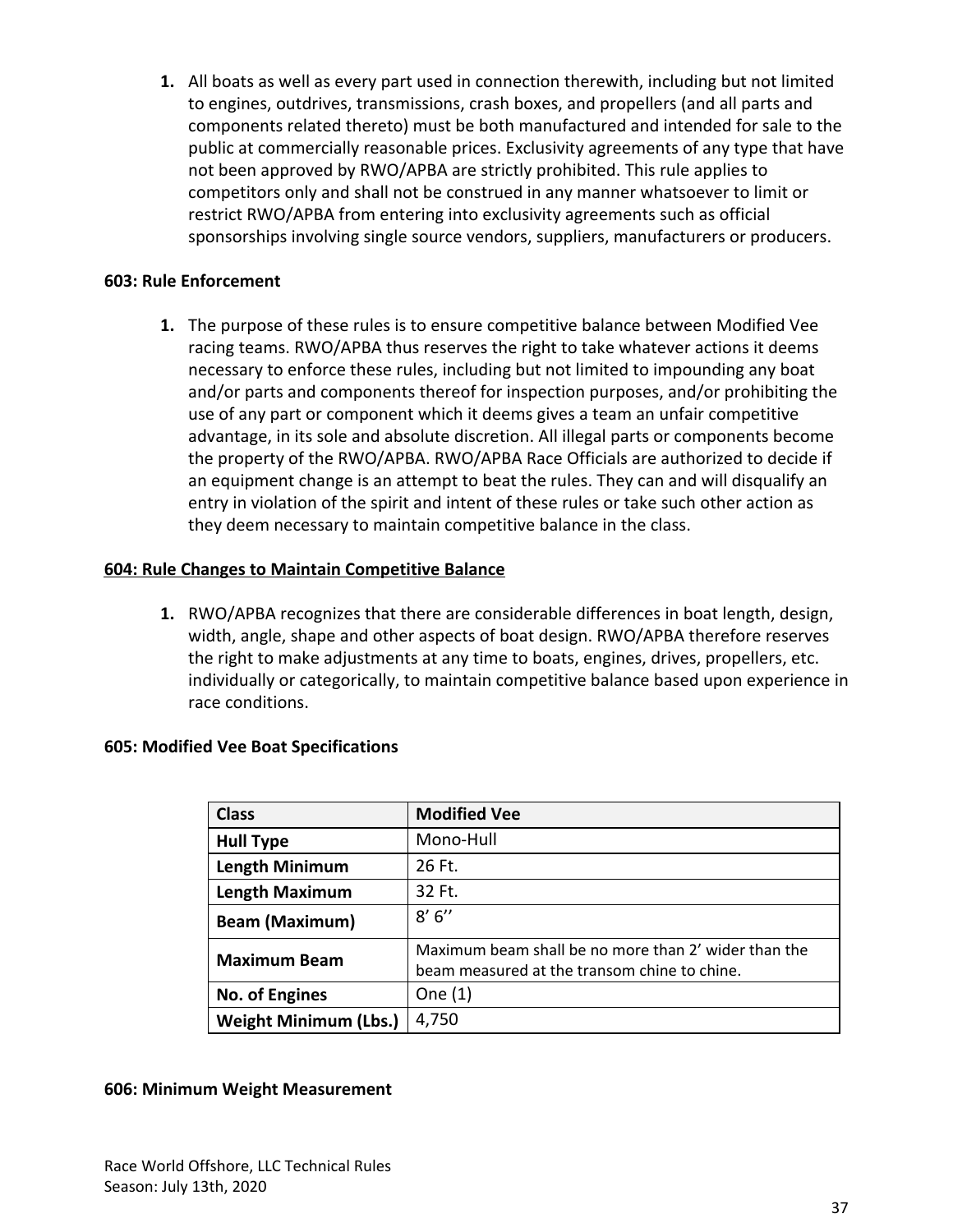**1.** Minimum weight measurement is determined at the end of the race. All boats required or directed to weigh-in by the Race Officials must report to the Crane of the Day, the same crane must be used for both entering and exiting the water. It will be the responsibility of the Owner, Driver, or designated Crew Member to present the boat for post-race weighing with the boat in the lifting harness in a level position, with the hull drain plugs removed and the boat empty of water, with all ballast tanks empty. If the Race Official finds otherwise the boat will be immediately assessed a two (2) minute penalty. No private cranes or scales will be utilized for official weighing compliance purposes. The weight will be an all-up weight including engines, residual fuel, drives, propellers, fixed ballast, helmets and jackets, plus the total weight of the Riding Crew. (i.e. that which is used from start through completion of race). No multiple weighing, one only (one in and one out).

#### <span id="page-37-0"></span>**607: Canopies**

- **1.** Modified Vee registered race boats are required to have canopies.
- **2.** All canopied boats are recommended to comply with the latest canopy design and technology. Contact the boat manufacturer for their canopy standards.
- **3.** Any damage to the canopy must have a notarized, certified letter from a manufacturer of canopy authorizing the continued use in a race.
- **4.** RWO/APBA has the authority to deny entry to any race boat subject to these rules that has a non-compliant cockpit safety system.

#### <span id="page-37-1"></span>**608: Other**

- **1.** Hull steps are allowed and must be vented to the atmosphere either internally or externally.
- **2.** Bow anti-dive planes are not allowed
- **3.** Ballast Tanks are allowed. No transferable closed liquid systems are allowed.
- **4.** No Forced Air Induction: The air track running from an external opening to the flame arrestor may not be sealed. The air duct cannot be closer than 2" in any direction to the engine and/or flame arrestor. The engine compartment must be vented, sealing or pressurizing of the compartment or flame arrestor is prohibited.

#### <span id="page-37-2"></span>**609: Engine Specifications**

- **1.** Approved Engines: Mercury Racing 525 EFI Motor, with its OEM Stock Specifications, with the following exceptions a maximum cubic inch limitation of 510 Cubic Inches and a maximum RPM limitation of 5450 RPMS.
- 2. The Modified Vee 510 CID Motor with the following specifications: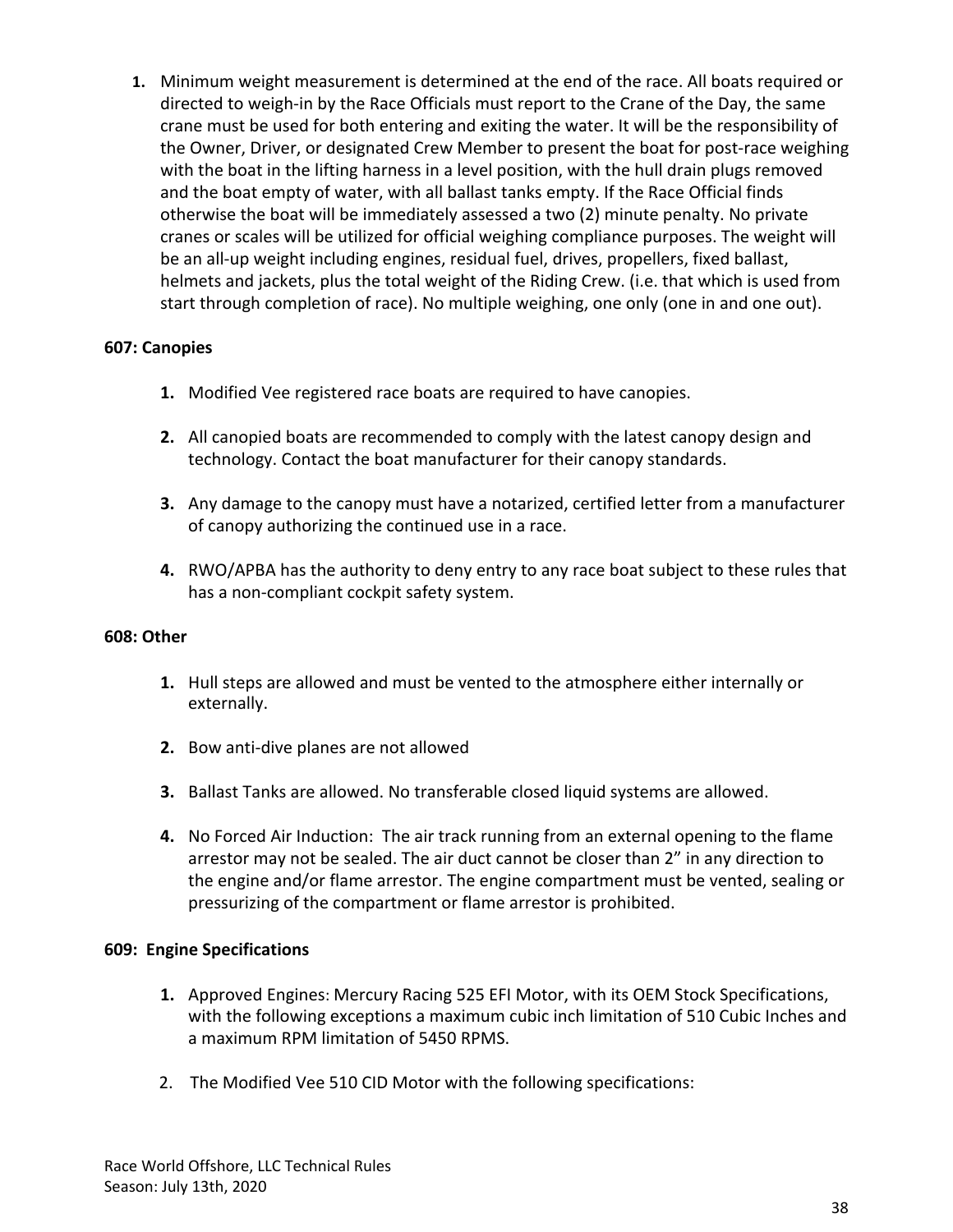- a. **Displacement**: Maximum 510 CID, with a 4" stroke crankshaft only. Crankshaft throws must be in accordance with OEM specifications.
- b. **Compression Ratio**: Maximum compression ratio of 9.0:1.
- c. **CAM**: Any hydraulic roller cam with a maximum intake lift of .610 inch and exhaust lift of .632 inch measured at the valve with zero lash is the only cam allowed, with an OEM stock gear timing chain, no belt driven timing chain systems are allowed. SOLID ROLLER CAMSHAFT REQUIRED FOR 2021 RACING SEASON WITH SAME LIFT SPECIFICATIONS AS ABOVE.
- d. **Variable** cam timing not allowed.
- e. **Block**: Chevrolet designed blocks, with their OEM specifications, NO MODIFICATIONS, manufactured by General Motors, World Products and Dart must be approved by RWO/APBA.
- f. **Materials**: Crankshaft, Flywheel, connecting rods, pushrods, and wrist pins must be made of steel. Titanium or other materials are not allowed.
- g. **Heads**: The approved cylinder head is the Dart Pro I Head, Part Number 19100010M (bare head) or 19100112M (complete head with valves and springs) with their stock OEM specifications, no modifications allowed. 1.7 ratio rocker arms on stud mounted rocker arm shafts only. The head serial numbers must remain on the head and may not be defaced or altered. The Stock Mercury 525 OEM Head with its OEM specifications and no modifications may be used.
- h. **Intake Manifold**: Any stock cast intake manifold with a Holly Carburetor 4150 style (size) base may be used. No fabricated or tunnel ram type manifolds may be used. Intakes may be port matched up to 1 ½ inches to match cylinder heads.
- i. **Induction System**: One Holley carburetor 4150 style (size) only is allowed. Naturally aspirated only, no forced induction allowed. No fuel additives or oxygenated fuel is allowed.
- j. **Lubrication (***Engine***)**: External oil pumps or dry sump systems are not allowed.
- k. **Ignition System**: Engines are required to use the MSD Digital or Analog Ignition system limited to 5450 RPMs. Crank triggers and belt drive ignitions are not allowed
	- i. All Modified Vee class engines are required to have the ignition system **limited to** 5450 RPMS and have a G2X Data Logger or equivalent, installed and maintained to monitor the RPM level during the race. The **RPM level** during the entire race must be verifiable on the Data Logger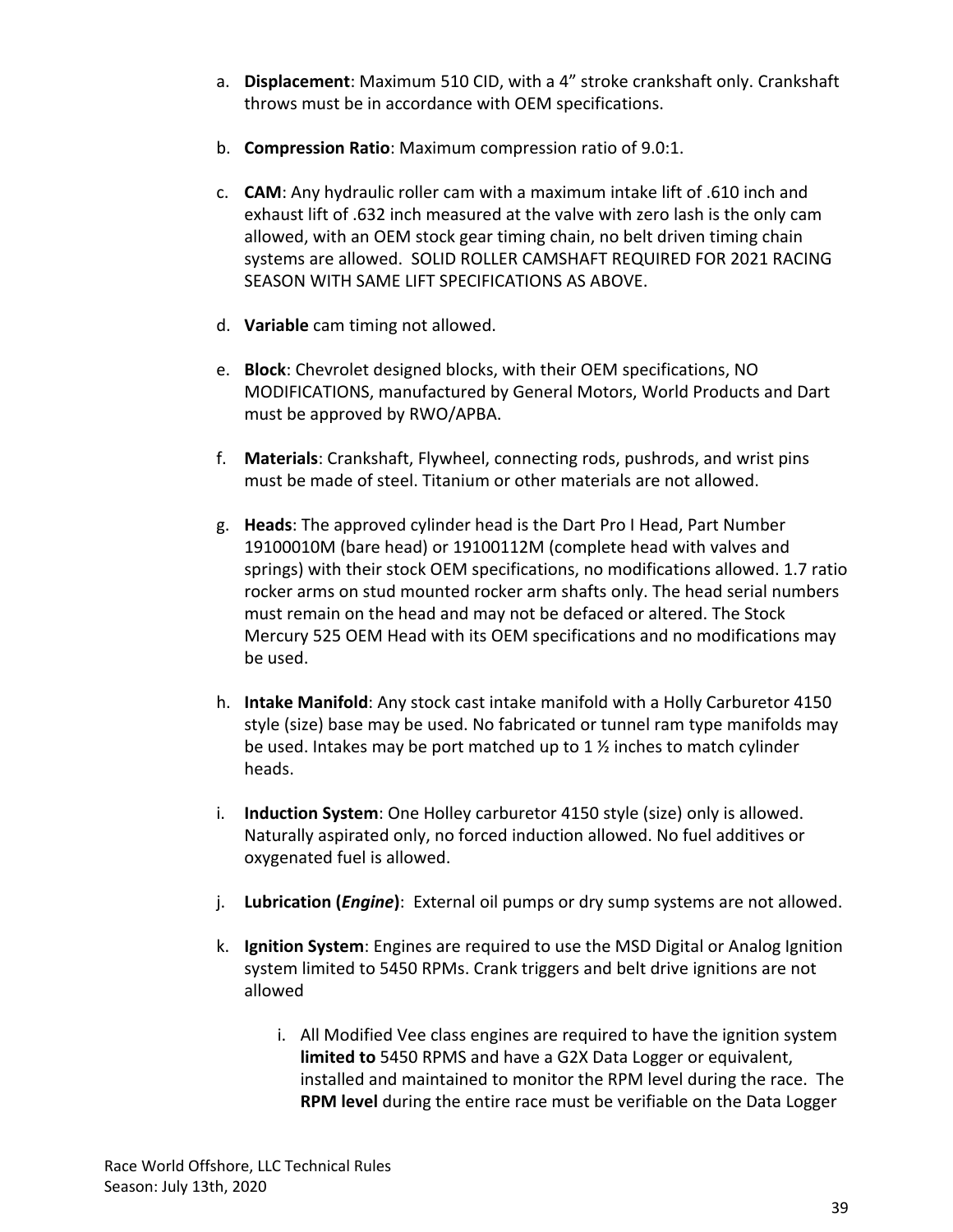by the RWO/APBA Inspector upon the completion of the race, during the Post-Race inspection.

ii. Any boat competing in the Modified Vee class that exceeds the above listed **maximum RPM limit**, as determined by the RWO/APBA Inspector **will be** awarded last place points and **will not be** eligible for trophies, flags, or prize money.

#### <span id="page-39-0"></span>**610: Engine maintenance and rebuilds**

- **1.** The respective motors can be maintained and rebuilt, utilizing stock OEM parts and specifications, with a maximum cubic inch limitation of 510 cu in and a maximum compression ratio of 9.0:1, all other engine specifications and tolerances must be as per the Original Engine Manufacturer or have approval from RWO/APBA in writing. Note: Aftermarket 502 cubic inch GM blocks may be used.
- **2.** Any violations of the above rules may result in the immediate disqualification of the subject competitor and a fine.

# <span id="page-39-1"></span>**611: Exhaust System**

- **1. Exhaust Headers**: Must remain as originally produced by the manufacturer and may not be modified in any way without the written approval of RWO/APBA.
- **2. HP 525 EFI Engines & the Modified Vee class 510 CID Motor**: Only CMI Gen X Style Header, the HP 525 EFI Style Header, the CMI Straight Back Sweeper Header, or the Innovation Marine Tractor Style Header is permitted. The above manifolds must be manufactured to the same specs as the OEM Mercury Headers.
- **3. Tail Pipes and Exhaust Tips**: Any tail pipe or exhaust tip is allowed. Tail pipes may be of any length and can exit the boat through the gunnel, deck or transom. The engine exhaust headers and pipes from the engine outlet to the point of exit from the hull or deck must be water-cooled by water jackets. The exhaust outlet/tip may not exceed more than 12 inches beyond the transom of the boat. Dry tail pipes are allowed but must be water jacketed.
- **4. Cooling Water**: All engine cooling water must be provided through the outdrive. Engine cooling water can not be provided by any other source. Neither the method, nor the volume of cooling water flow to the exhaust system may be altered from the production configuration. All engine cooling water must pass through the exhaust elbow/tail pipe and either into the exhaust, an onboard ballast tank fill or to a thru hull fitting. No water can be diverted for exit elsewhere.
- **5.** RWO/APBA reserves the right to approve alternative additional exhaust installation hardware when required for specific boat builder installations.
- **6.** Rear engine mounts are allowed

# <span id="page-39-2"></span>**612: Outdrive Specifications**

**1.** Mercruiser Bravo One, XZ, XR, Sportmaster, Short Sportmaster XR, BMAX, and Imco SC and SCX Drives are approved for competition.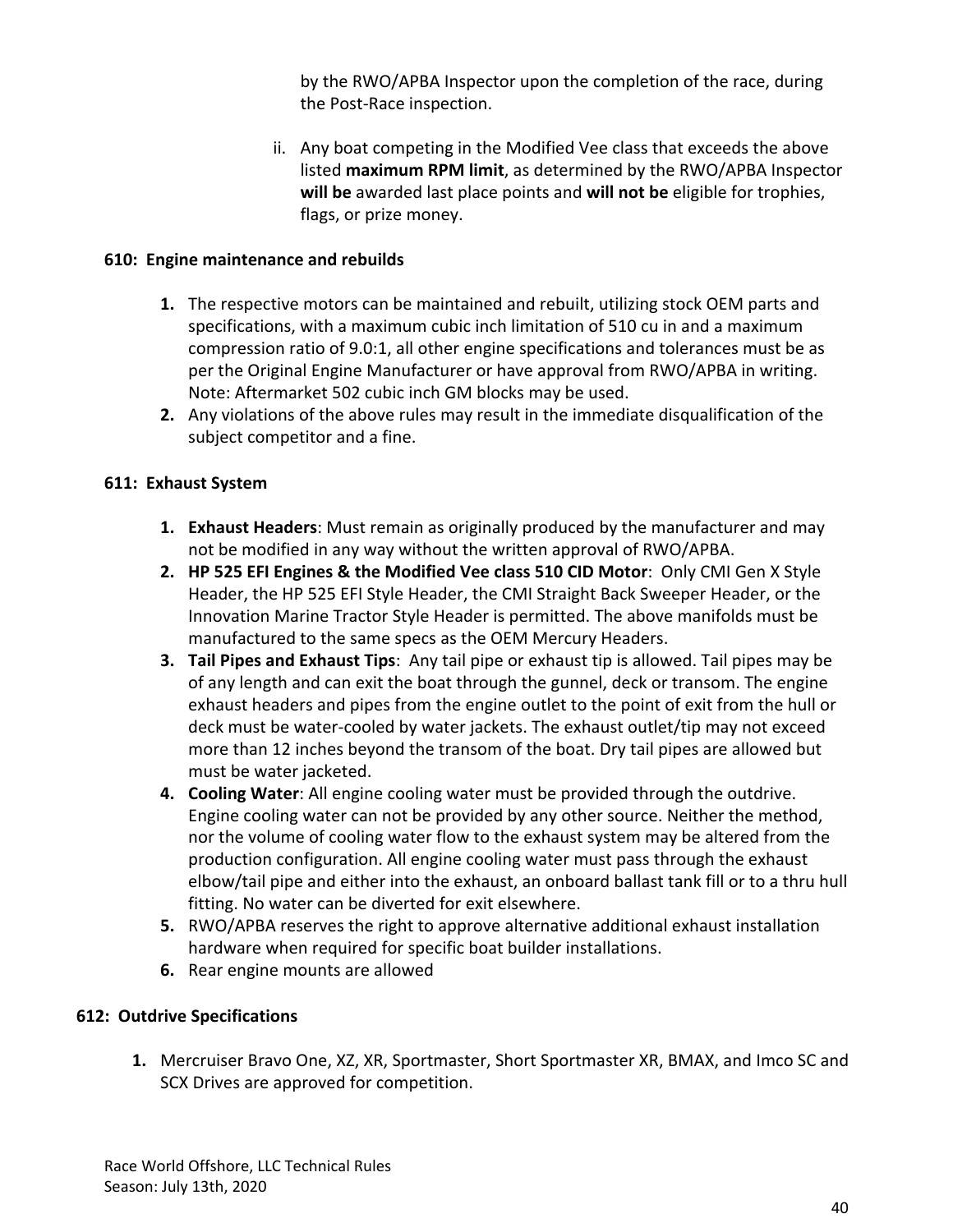- **2. Nose Cones**: Approved Nose cones are allowed. Check with RWO/APBA prior to using a particular nosecone to ensure it is approved for competition.
- **3.** Crash Boxes are not allowed.
- **4. Gear Ratios**: The only gear ratio allowed is 1.50.1 at the prop shaft.
- **5.** Dry sumping of drives is not allowed.
- **6. Shifting**: Drives must be capable of shifting forward, neutral and reverse with the engines running.
- **7. Modifications**: Drive modifications (i.e. one-piece propeller shafts, heavy-duty bearing carriers, etc.) only to increase reliability are allowed. Parts must be available to all racers at reasonable commercial prices. Any other modifications to the outdrive (s) or any related components must first be approved by RWO/APBA in writing prior to being used in competition.
- **8. Transmissions**: Transmissions are not permitted in the Modified Vee classes.
- **9. Standoff boxes**: Standoff boxes are permitted. Standoff boxes must be of a design, size and length that have been approved in writing by RWO/APBA. Check with RWO/APBA prior to using a particular standoff box to ensure it is approved for competition. Standoff boxes are limited to a maximum of 12".
- **10. Jackshafts**: Jackshafts are allowed.
- **11. X-Dimension / Weight Modification**: To create parity between boats the maximum drive height for Modified Vee boats shall be limited to the centerline of the prop shaft being a minimum of one half inch  $(1/2)$  below the bottom of the boat, as measured with a straight edge (laser) off the aft running surface, directly in front of the drive, with the prop shaft trimmed parallel with the aft running surface. Notches, strakes and steps will be excluded. In addition to the X-Dimension the Minimum Weight Requirement may also be modified to create parity.
	- a. **Parity**: To create parity within the Modified Vee class, after two consecutive wins, RWO/APBA will implement one or any of the following. It will be at RWO/APBA's discretion to what degree and which of the following will be implemented.
	- b. **X-Dimension**: Adjust the X-Dimension on an individual basis. (see diagram)
	- c. **Weight Modification**: Control the weight of any individual boat, to maintain the competitive balance of the class. (see diagram)
	- d. In addition to the minimum weight adjustment, RWO/APBA reserves the right at their discretion to also modify the drive height of any boat at any time either in conjunction with the weight adjustment or separately, in an effort to maintain a competitive balance in the class.

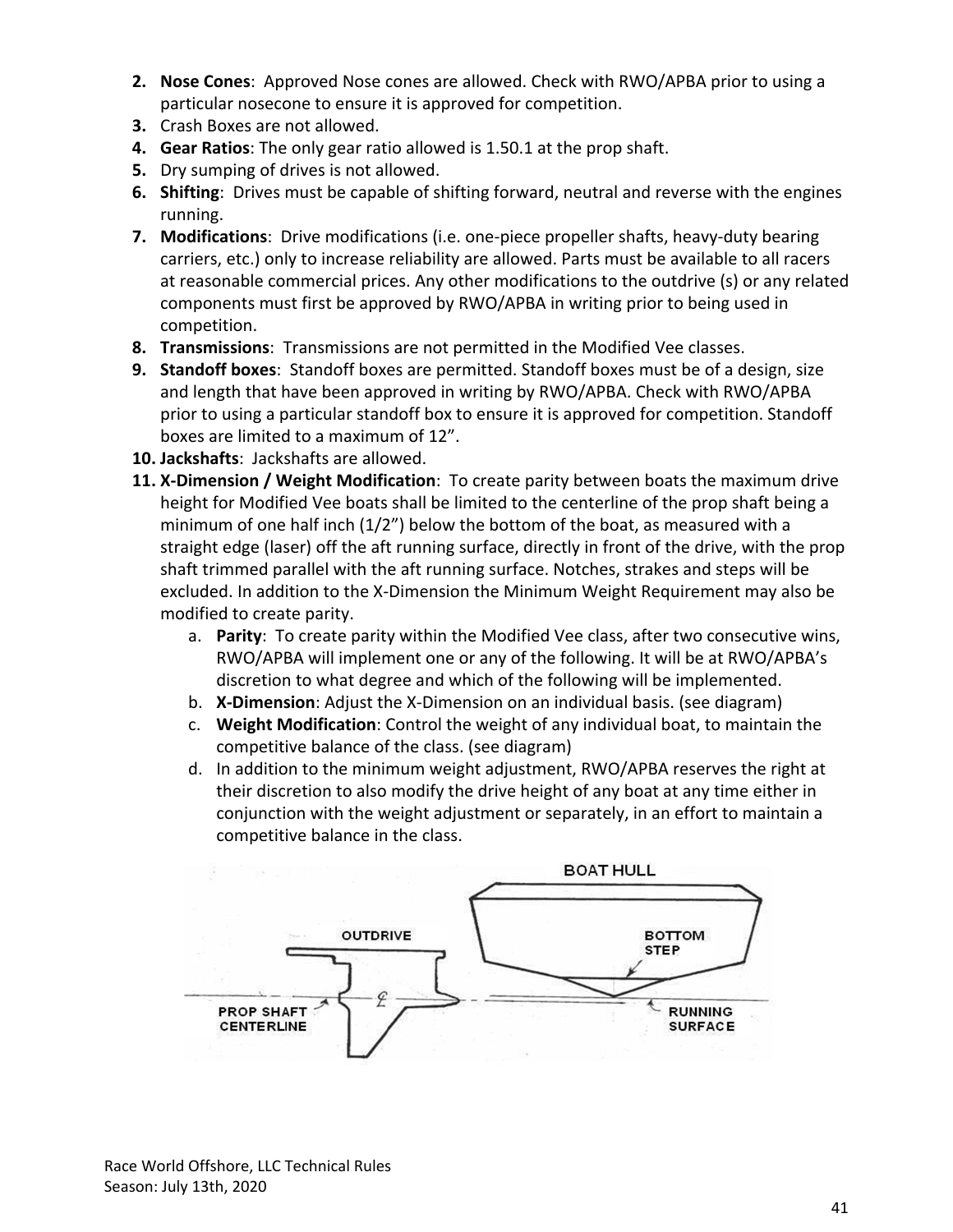#### <span id="page-41-0"></span>**613: Approved Propeller**

- **1.** Propellers must be manufactured from castings.
- **2.** Propellers may be modified from the factory casting with grinding and machining.
- **3.** Forged billet or other types of propellers are not allowed.
- **4.** Propellers must be available to all racers within a reasonable delivery time.
- **5.** Approved Propellers: Cast propellers must be approved by RWO/APBA.
- **6.** Three, four, and five blade cast propellers manufactured by Hering, Hydromotive, Throttle-Up, and Mercury are approved. The Mercury five blade CNC Cleaver propellers ARE NOT ALLOWED.
- **7.** Six blade cast propellers manufactured by Hering, Throttle-Up, and Hydromotive are approved.
- **8.** Other manufacturers of cast propellers may apply to RWO/APBA for approval based on the following criteria:
	- a. Reasonable prices and available to all racers.
	- b. Manufacturer maintains national availability through a national dealer network.
	- c. Units are available to, and generally recognized by, approved boat manufacturers as OEM Equipment.

# <span id="page-41-1"></span>**701: Stock Vee (PROStock Vee)**

#### **RWO/APBA Officials may interpret these rules, based on circumstances at the time.**

The Stock Vee class is designed around the Mercury HP 525 EFI Engine, for racers that want the safety of being in an enclosed canopy while enjoying deck to deck competition against similar boats with identical power. RWO/APBA would like to see this class grow and thrive as it's an excellent step up for our current teams racing in the speed bracket classes. RWO/APBA's goal is to stabilize and grow the Stock Vee class by enforcing a set of rules that will allow multiple hull manufacturers to compete on a level playing field. In order to achieve our goals, RWO/APBA will use several methods to achieve parity in the class, which will allow older hulls to remain competitive against newer hulls that might be more efficient in a straight line. The class known as Stock Vee will divide equally whatever money has been slotted to the class. Any boat that is at the race site, registered and attempts to race, qualifies for the purse. First, second and third place boats will receive the trophies if awards are given out. PRIZE PURSE First, second and third place boats will receive prize purses and trophies according to official results.

#### <span id="page-41-2"></span>**702: Engine Build Requirements – Stock Vee Class/Mercury HP 525 EFI Engine**

- 1. Stock Vee team can have their engine rebuilt by any builder of their choice. RWO/APBA MUST be notified in advance
- 2. Maximum cubic inch limitation of 510 cu in
- 3. All internal parts must remain as OEM spec.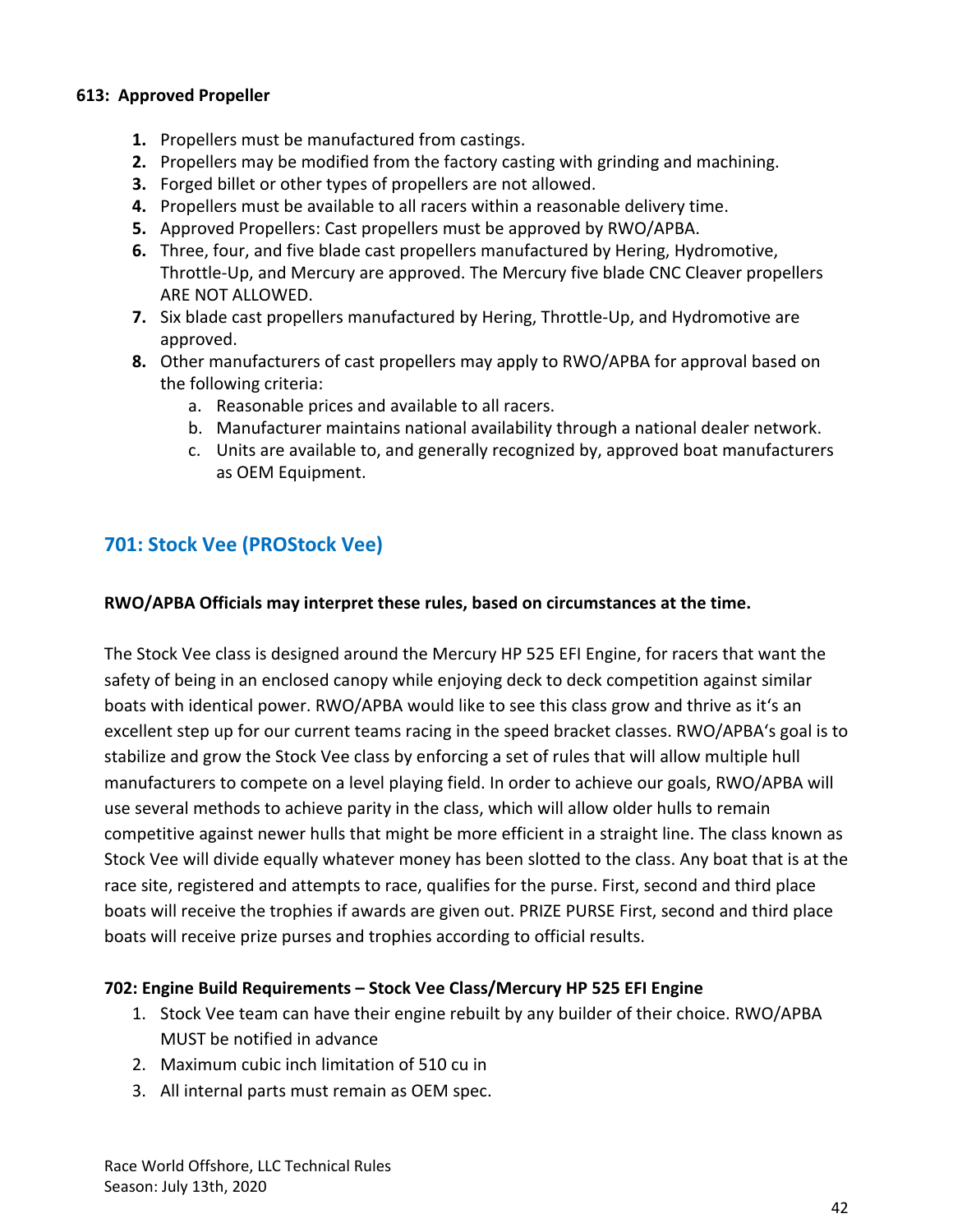- a. For example, if a team uses an aftermarket crankshaft, it must meet OEM spec as far as weight, stroke, journal size, external balance, keyway location etc.
- b. Rods: OEM 525 or Manley #14060L series H- Beam with 6.135 length.
- c. Pistons: 30 over part #SRP281919
- d. Cam Shaft: 525 Mercury OEM part # or Teague part #16HR00004-AP
- e. Lifters: Remain STOCK diameter of .843‖, dog bone or tie bar are allowed NO SOLID LIFTERS
- 4. Crankshafts: Manley part #190170 or OEM 525 crankshaft with a 4 inch stroke
- 5. Block Chevy Gen V or VI block
- 6. Materials including Crankshaft, flywheel, connecting rods, pushrods and wrist pins must be made of steel. Titanium or other materials are NOT ALLOWED
- 7. No alterations to the cylinder heads will be allowed. surfacing to the deck of the head is allowed, but the maximum compression ratio of 9.0:1, must be maintained. NO PORTING ALLOWED
- 8. Fuel system and intake plenum must remain as produced by Mercury Marine. No fuel additives or oxygenated fuel is allowed.
- **9. Exhaust Headers**: Must remain as originally produced by the manufacturer and may not be modified in any way without the written approval of RWO/APBA.
- **10. HP 525 EFI Mercury Engine**: Only CMI Gen X Style Header, the HP 525 EFI Style Header, the CMI Straight Back Sweeper Header, or the Innovation Marine Tractor Style Header is permitted. The above manifolds must be manufactured to the same specs as the OEM Mercury Headers.

#### <span id="page-42-0"></span>**703: Computer Regulations**

1. NO MODIFICATIONS TO SPEC. ECU'S. The conducting club reserves the right to swap ECU's with any boat at any time. (Team will be allowed time to test the new ECU to make sure it works properly.)

#### <span id="page-42-1"></span>**704: Stock Vee Data Logger Unit**

1. All Stock Vee class engines are required to have the ignition system **limited to** 5450 RPMS and have a G2X Data Logger or equivalent, installed and maintained to monitor the RPM level during the race. The **RPM level** during the entire race must be verifiable on the Data Logger by the RWO/APBA Inspector upon the completion of the race, during the Post-Race inspection.

#### <span id="page-42-2"></span>**705: Weights and Dimensions**

Hull type: Monohull Length minimum 26' 0  $\parallel$  Length maximum - Bow to Transom - 30' 0  $\parallel$ Length maximum Overall: 32' 0 || Beam minimum: 6' 6 || Beam maximum: 8' 6 || Number of Engines: 1 Single Step Hulls Weight minimum, Bravo, Imco drive 4750 lbs. Twin Step Hulls Weight Minimum, Bravo, Imco drive 5000 lbs. at first race - adjusted for parity by RWO/APBA. Triple Step Hulls Weight Minimum, Bravo. Imco drive 5250 lbs. at first raceadjusted for parity by RWO/APBA.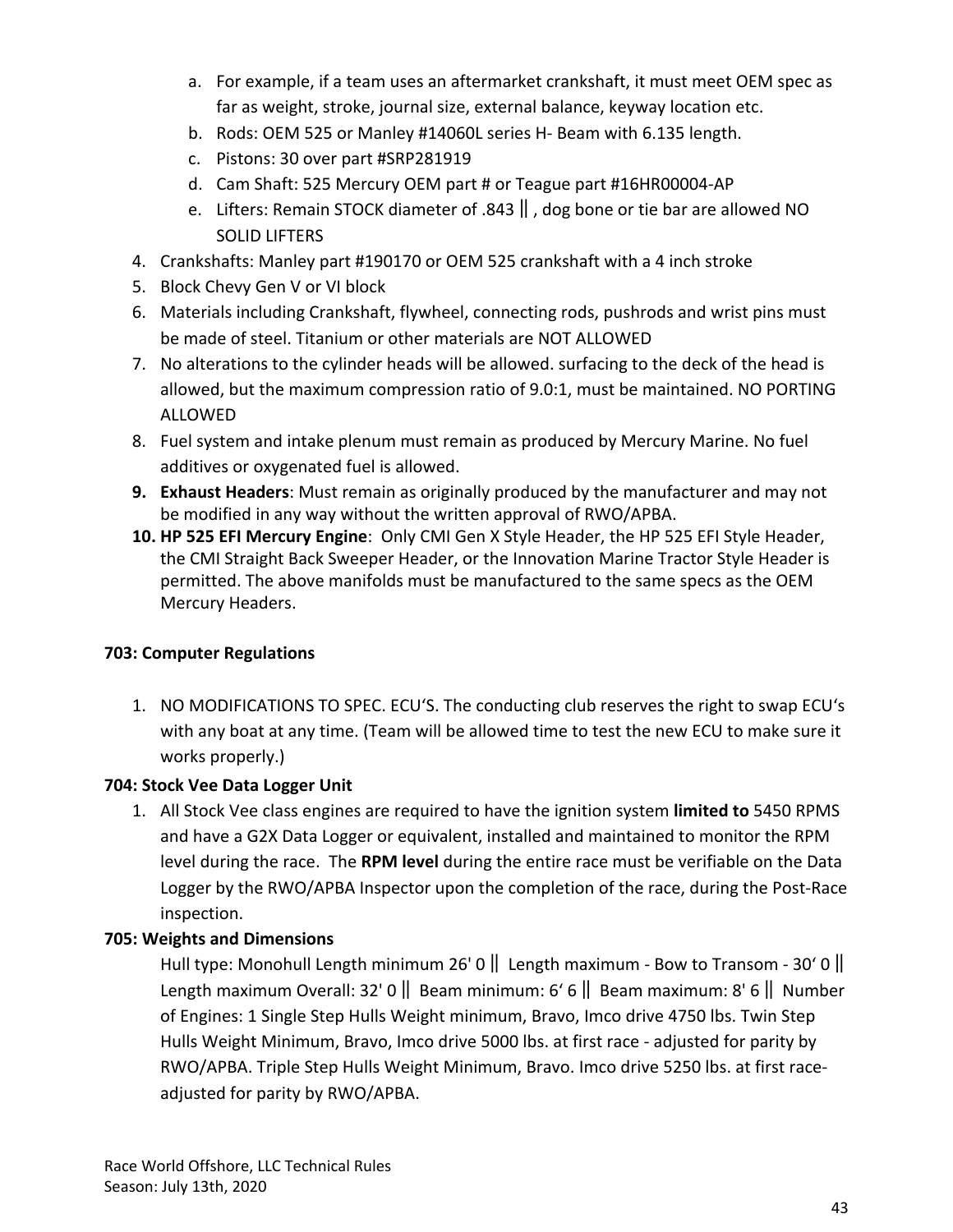#### **706: Outdrive Specifications**

- 1. **Approved Outdrives:** Outdrives are required to be standard production units. A production unit is defined as one that is available to the general public for recreational use, and is produced in quantities of 25, or more units per year. Any engine or outdrive manufacturer meeting the minimum quantity production criteria may apply to the Technical Committee for approval of their product for competition. Approval is subject to production quantity verification and determination that no competitive advantage will be realized. Approved Outdrives: Mercruiser Bravo One- Must comply with applicable rules Mercruiser Bravo X, XZ- Must comply with applicable rules Mercruiser Bravo XR- Must comply with applicable rules Mercruiser Bravo XR Sportmaster- Must comply with applicable rules Mercruiser Bravo XR Short Sportmaster- Must comply with applicable rules IMCO SC and SCX- Must comply with applicable rules
- 2. **Skegs:** may not be sanded or thinned in any way. There shall be a minus 3/16‖ tolerance on skeg length.
- 3. **Approved Drive Ratios:** All STOCK V boats shall be restricted to 1.50:1 final drive ratio. Gear tooth count XR Upper 19/16 XR Lower 15/19 XZ Upper 32/27 XZ Lower 15/19
- 4. **Transom Assembly**: All Bravo Style Outdrives Mercruiser Bravo, Bravo HP, IMCO or MerCruiserITS.
- 5. Transmissions: Transmissions may not be used.
- 6. **Standoff boxes:** Permitted to a maximum of 12 inches. All bottom modifications allowed, and each standoff box must be type approved by APBA.
- 7. **X- dimension:** Maximum X-dimension is one half inch below the bottom of the boat when checked with the straight edge from the lowest point of the aft running surface directly in front of the drive and behind the last step of the hull (notches and rockers excluded). For purposes of measurement, the centerline of the propeller shaft must be parallel with the aft running surface. An approved spacer between the upper and lower drive housing can be utilized. Spacer may not exceed 3"‖. Water pickup slots can be made longer or shorter, on IMCO lower to control water pressure. Mercury Sport Master lower unit may close off two outside slots, while maintaining center slot to control water pressure to



8. **Power Steering Pumps:** Stock power steering pumps can be replaced. Pumps must be located in the original OEM location on the engine.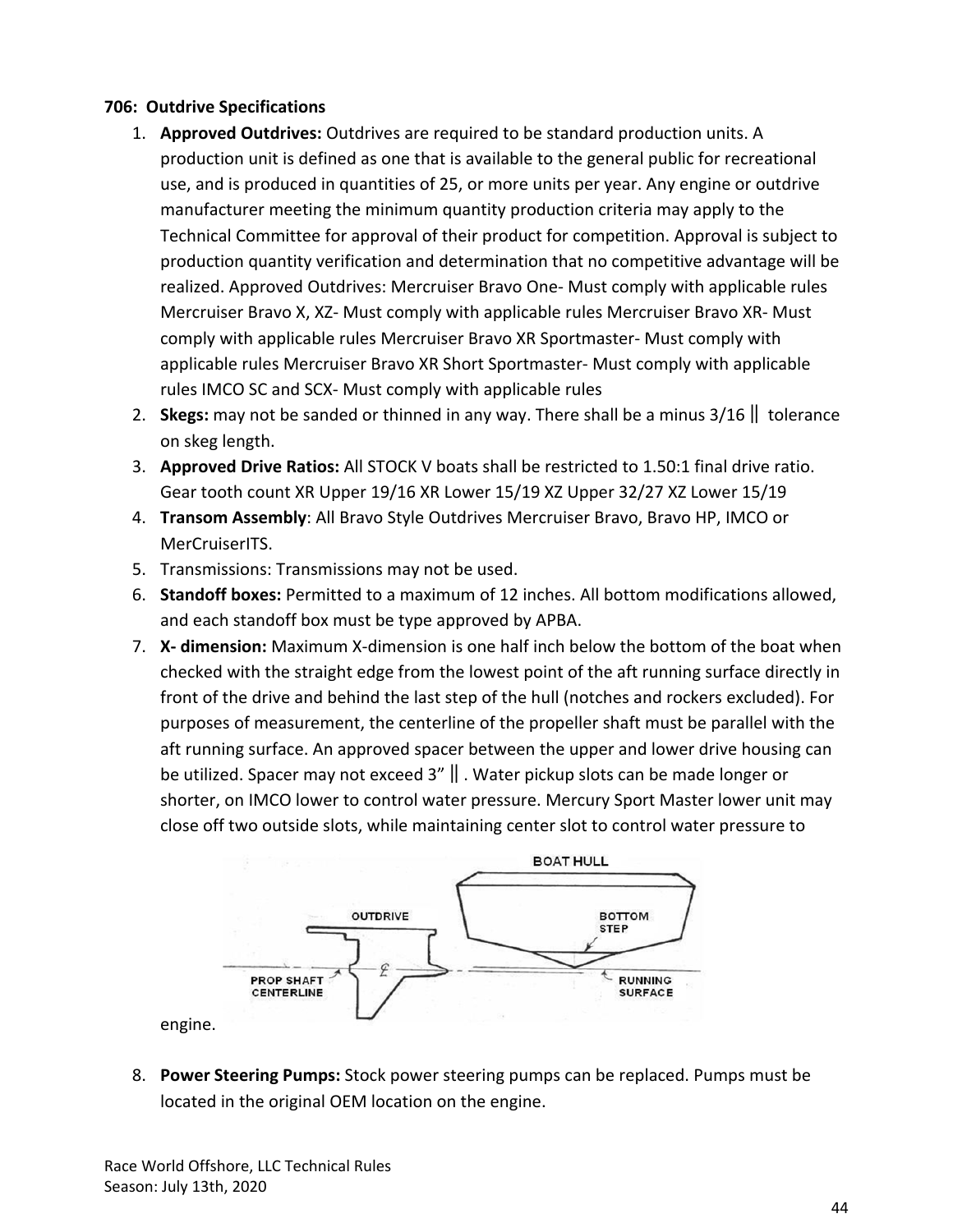- 9. **Approved Propellers:** Any cast stainless steel propellers with six or less blades manufactured by Mercury, Hydromotive, Throttle Up or Hering are legal. MAX PROP PITCH - 31‖, MAX PROP DIAMETER - 15 5/8‖. Propellers must be intended for sale to the public at commercially reasonable prices. NO OVER THE HUB EXHAUST TYPE PROPELLERS ALLOWED. NO MERCURY FIVE BLADE CNC CLEAVER PROPELLERS ALLOWED.
- 10. **Steering**: External: Hydraulic steering is required. The original power steering pump or aftermarket pump must be used on all boats.
- 11. **Ballast:** All movable ballast must be fixed in place at the beginning of a race. No movable ballast weight may be transferred or relocated while the boat is underway. Ballast water tanks are allowed and may be filled and emptied during the race.
- 12. **Cooling Water**: All engine cooling water must be provided through the outdrive. Engine cooling water can not be provided by any other source. Neither the method, nor the volume of cooling water flow to the exhaust system may be altered from the production configuration. All engine cooling water must pass through the exhaust elbow/tail pipe and either into the exhaust, an onboard ballast tank fill or to a thru hull fitting. No water can be diverted for exit elsewhere.

### **707: Canopies**

- *1.* Stock Vee registered race boats are required to have canopies.
- 2. All canopied boats are recommended to comply with the latest canopy design and technology. Contact the boat manufacturer for their canopy standards.
- 3. Any damage to the canopy must have a notarized, certified letter from a manufacturer of the canopy authorizing the continued use in a race.
- 4. RWO/APBA has the authority to deny entry to any race boat subject to these rules that has a non compliant cockpit safety system.

# <span id="page-44-0"></span>**708: Technical Rules**

- 1. Aero-dynamic Devices (such as wings or moveable deck surfaces) not allowed. Anti-Stuff Bow Planes - not allowed.
- 2. Non-Skid All boats must be equipped with non-skid material on the deck from the transom up to and around the canopy.
- 3. Engine Compartment Only engine compartments with ridged covers/hatches and a highly visible color underneath may be used.
- 4. Exclusivity Exclusivity agreements for boats or any component used in racing are not allowed.
- 5. Handrails Handrails (max. height of 6), or hand holes, extending fore and aft must be fitted to the deck of hull. Cables and lifelines are not approved.
- 6. Approved Inboard Production Race Engine: The approved engine is the Mercury 525 EFI Engine. All engines must pass pre and post race technical inspections. All rebuilds MUST be approved by RWO/ APBA Inspector.
- 7. Must Whistle Test below 9.0:1 compression ratio.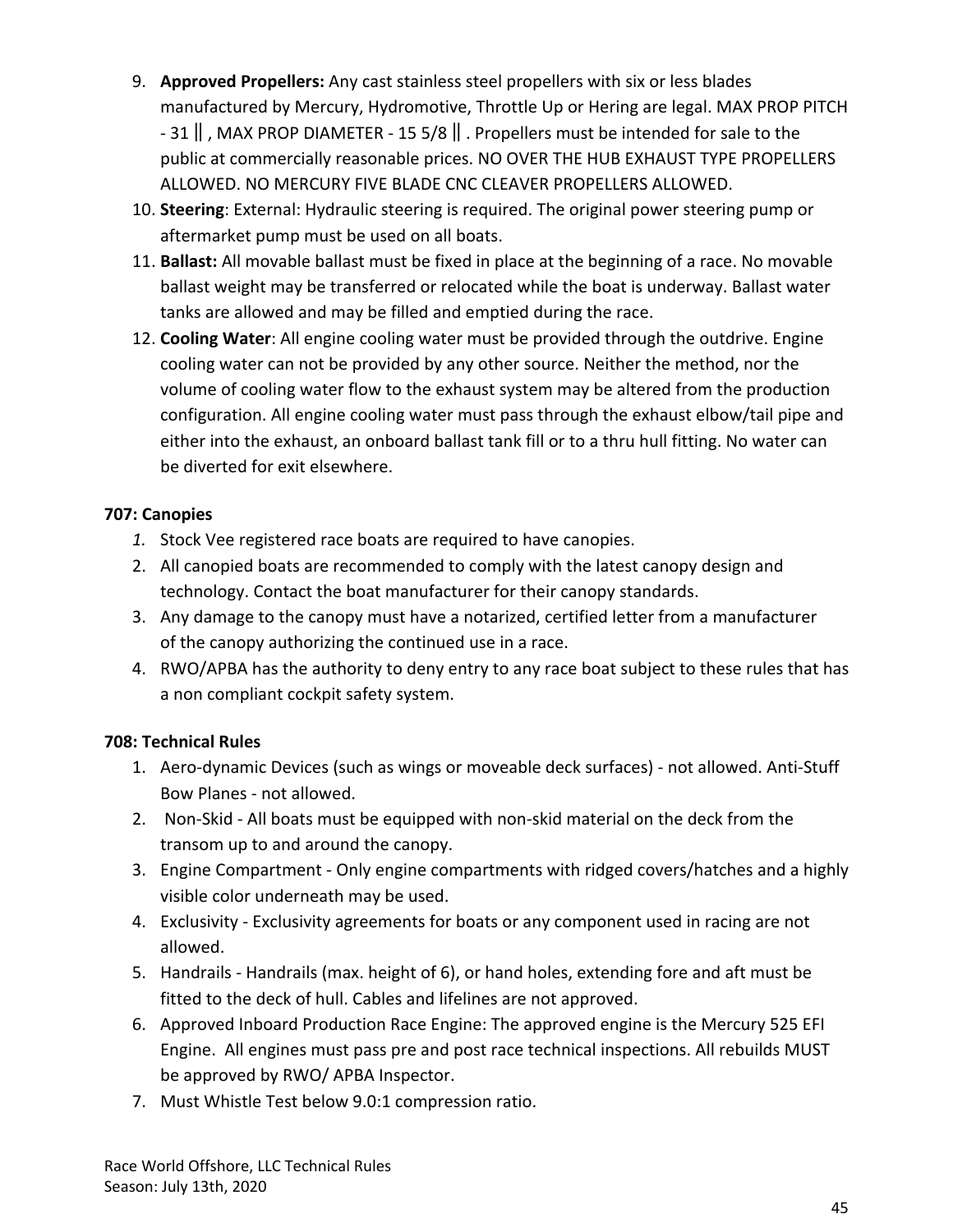- a. No aluminum flywheels
- b. All sensors must remain OEM
- c. RPM'S are limited at 5450 for Mercury Engines
- 8. No Forced Air Induction: The air track running from an external opening to the flame arrestor may not be completely sealed. Likewise, sealing or pressurizing of the engine compartment or engine air intake is prohibited. Fresh air ducting is not allowed to be closer than 2  $\parallel$  in any direction to the engine and/or flame arrestor.
- 9. No inline seating allowed.
- 10. Five point restraint harness systems and on-board air systems are required.
- 11. Single point lifting harness, required for all boats.
- 12. Braking Systems are not allowed.

# <span id="page-45-0"></span>**709: Grandfathered Boat(s)**

- 1. 27' Activator, hull #, is approved for competition at 4550 pounds.
- 2. 32' Bad Boy, hull # the 32-ft. Bad Boy hull #
- 3. RWO/APBA has amended the length rule in the Stock Vee class to allow , to compete in the Stock Vee class indefinitely. This hull 66 and only this hull will be allowed to compete within the class. The hull in question was manufactured in 2007 when the class rules allowed a32-ft. boat to compete within the class. The length rule has since been changed to 30 ft. Reason for the decision is based upon date of manufacture, and single step hull design.
- 4. RWO/APBA has every intention of maintaining the integrity of the Stock Vee class and felt that this particular hull would be an asset to the class and fall within the performance basis of the other Stock Vee hulls. If this hull is ever damaged beyond repair, another cannot replace it unless shortened to the 30-ft. length limit rule. Although there are no penalties added to this boat, RWO/APBA reserves the right to adjust weight if necessary, to obtain and control parity within the class. The boat will have to meet all other class restrictions that exist within the Stock Vee rules.
- 5. 30' Lavey Craft, hull #, which is a twin stepped hull, is approved for competition at 4750 pounds.

# <span id="page-45-1"></span>**801: Bracketed Class 1-7**

# <span id="page-45-2"></span>**802: Introduction**

The Bracketed Classes shall serve as a place where racers can begin their racing career and work on racing skills. Bracketed classes also give the racers and manufacturers with high performance boats and parts a place to compete. Naturally there is not one boat that does it all and different water conditions will cater to different boat configurations and boat size. A boat that competes in the Bracketed Classes will be assigned a class by RWO/APBA based on the top speed and acceleration ability of that boat in perfect water conditions by a RWO/APBA Inspector.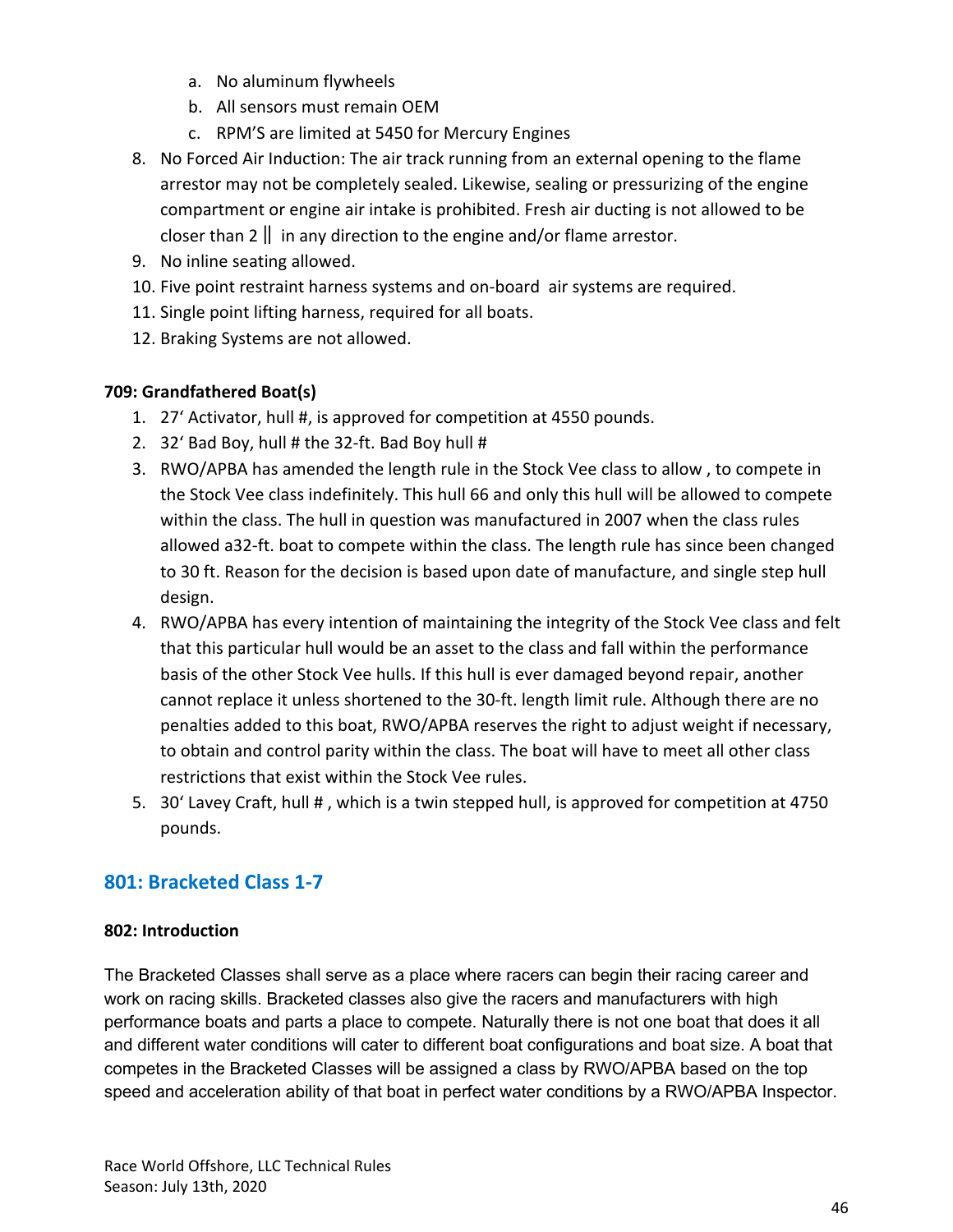If a Bracketed Class boat is found to be in the wrong class during Pre-Race inspection, an RWO/APBA Inspector will move the boat into the correct class. RWO/APBA Inspectors will use a mathematical formula to determine a boat's top speed based on perfect water conditions. Also the RWO/APBA Inspectors have a vast knowledge of race boats and how to determine top speed and acceleration ability and this will be calculated in the class placement. If there is a disagreement of a boats top speed or the meaning of the application of the Performance class rules the interpretation of the officials at the race site will prevail. The Bracket Class is a place to race almost any boat, test your skill, start your racing career and test your products and equipment.

- 1. Any boat competing in the Bracket Racing class that exceeds the above listed Max Speed by one mile per hour, They will not be eligible for trophies, flags and prize money.
	- a. Class race boats will be identified with only the class numbers as their assigned number.
	- b. The Class that you will be racing in will be on our estimated Top speed of your boat. If you do not know what class you should be in, speak to the Referee or the Chief Inspector.
	- c. Speeds will be confirmed by GPS.
	- d. Official RWO/APBA GPS units are:
		- i. Racelogic VBOX Sport
		- ii. Racelogic Video VBOX Lite
		- iii. Racelogic HD2 System
		- iv. Racelogic HD2-HDMI

Racers MUST hand in the SD Card in which the data was recorded by the VBOX. If a card is NOT submitted for reading within a timely manner, they will be disqualified and receive no points for the event.

- b. You are not permitted to run your VBOX unit in multiple races.
- c. VBOX units are the ONLY GPS units that are legal for class.
- d. VBOX units require an SD Card to have the data recorded on. Below is the required SD file size:
	- i. VBOX Sport: 4GB minimum, recommended 8GB
	- ii. Video VBOX: 16GB minimum, recommended 32GB
	- iii. Video VBOX Waterproof: 16GB minimum, recommended 32GB
- e. It is the racer's responsibility to make sure that the GPS unit is working properly at all times.
- f. It is the racer's responsibility to make sure that there is ample room on the SD card to record the data from the GPS.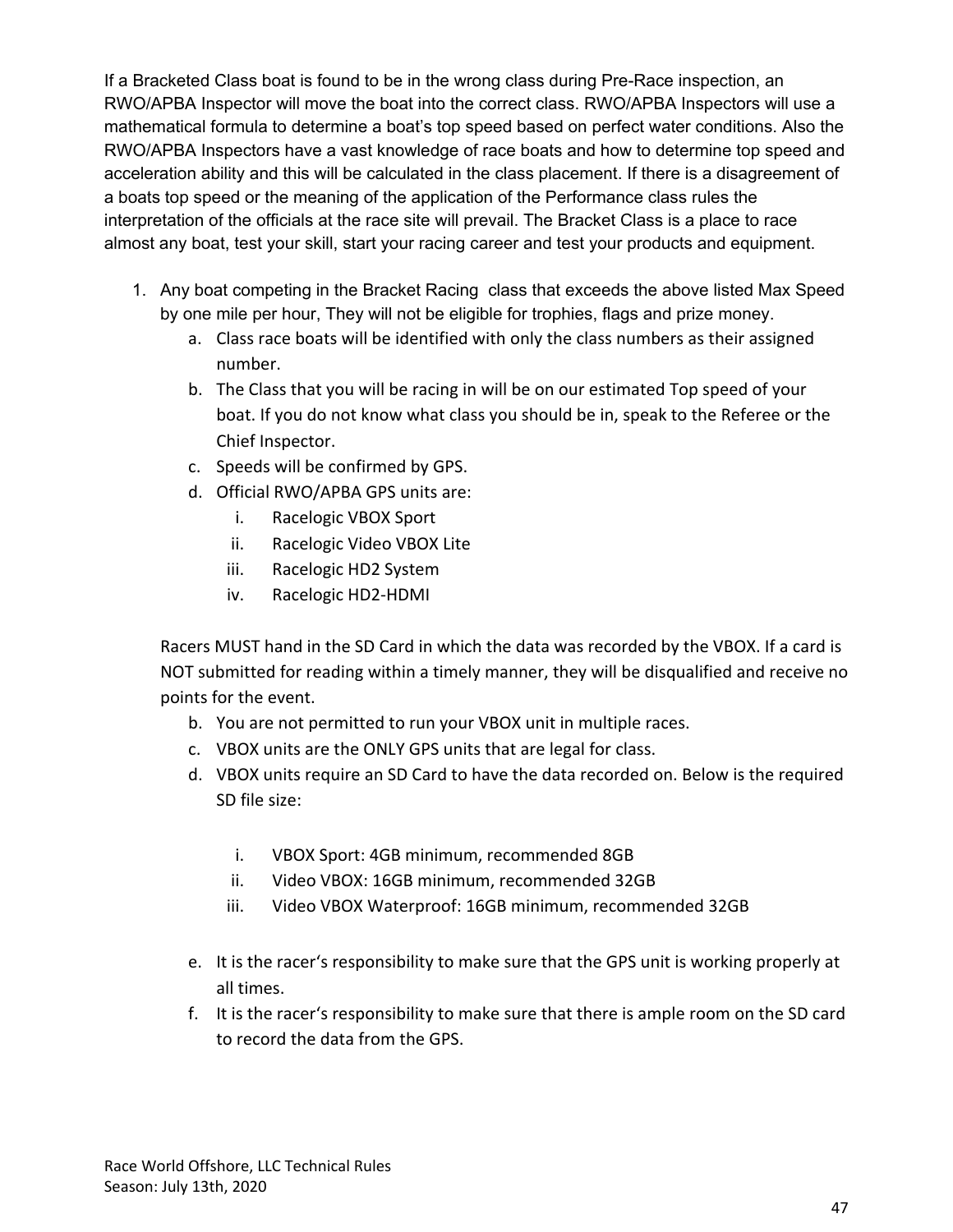#### <span id="page-47-0"></span>**803: How a GPS Breakout is Determined**

- 1. A GPS breakout is any speed that goes above the bracketed class speed for a duration of time that exceeds 3 seconds.
- 2. A GPS breakout speed with a duration time that measures 3 seconds or less will not be counted as a breakout.
- 3. For each boat when a breakout occurs, the total duration of time will be the measurement of the total breakout.
- 4. 4. Sample breakdown of 2 teams with breakout time durations. Boat A with a total of 13.8 seconds will be scored better than that of Boat B with a duration of 16.3 seconds.
	- a. Boat A (Breakout time duration over 3 seconds)
	- b. 6.7 seconds
	- c. 3.8 seconds
	- d. 3.3 seconds
	- e. Total time of breakout 13.8 seconds
	- f. Boat B (Breakout time duration over 3 seconds)
	- g. 10.1 seconds
	- h. 6.2 seconds
	- i. Total time of breakout 16.3 seconds
- 5. If there is a tie in which more than one team has the same duration of time for breakouts
	- a. The boat that held a breakout for the longest total distance in the race will place later in the scoring.
	- b. In the event a tie still remains, the boat with the single highest speed will place later in the scoring.

#### <span id="page-47-1"></span>**804: Bracketed Classes Inspections and Speed**

- 1. All Bracketed Class boats will be inspected and assigned their proper Class by the RWO/APBA Inspector. You will be assigned your class by your calculated top speed. YOU WILL NOT CHOOSE YOUR CLASS IT WILL BE ASSIGNED. Boats capable of higher speeds than the allowable speed for their CLASS have a significant advantage in acceleration out of the turns and WILL NOT BE ALLOWED.
- 2. EXAMPLE: A boat capable of 90 to 95 MPH racing in Class 4 with an allowable top speed of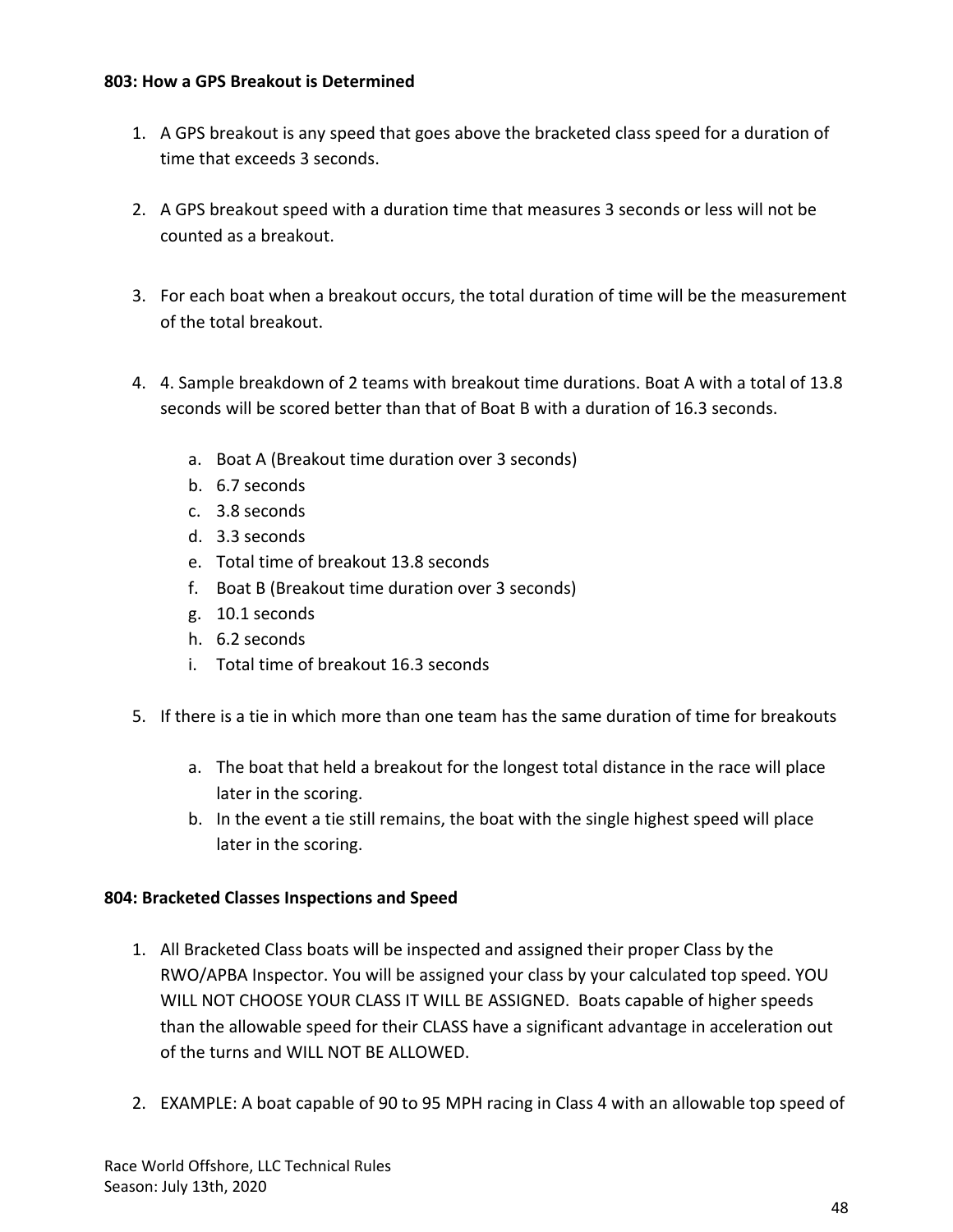85 MPH has a significant advantage accelerating out of every turn. If this situation occurs the boat in question will be allowed to adjust equipment or advance to another Class.

- 3. Class 1:
	- a. Boats are limited 115 MPH as a top speed.
	- b. No open cockpit boats are allowed to race in Class 1

# 4. Class 2:

- a. Boats are limited to 105 MPH as a top speed.
- 5. Class 3:
	- a. Boats are limited to 95 MPH as a top speed.
- 6. Class 4:
	- a. Boats are limited to 85 MPH as a top speed.
	- b. Limited to boats 40 ft and under

# 7. Class 5:

- a. Boats are limited to 75 MPH as a top speed.
- b. Limited to boats 30 ft and under with a single engine.
- c. Grandfathered Boat(s)
- d. 28' Lavey Craft with twin 300 hp outboards known as ―Revelation hull
	- #\_\_\_\_\_\_\_\_\_\_\_\_ is approved for completion.

# 8. Class 6:

- a. Boats are limited to 70 MPH as a top speed.
- b. No boats over 26 ft in length
- c. Bravo based outdrive
- d. Single engine only

# 9. Class 7:

- a. Boats are limited to 60 MPH as a top speed.
- b. RWO/APBA reserves the right to inspect all boats competing in the class in order to determine that it is in a condition worthy of the event
- c. All registered hulls shall only be ―Vee hull from 20-22 ft in length
- d. Hull shall be equipped with a single outboard motor of horsepower not to exceed 300HP
- e. Boats must have hydraulic steering or dual cable setup
- f. Class 700 will not participate in any race committee purse monies
- g. Class 700 will participate in an abbreviated course of 20-24 miles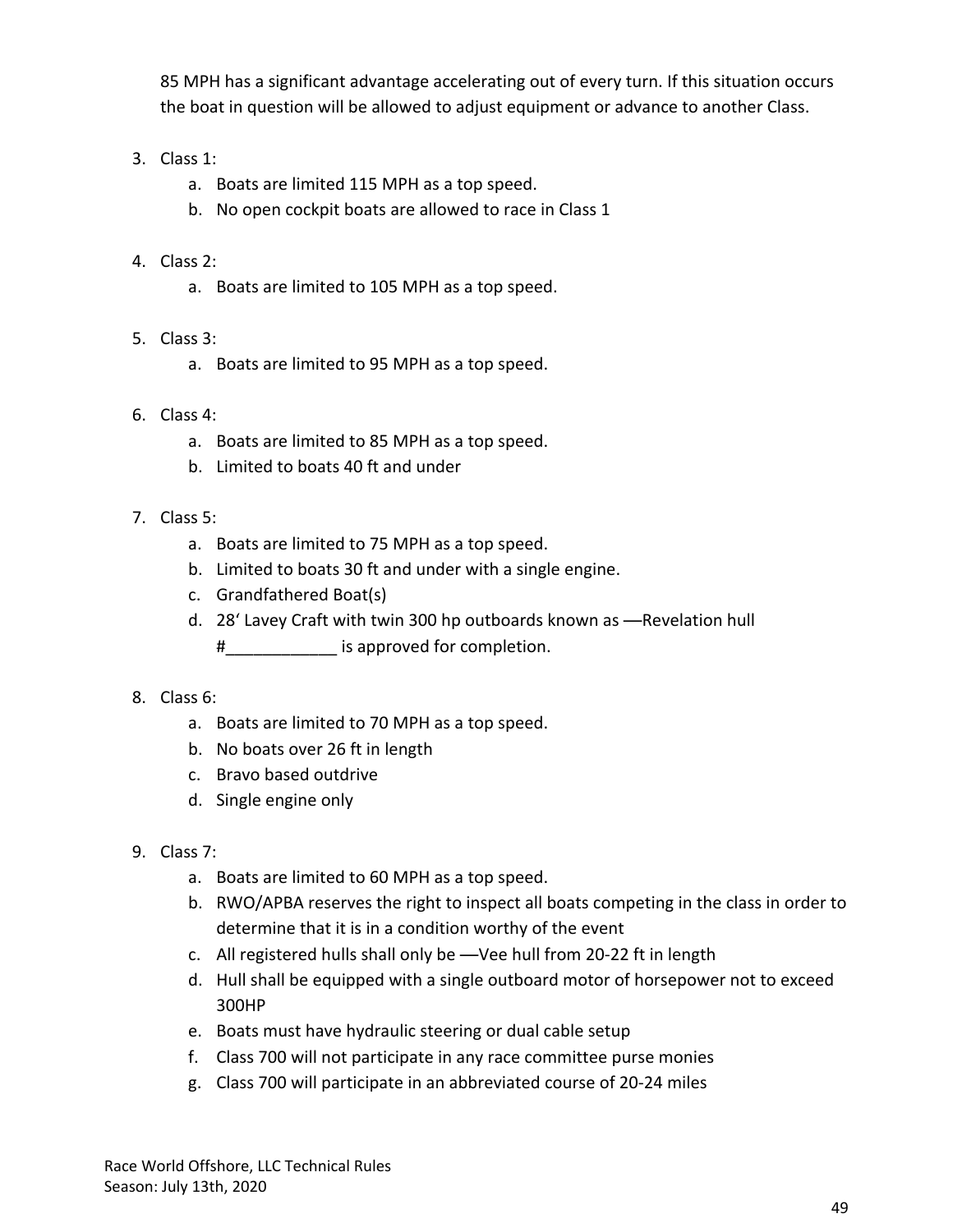| <b>Class</b> | Class 1 | Class 2                                 | Class 3 | Class 4             | Class 5             | Class <sub>6</sub> | Class <sub>7</sub> |
|--------------|---------|-----------------------------------------|---------|---------------------|---------------------|--------------------|--------------------|
| Top<br>Speed | mph     | Up to 115   Up to 105   Up to 95<br>mph | mph     | $ $ Up to 85<br>mph | $ $ Up to 75<br>mph | Up to 70<br>mph    | Up to 60<br>mph    |

# <span id="page-49-0"></span>**901: Powerboat P1**

#### <span id="page-49-1"></span>**902: General Rules Applicable To All Powerboat P1 Classes**

- 1. HULL All Boats shall be Monohull (see definition of Hull).
- 2. **Fluorescent Bow** All Boats must have their bows painted fluorescent orange for at least 20 inches. If the Hull is of a similar orange color, then there must be a white separating band of at least 6 inches wide to ensure that the fluorescent orange band is obvious. The number of riding Crew members must be written in black in at least 10 inches high numbering, on the orange area of the nose and it must be on at least the deck and on both sides of the topsides of the Hull.
- 3. Any Boat wishing to test or practice with a different number of Crew to that stated on the bow must inform race control prior to leaving the harbor. Failure to inform race control may result in disqualification from the next race. Should any Boat be found to have raced with a different number of Crew to that stated on the bow, the penalty shall be disqualification from that race.
- 4. **Strobe light**  A high intensity white strobe light shall be fitted to the tallest point of each Boat for the purpose of signaling race officials and other boats that it is off plane and not racing. For an Evolution and SVS category boats the strobe light shall be mounted on the top rear of the canopy. When dual canopies are used, the light may be on or behind either canopy. This provision is recommended on P1 SuperStock category boats but is not mandatory.
- 5. This strobe light may also be used as a substitute for the orange retirement flag when returning to port under reduced power.
- 6. **Mandatory Weighing**  All Boat weights shall be verified by mandatory weighing after each race and after the Power Pole. No boat is permitted to refuel after racing or after the Power Pole until after they have been weighed. Failure to comply may result in disqualification from the Power Pole, the race or from the Grand Prix. The P1 TCC reserves the right to weigh Boats at any time during the event when they are being lifted into or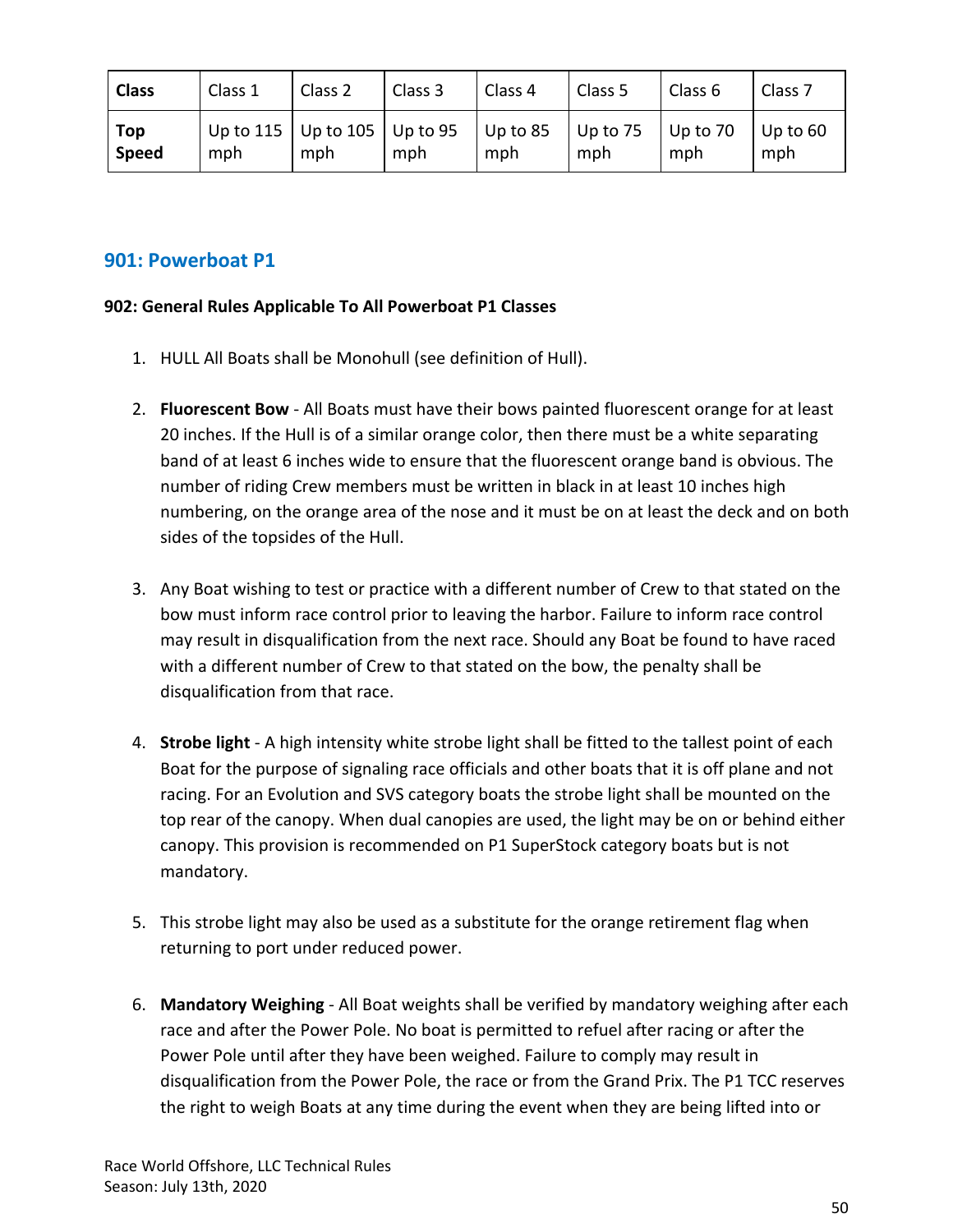out of the water.

7. **Compartment Inspection Access** - All compartments or chambers within the hull shall have access panels to allow inspection of all areas of the hull, including but not limited to: fuel tank compartments, ballast tank compartment(s), below floor compartments, etc.

#### <span id="page-50-0"></span>**903: Rules For UIM Stock Circulated 4. August 2017 – VERSION 4.0**

### **1.** Introduction

a. These rules are intended to ensure safe and competitive racing in a race series at a reasonable cost to the participants. The series is based on identical boats and is designed to expand and broaden the general base of participation based on the key criteria of affordability and accessibility. The class is raced at national level in various markets with some events carrying UIM International Ordinary Event status. Annual World Championship level events are also staged. The class uses stock engines and organizers work closely with the marine industry to develop and demonstrate the performance of its products. Any development that is contrary to this policy may give rise to a rule change as provided for under these rules.

#### 2. Concept

- a. All participating boats are strictly one design and only boats and engines complying with these rules are eligible.
- b. Permission to race in the series is at the discretion of the series organizer and the organizers reserve the right to refuse entry into the series.
- c. The boats are constructed in carbon fiber and glass reinforced plastic.
- d. The boats must carry a minimum of two crew members: a driver / Pilot and a navigator / Throttle Person
- e. No physical modifications may be made to the hull from the original one-design drawings or specifications however technical scrutineers may approve minor running repairs if deemed necessary.
- f. No modifications may be made to the engine or engine position as set by the scrutineers.
- g. Original hull drawings are available from the series organizer on request and templates may be used at events to ensure compliance with the original design.
- h. Outside communication during races is not permitted (other than with the start / pace boat via the VHF radio. i. Safety takes priority over racing at all times.

#### <span id="page-50-1"></span>**904: Classification And Approval of Races**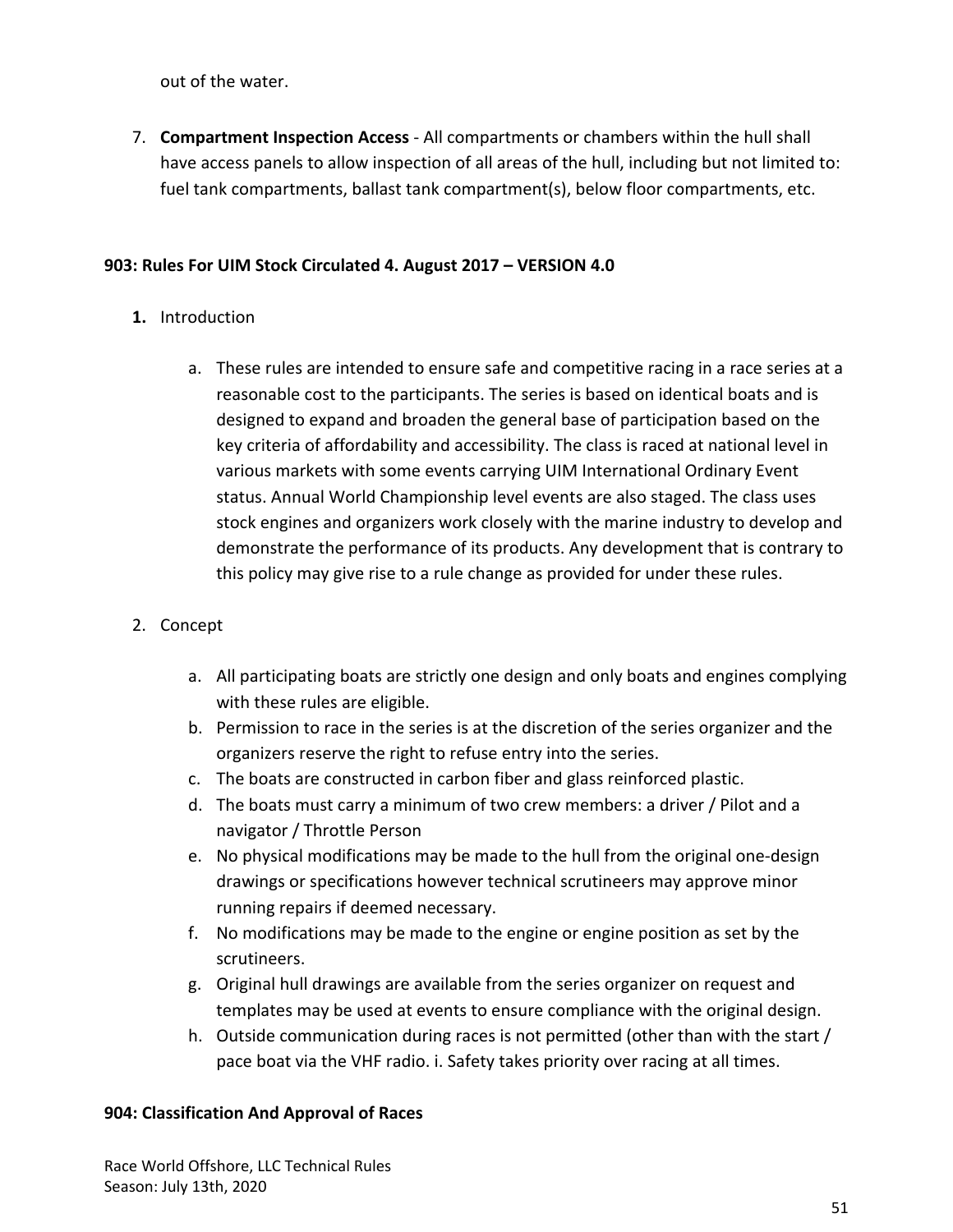1. The race calendar is coordinated and managed by the series organizer. National events are sanctioned by the relevant national governing body and by the UIM for International races.

#### <span id="page-51-0"></span>**905: Boat Provision, Ownership, and Lease**

1. The series organizer sells new and used boats, leases, hires and from time to time makes boats available for use by participating teams.

#### <span id="page-51-1"></span>**906: One Design Minimum Specifications (ODMS) Manual**

- 1. It is a condition of entry into the series that participating teams acknowledge the boats and engines available are of a certain age and will have had previous repairs. Participating teams accept the series organizer will have done everything possible to ensure boats are as even as could reasonably be assured, but that ultimately it is each competitors' responsibility to ensure their boat and engine meet the regulations. Once inscribed for the season or a specific event, competitors will be provided with a One Design Minimum Specifications (ODMS) Manual. The ODMS Manual, ratified by UIM, will provide competitors with a copy of the original boat design drawings and specific technical requirements for the following:
	- a. Engine
	- b. Propeller
	- c. Fuel tank
	- d. Wiring loom
	- e. Minimum weight
	- f. Engine lifter / jack plate
	- g. Transom
	- h. Controls
	- i. Battery position
	- j. Seats
	- k. Bilge pump

#### <span id="page-51-2"></span>**907: Seats**

1. Race boats will be provided with bespoke WCC seats, frames & rails. In the interests of enhanced ergonomics, crew comfort and safety, teams are permitted to purchase from WCC through the series organiser only, tailor fitted inserts to the WCC seats at their own expense.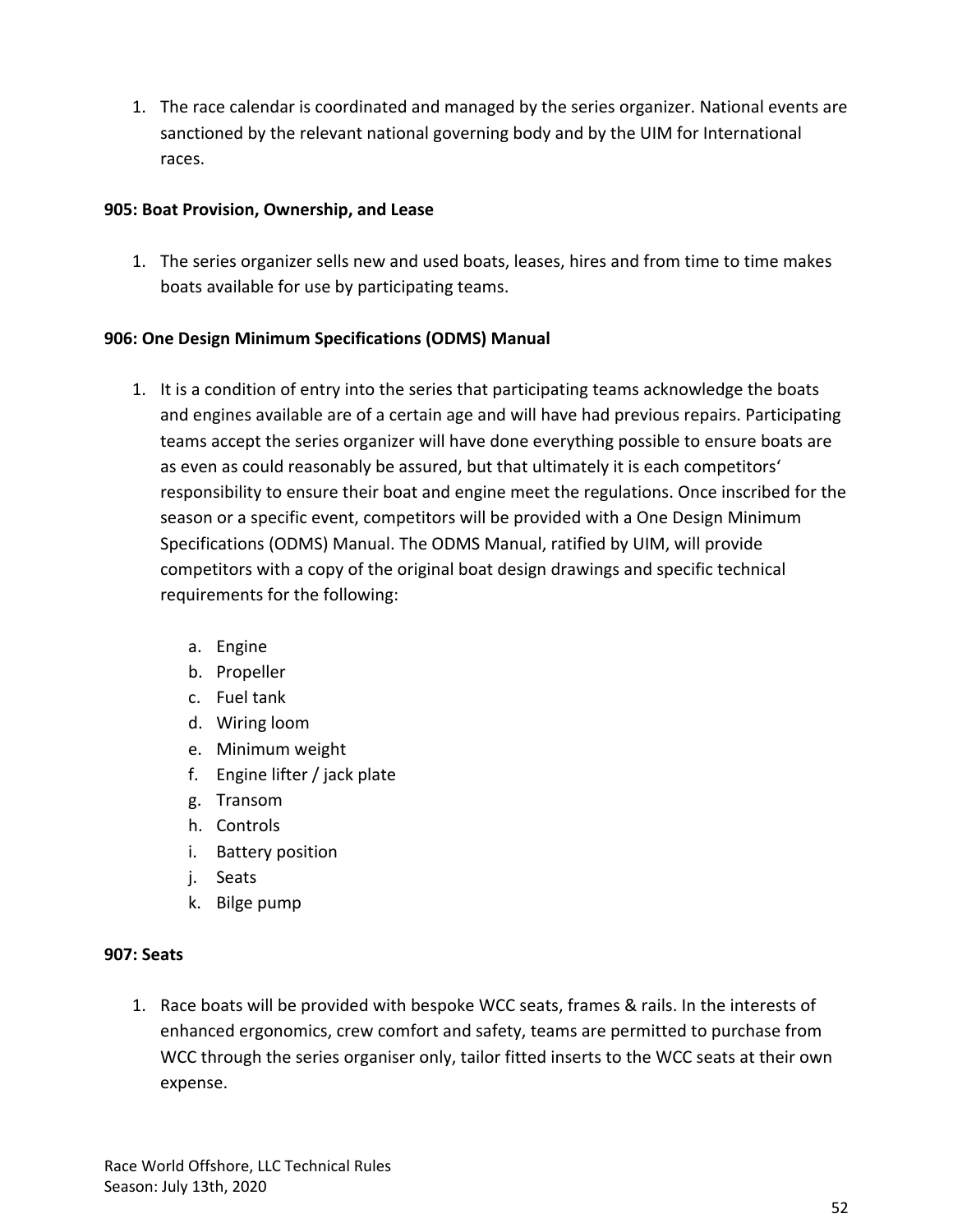a. No other seating system is to be used and only WCC seating systems supplied through the series organiser are permitted.

#### <span id="page-52-0"></span>**908: Fuel**

- 1. All fuel must be carried in the permanently installed fuel tank.
- 2. No secondary tanks are permitted, and fuel may not be transferred between tanks during a race.
- 3. Except where a fuel sponsor has provided fuel, fuel must be standard road-side or marina available fuel. The fuel must be available to the public and dispensed by standard road-side or marina methods only.
- 4. Boats are required to be fueled for the day unless otherwise specified and no refueling is permitted between races on the same day unless specifically mentioned in the race instructions.

#### <span id="page-52-1"></span>**909: Engines**

- 1. The specified engine used in the series is the V8 four stroke Mercury Racing 300R
- 2. No modifications whatsoever are allowed to the engine
- 3. No engine cowling modifications are permitted other than those approved by the technical inspector.
- 4. Cowlings must be in place throughout the entire period of a race.
- 5. Engines may be sealed by the series organiser before the start of the season or specific event.
- 6. If any work that requires an engine seal(s) to be broken is carried out, it must be either done by the series organisers appointed agent or done in the presence of the series organiser's appointed scrutineer.
- 7. It will be the competitor's responsibility to produce their log book and or measurement certificate at each event during the scrutineering. Failure to do so will result in disqualification.
- 8. Teams are expressly prohibited from carrying a spare engine, and replacement units can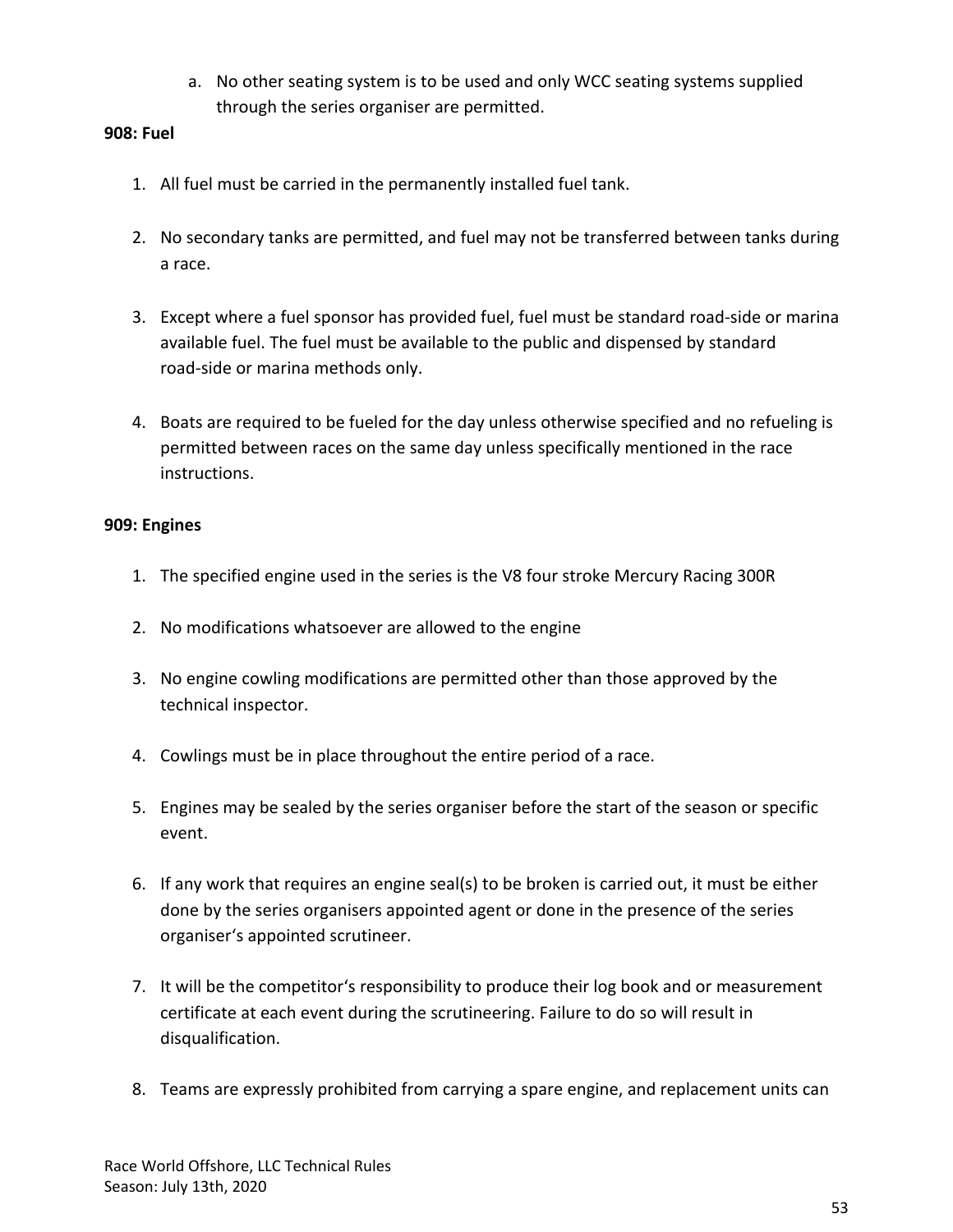only be obtained through the series organiser. Engines for the series can only be purchased through the series organiser.

- 9. Privately sourced engines will not qualify for the series.
- 10. The series organiser may remove all EMMs / ECUs from the engines at the start of each event. These would then be chosen randomly by competitors and fitted by the series scrutineer on site.
- 11. Engine mountings shall be attached to the jack plate (lifter) with at least six (6) bolts.
- 12. Spark plugs, engine oil and lower unit oil must be as per the specification in One Design Minimum Standards (ODMS Manual), or as supplied / provided by the organisers sponsor.
- 13. Powerboat P1 will notify all teams of any parts permitted to be changed from those originally supplied by the engine manufacturer.

# <span id="page-53-0"></span>**910: Batteries**

- 1. Batteries shall be of the type specified in the ODMS Manual.
- 2. The ODMS Manual will specify the location of the battery and any deviation from this location will require prior approval from the scrutineer.
- 3. In the event of a battery sponsor agreement, all boats must use the battery specified.

# <span id="page-53-1"></span>**911: Propellers**

- 1. Participating teams are only permitted to use the designated propellers for competition purposes. Such propellers are provided exclusively by the series organizer.
- 2. All propellers available for use shall be identified by a unique serial number which will be stamped (impressed) onto the propeller.
- 3. Race propellers are randomly allocated at the start of each event by the championship organizer. Between events, the propellers are retained by the championship organizer and are only made available for racing.
- 4. Propellers may be reallocated by the series organizer during any race event.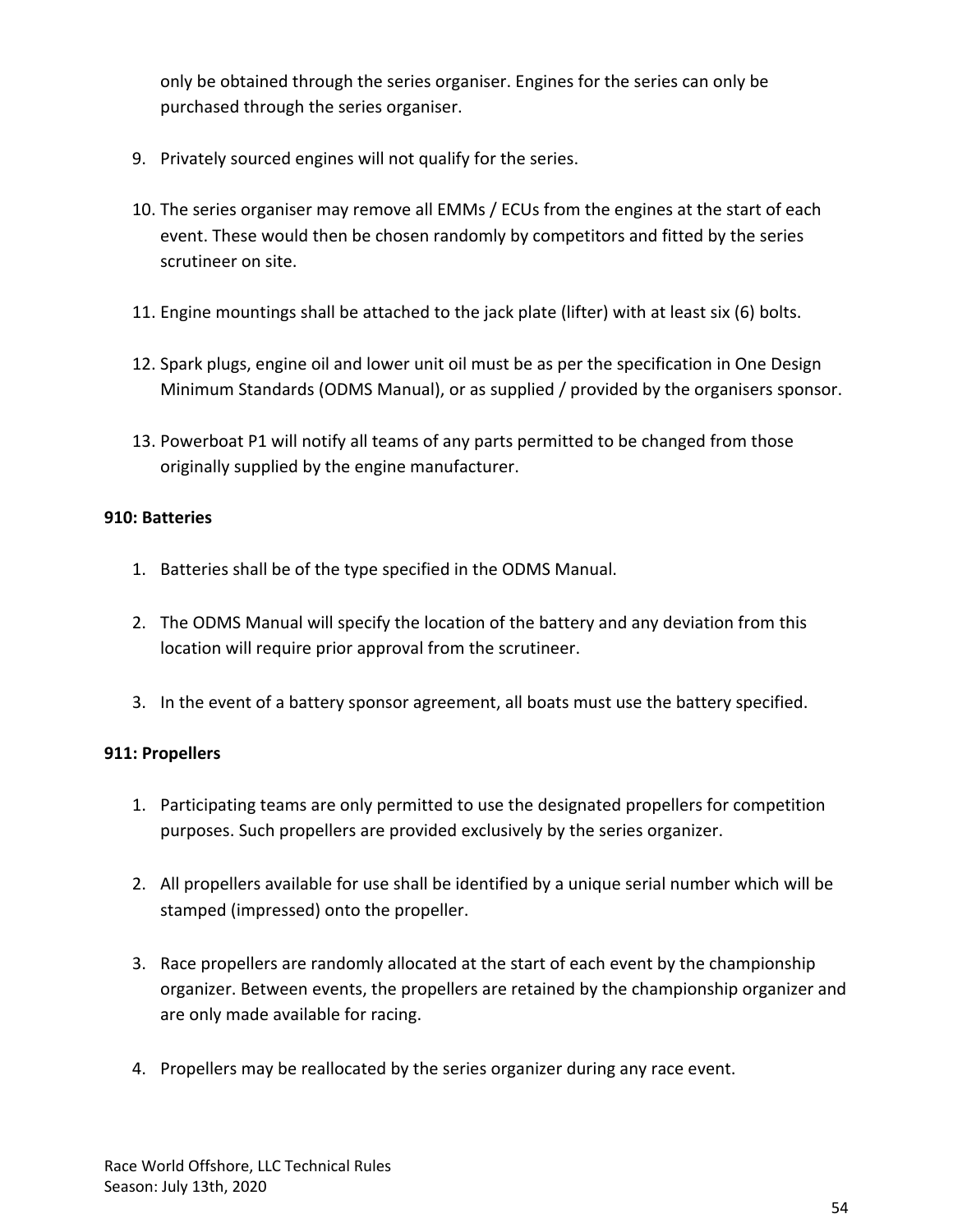- 5. A race propeller will be issued immediately prior to the race and checked by the scrutineer when the boat is launched and recovered. Any competitor found using an unauthorized propeller will be disqualified from that race. On completion of the race / Event. The propeller must be checked by the scrutineer or his appointed representative for inspection prior to removal and have its unique number checked. The competitor may then remove their propeller and hand it back to the technical scrutineer at the stated time and stated location.
- 6. The complete propeller fitting kit from thrust washer to fixing nut will be deemed part of the prop and will be handed out at the beginning of the season or specific event to each team. It should be returned immediately following the end of the season or event. Any missing items will incur replacement costs by the competitor.
- 7. Racers may own and keep a testing/training propeller which will be used and repaired at their own expense.
- 8. During a race event if a team damages its race allocated race propeller, a replacement propeller will be provided by the series organizer. The repair of any damaged propellers is to be borne by the team.
- 9. If a competitor damages a propeller during a race it must be returned to the technical scrutineer. No repairs to the propeller may be made by the competitors or any unauthorized persons.
- 10. Failure to comply with conformity will result in a fine and/or disqualification. Propellers will be checked at random.
- 11. The series organizer may appoint a suitably qualified propeller scrutineer and his or her decision on propeller class measurement and compliance will be final and is not open to appeal. It shall be the responsibility of the competitor to ensure that the propeller is sound, particularly at the blade roots and that it is securely locked by the propeller nut.
- 12. Each race team will be required to purchase a testing propeller available from the series organizers at a preferential rate.

#### <span id="page-54-0"></span>**912: Minimum Weight**

1. Stock boats shall have a minimum post-race weight (as raced) of TBC kilograms excluding crew and personal safety equipment.